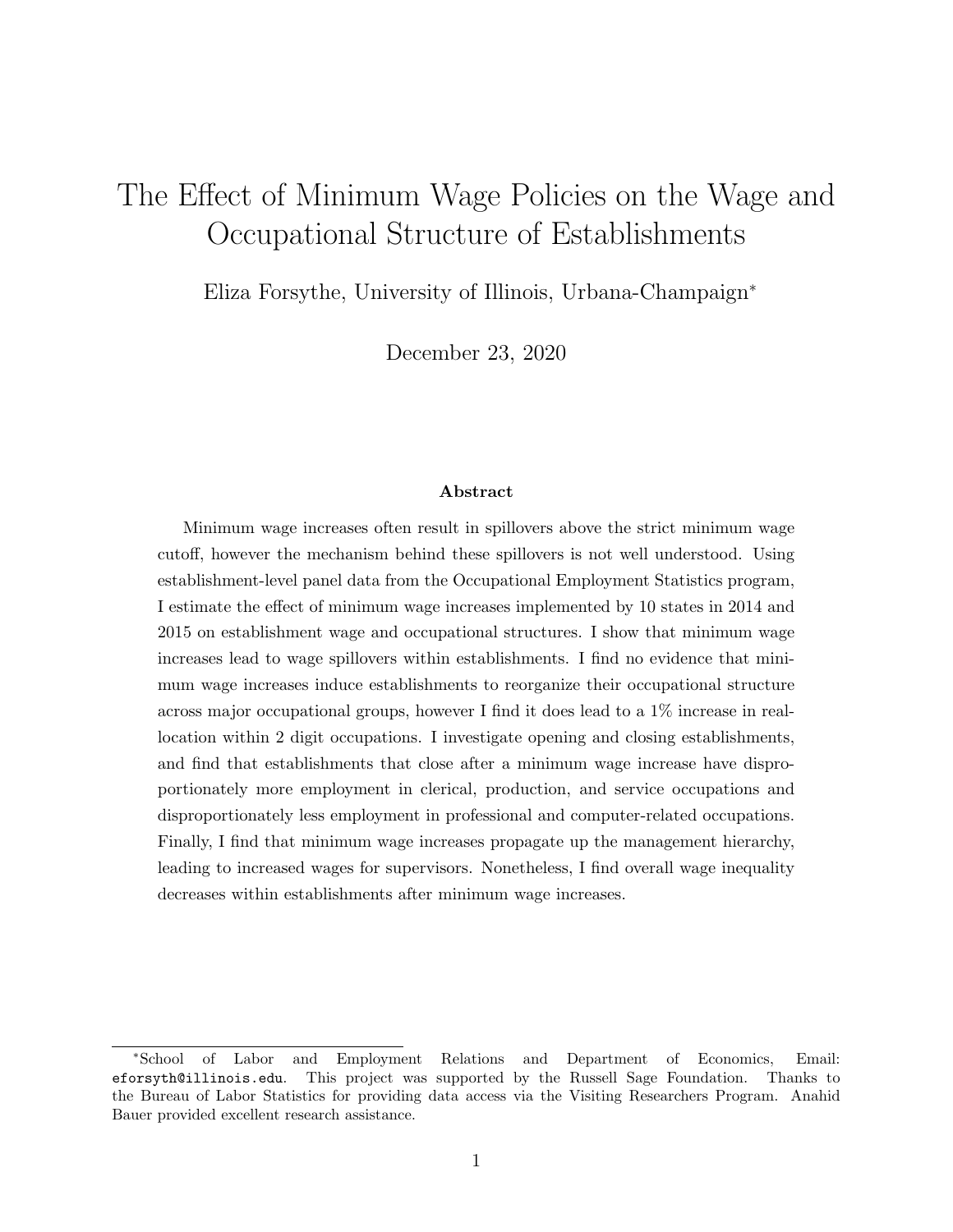# 1 Introduction

A striking regularity in the literature studying the effect of the minimum wage is that the minimum wage often increases wages above the threshold. [Autor, Manning, and Smith](#page-18-0) [\(2016\)](#page-18-0) find strong evidence of spillovers, while [Cengiz, Dube, Lindner, and Zipperer](#page-18-1) [\(2019\)](#page-18-1) find state-level minimum wage increases lead to wage increases up to three dollars above the threshold.<sup>[1](#page-1-0)</sup> However, the mechanism behind these spillovers is not well understood. In this paper, I confirm wage spillovers occur within establishments, and then investigate two potential channels for these spillovers: occupational restructuring and the propagation of wage changes within the establishment.

First, it could be that establishments respond to minimum wage increases by restructuring production to replace unskilled labor with capital and skilled labor. Consistent with this, two recent papers [\(Harasztosi and Lindner](#page-18-2) [\(2019\)](#page-18-2), [Chen](#page-18-3) [\(2019\)](#page-18-3)) find establishments increase capital expenditures in response to minimum wage increases, while [Aaronson and](#page-18-4) [Phelan](#page-18-4) [\(2017\)](#page-18-4) and [Lordan and Neumark](#page-18-5) [\(2018\)](#page-18-5) also find aggregate evidence that minimum wage increases change the distribution of employment at the expense of more automatable occupations.

Alternatively, it could be that employers increase wages for other workers in the establishment intentionally. [Cengiz et al.](#page-18-1) [\(2019\)](#page-18-1) use the fact that wage spillovers are driven by incumbent workers to argue that such spillovers are due equity concerns. Similarly, models such as [MacLeod and Malcomson](#page-18-6) [\(1988\)](#page-18-6) could generate similar mechanisms, as employers maintain the spread of wages to provide efficient incentives throughout the firm.

Using establishment-level data from the Occupational Employment Statistics program, I examine the effect of minimum wage increases in ten states in 2014 and 2015. The OES has a unique data structure, collecting employment counts for each of over 800 occupations in 12 different wage bins. I use several empirical strategies, including difference and dif-

<span id="page-1-0"></span> $1$ [Autor et al.](#page-18-0) [\(2016\)](#page-18-0) hypothesize these spillovers may be a fiction of the self-reported wage data, however [Cengiz et al.](#page-18-1) [\(2019\)](#page-18-1) find similar results in administrative data.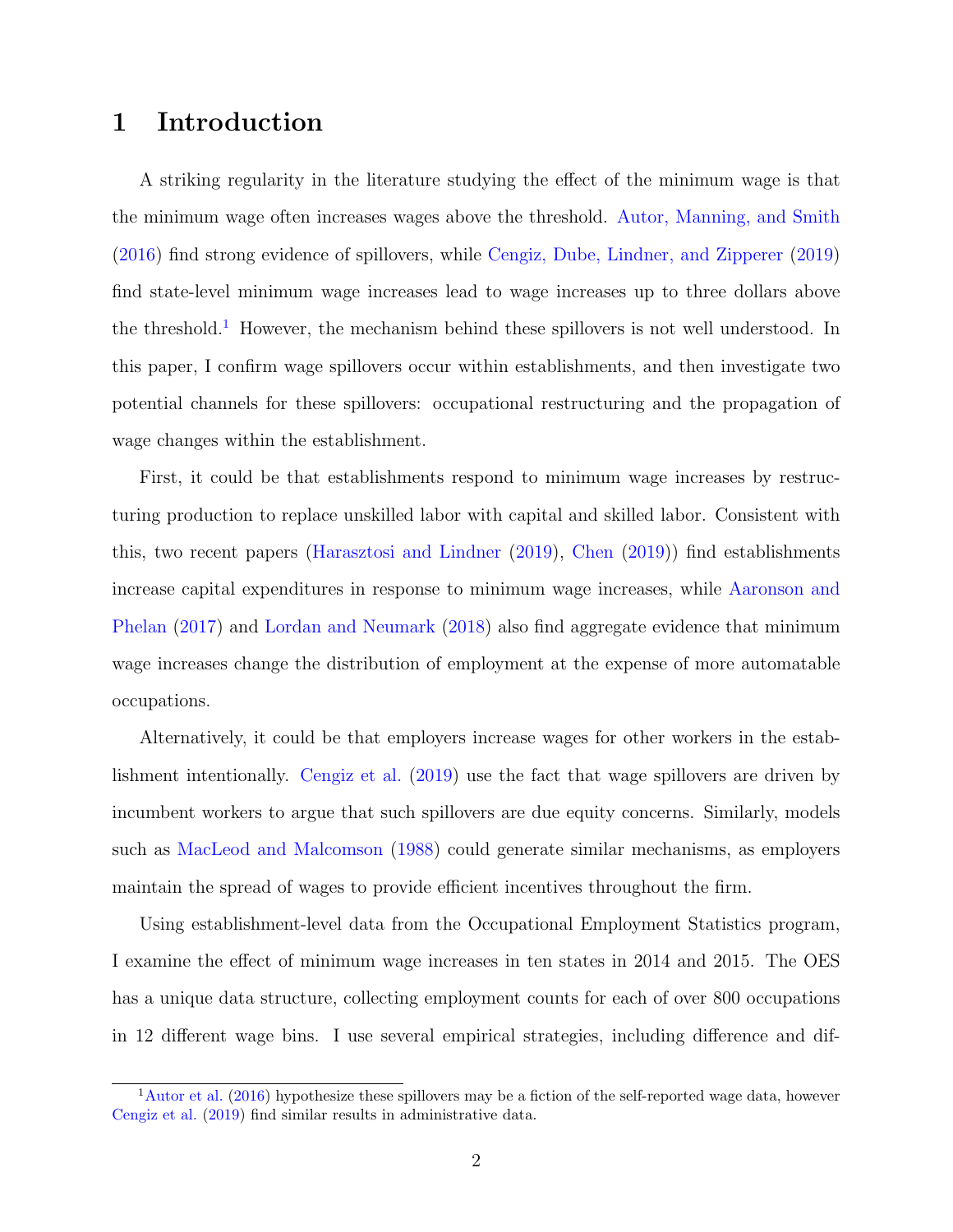ferences, triple differences, and matching methods. By comparing wages and employment in establishments in states that raised the state minimum wage with establishments in 22 states that did not change their minimum wage since 2009, I show establishments decrease employment in the wage bin up to \$9.25 an hour and increase employment in the wage bin up to \$11.74 an hour. Further, for establishments in industries with a high fraction of low-wage workers or establishments with many low-wage workers in the pre-period, I find statistically significant employment increases in wage bins up to \$23.99 an hour. These results confirm that spillovers from the minimum wage occur within establishments.

Next, I turn to the occupational structure of establishments. Across methodologies and samples, I find no evidence that establishments change the type of employment, such as decreasing service occupations or clerical occupations, or increasing technology-related occupations. Thus, I argue that for these particular minimum wage increases, it does not appear to be the case that firms respond by restructuring production. This is consistent with [Aaronson, French, Sorkin, and To](#page-18-7) [\(2018\)](#page-18-7), who argue that establishments are unable to easily adjust the capital-labor intensity in response to policy changes, and thus aggregate adjustments are driven by establishment entry and exit. However, while I do find that firms that exit after a minimum wage increases have relatively more employment in service, production, and clerical occupations and relatively less employment in professional and computer-related occupations, there does not appear to be any direct selection on the wage structure of establishments, nor the size of establishments.

I then examine how the minimum wage increases spread throughout the establishment. Although few supervisors are employed in the lowest wage bin (up to \$9.25), I find a decrease of employment of supervisors in the second wage bin \$9.26 to \$11.74) and an increase in employment in the third wage bin (\$11.75 to \$14.74). A triple-difference strategy reveals that this response is only present in establishments that have employment in the smallest bin in the pre-period. Thus, I conclude that one channel by which minimum wages spread through an establishment is due to wage spillovers within supervisory relationships. The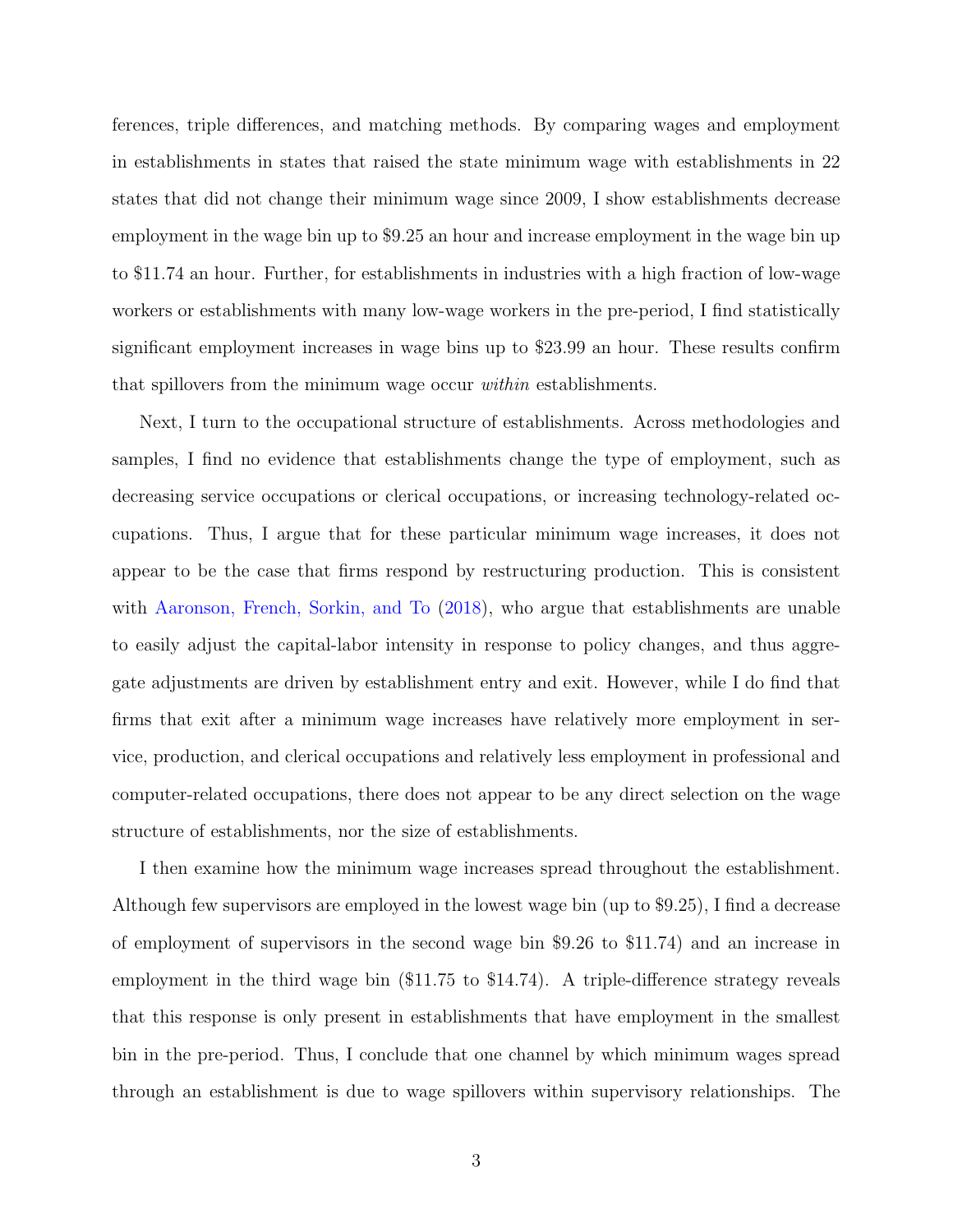fact that we see variation based on exposure to near-minimum wage workers within the establishment indicates this response is at the establishment level, rather than driven by outside options or other market-wide dynamics.

In addition, I do not find equivalent wage increases for other higher pay occupational groups, including professional occupations, and computer-related occupations. Thus, it appears that this spillover dynamic is driven via direct reporting relationships, rather than wider concerns about wage compression by the employer. Consistent with this, I find the minimum wage increases result in decreased wage inequality within establishments. For highly treated establishments. I find that wages increase throughout the entire establishment, including the highest paid workers. However, I find that wages are increases by the most at the bottom and by smaller amounts at the top, leading to wage compression within establishments.

## 2 Methodology

#### 2.1 OES Data

The Occupational Employment Statistics is a semi-annual survey of establishments conducted by the Bureau of Labor Statistics. Approximately 400,000 establishments are surveyed each year and establishments are surveyed no more than every three years. The purpose of the survey is to produce high-quality wage estimates for detailed occupations by geography, industry, and establishment size. Although not structured as a panel, many establishment are surveyed multiple times for a variety of reasons. I take advantage of this sampling structure to investigate changes within establishments.

When surveyed, the establishment reports a grid of the employment count for each occupation in twelve wage bins. The wage bins change periodically, however from 2009 through 2018, the lowest bin does not change (up to \$9.25). In 2014 the larger bins increased, however this was implemented nation-wide. Table [1](#page-19-0) shows the exact dollar cutoffs by year. Reported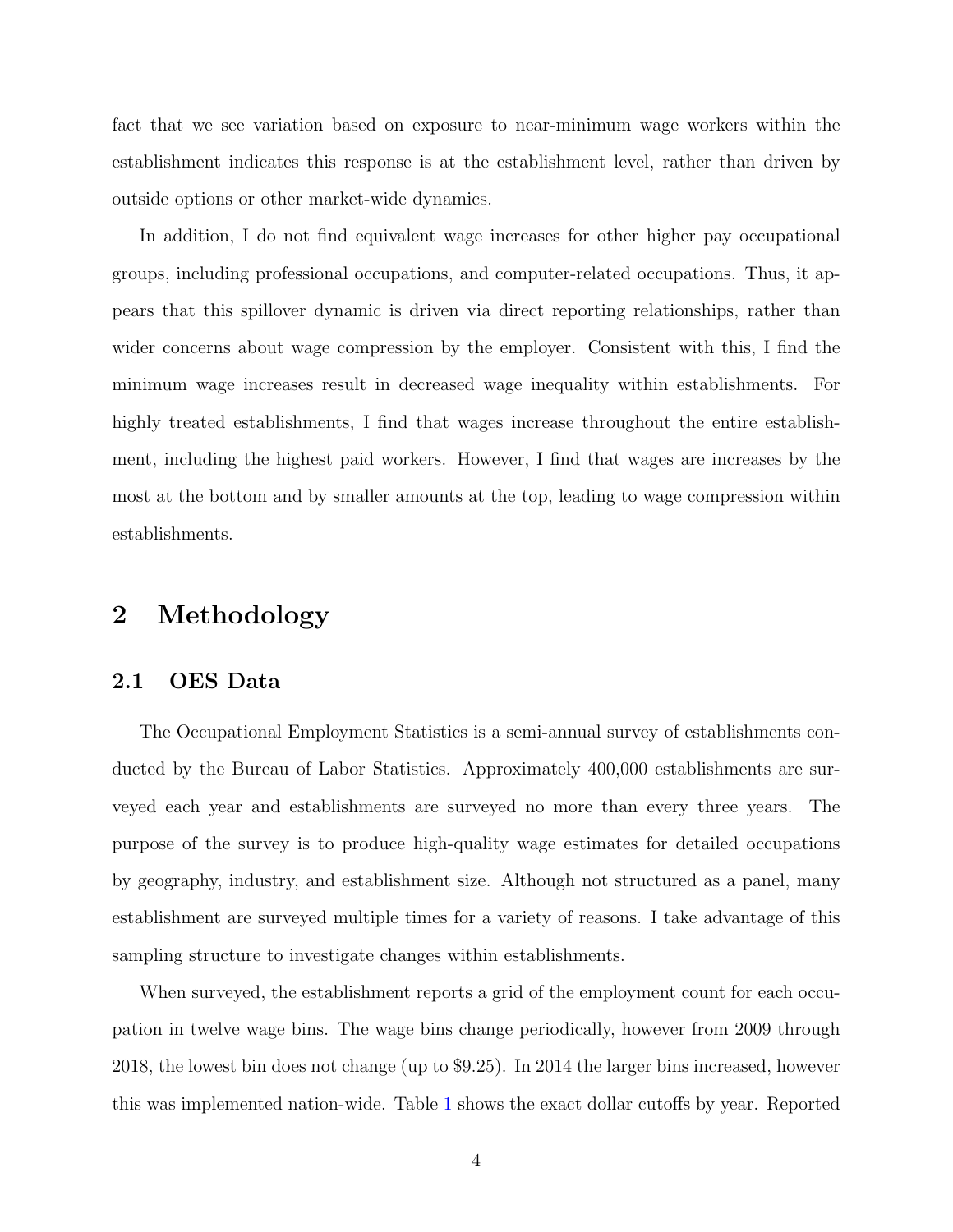wages include tips and bonuses, but exclude overtime and other extra pay.

Although the data is very rich, there are several limitations. First, there is no information on the worker-side, beyond the occupation and wage interval. Thus, it is not possible to measure changes in worker characteristics. Second, the survey does not collect information on hours worked, thus the number of workers in each cell may include a mix of full-time and part-time workers. This means that I am unable to observe whether or not employers change the number of hours in response to minimum wage changes.

Occupations are classified using the 2010 Standard Occupational Classification codes. This consists of 840 detailed occupations, which are grouped into 23 major groups. To evaluate whether there are major changes in the occupational structure of establishments, I combine occupations into five mutually exclusive occupational categories: management (SOC codes 11, plus supervisors from each other category), professional (SOC codes 13-29), clerical (SOC codes 41-43), production (SOC codes 45-53), and service (SOC codes 31-39). In addition, to capture occupations that may be related to technological change, I construct a measure of computer-related occupations (15-11xx) which include occupations such as computer analysts, database administrators, and support specialists.

To evaluate whether minimum wage increases induce more subtle changes in occupational structure, I also construct a dissimilarity index:

<span id="page-4-0"></span>
$$
Index_{ijt} = \frac{1}{2} \sum_{i=1}^{N} \left( \frac{emp_{ijt}}{emp_{jt}} - \frac{emp_{ijt-1}}{emp_{jt-1}} \right)
$$
 (1)

where  $emp_{ijt}$  is the employment in 6-digit occupation i in establishment j in period t, and  $emp_{it}$  is the total employment in establishment j in period t. This provides a measure of what percent of employment is reallocated across 6-digit occupational categories between two points in time. In addition, I construct the same index within 2-digit occupations, to measure the degree of finer reallocation within broader occupational categories.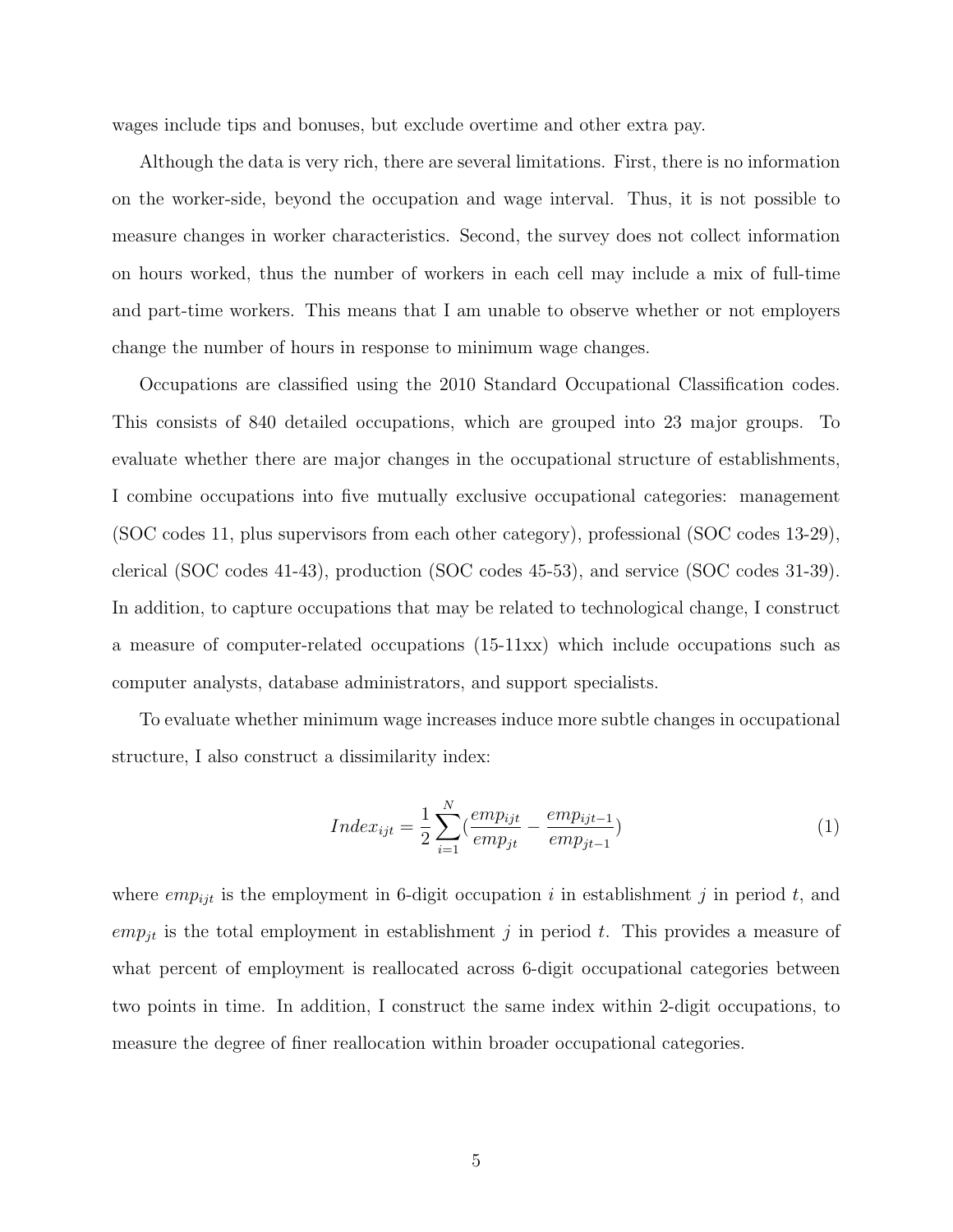### 2.2 State Minimum Wage Policy Changes

I focus on 10 states that increased their minimum wages substantively in 2014 and 2015 but had not increased their minimum wage since the federal minimum wage increase in 2009. See Figure [1](#page-19-1) for a map of these states. I focus on these states for three reasons. First, the criterion of no previous minimum wage change since 2009 allows for a reasonable pre-period before the state minimum wage change. In addition, the pre-period is sufficiently after the Great Recession to reduce contamination from recessionary shocks. Second, because many states increased the minimum wage in 2014 and 2015, there is good cross-sectional variation. Third, by focusing on substantive minimum wage increases, defined by more than a 5% increase, I drop indexed increases that are less likely to be large enough to be salient to employers. The control group is defined as states that did not increase their minimum wage in the 2009 to 2016 period. This results in 22 control states, also marked on Figure [1.](#page-19-1)

In addition, as a robustness check, I also restrict the set of treated states to those that increased the minimum wage from the federal level: New Jersey, New York, Alaska, Hawaii, Nebraska, South Dakota, and West Virginia. This ensures these states are more similar to the control states, that also were bound by the federal minimum wage in the pre-period.

### 2.3 Specifications

For the main within-establishment specifications, I restrict analysis to establishments that were surveyed twice: once in Spring 2013-Spring 2014, and once in Fall 2015-Fall 2016. This results in 45,297 establishments in the treatment states and 84,430 in the control states. In addition, I construct several more limited samples. First, I restrict to limited service restaurants, which have been widely studied in the minimum wage literature due to their employment of a high share of low-wage workers. In addition, I construct several samples restricted to industries that had more than 10%, 20%, or 33% of employment in the smallest wage bin in 2003. This allows me to identify establishments that are likely to be impacted by the minimum wage increase, without conditioning on the actual wage structure of the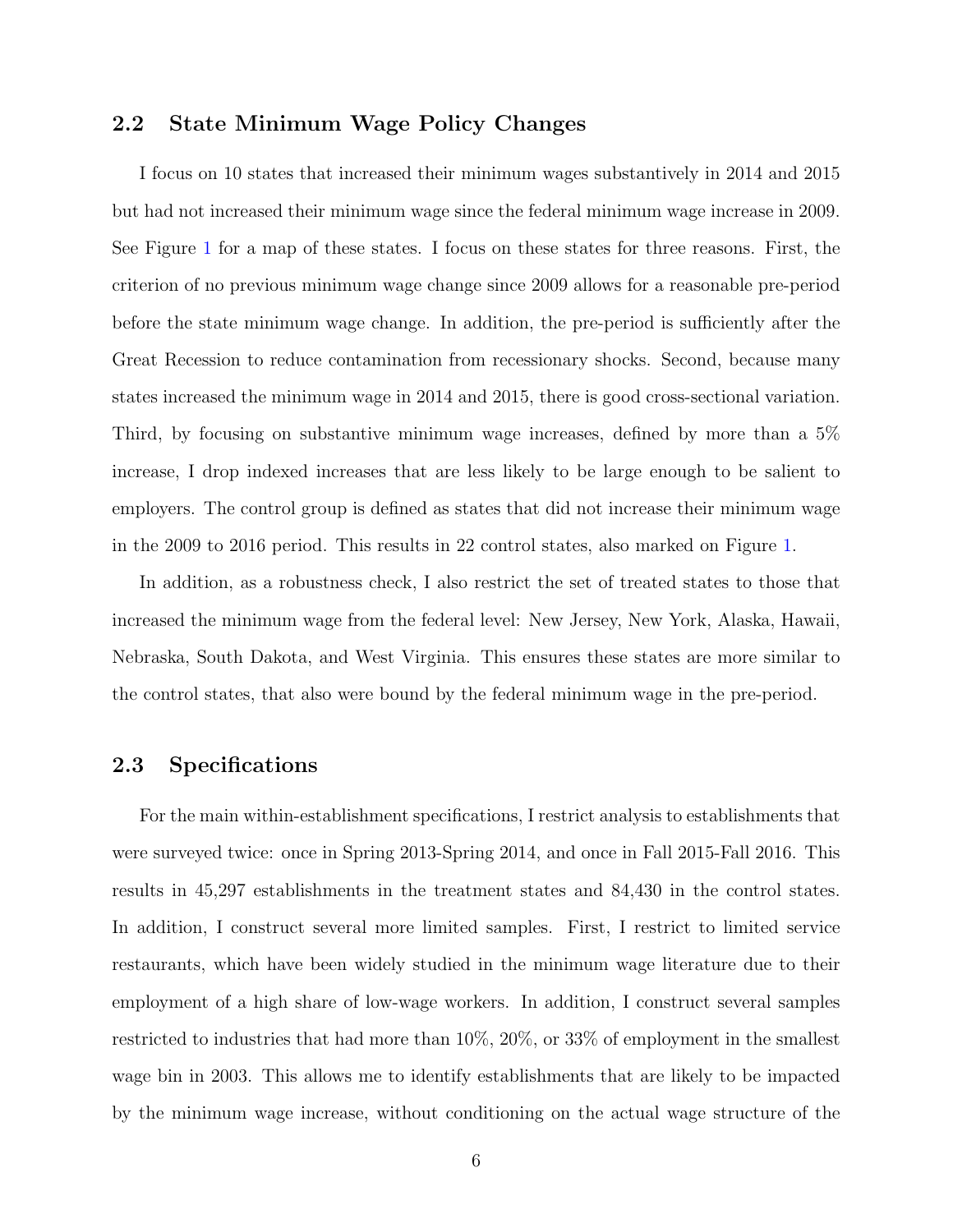affected establishments.

In order to capture the wage structure of establishments, I construct several variables. Most simply, I measure the share of establishment employment in each of the 12 bins. However, most employment is in the lower bins, especially for establishments in low-wage industries. So I also construct percentile wages for the establishments. I do this by determining which wage bin the particular percentile for the establishment falls, and then using the interpolated mean wage for the bin constructed by the OES.

I run several related specifications. I begin by running a simple difference in differences:

$$
Y_{it} = \beta_0 + \beta_1 * Treated + \beta_2 * Post + \beta_3 * Treated * Post + \epsilon_{it}
$$
\n(2)

where *Treated* is an indicator for states that increased the minimum wage in the post period, which is defined as  $2015Q4-2016Q4$ , and *Post* is an indicator for the post period. Since there are up to 1.5 year differences in sampling periods, I also include half-year fixed effects, and cluster standard errors at the state level. Summary statistics are described in Table [2.](#page-21-0)

In addition, I also estimate a triple difference specification, in which I separate establishments based on their exposure to the minimum wage increase, which I define as the share of employees in the smallest bin during the pre-period. In particular, I define five exposure groups: no employment in Bin A in the pre-period, 0- 25% in Bin A, 25-50%, 50-75%, and over 75%. I then estimate the following

$$
Y_{it} = \alpha + \sum_{E_j} Treated * Post * E_j \beta + \epsilon_{it}
$$
\n(3)

in which  $E_j$  is an indicator for the exposure fraction for establishment i in the pre-period. I additionally include half-year fixed effects and cluster the standard errors at the state level.

As an alternative, I also estimate nearest-neighbor match specifications. For each establishment in the treatment states, I identify a matched establishment from the control states that has the same exact characteristics on the following pre-period dimensions: 6-digit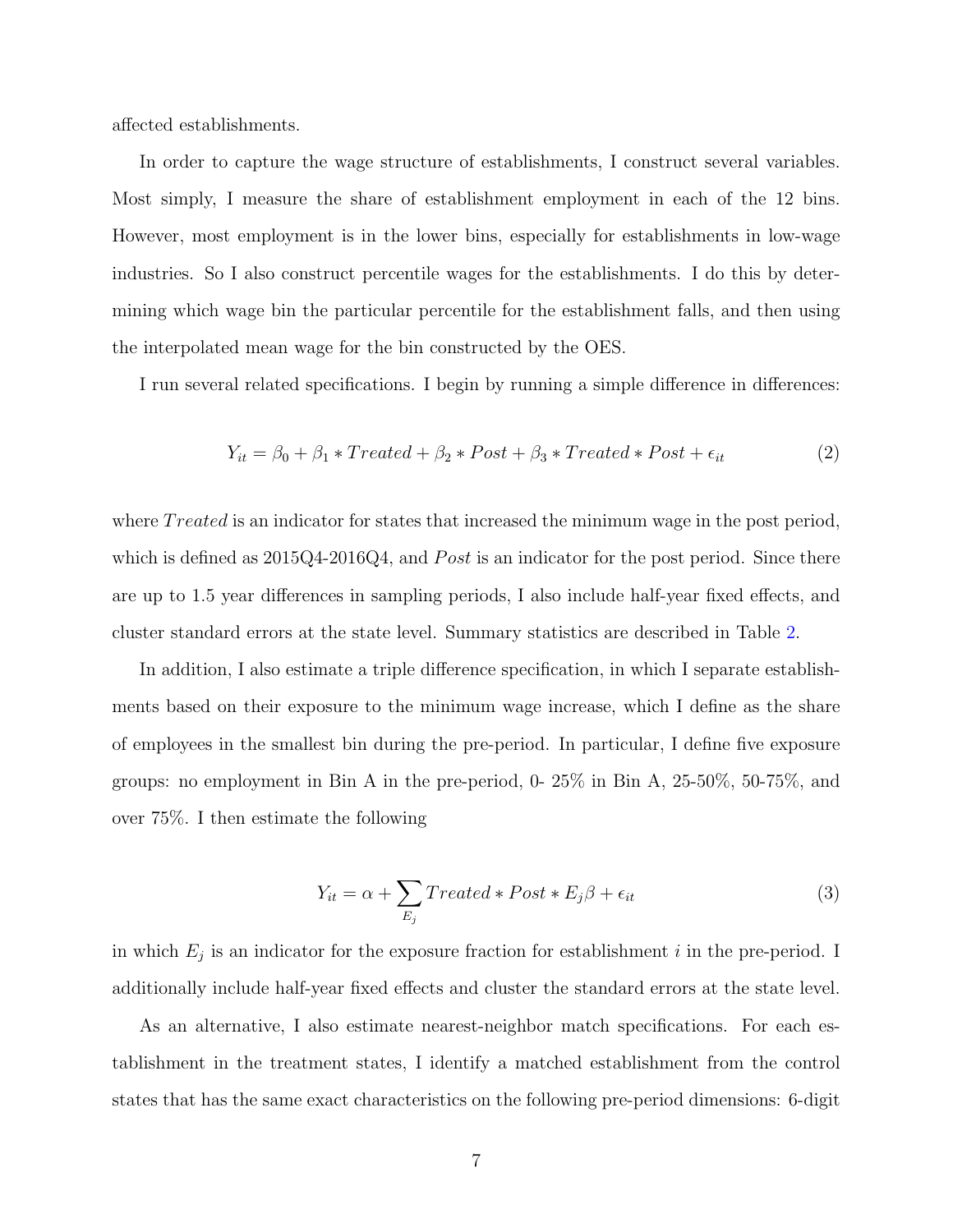NAICS industry code, half-year the establishment was sampled, and the share of employment in Bin A (using 5 categories:  $0, 0.25\%$ ,  $25-50\%$ ,  $50-75\%$  and over  $75\%$ ). I then estimate a first differenced equation:

$$
\delta Y_i = \beta_0 + \beta_1 Treated + \epsilon_i \tag{4}
$$

in which the omitted category is establishments in the matched set. I bias adjust for largesample bias using the same characteristics I used to identify matches. I drop the small number of establishments in the treatment group with no exact matches.

Finally, in order to estimate the effect on the wage and occupational distribution for the state labor market as a whole, I run state by group level regressions. This is similar to the specifications in [Cengiz et al.](#page-18-1) [\(2019\)](#page-18-1), and takes advantage of the fact that at the state level, there should be little effect of the minimum wage on the largest wage bins. Thus, I use these bins to control for the aggregate changes in employment at the state level, in order to identify the effect of the minimum wage on the smaller wage bins. In particular, I aggregate employment by wage bin to the state by year level and estimate:

<span id="page-7-0"></span>
$$
Y_{st} = \alpha + \sum_{Bin_j} Treated * Post * Bin_j\beta + \epsilon_{st}
$$
 (5)

where  $Bin_i$  are individual wage bins, excluding bins J through L, and s is the state. These state-level specifications are estimated on a larger set of underlying establishments, since it is not necessary to restrict analysis to establishments surveyed more than once.

## 3 Results

#### 3.1 Compliance and Wage Spillovers

I begin by examining the effect of the minimum wage increases on the wage structure of establishments. In Table [3,](#page-22-0) I report the difference-in-differences estimate, that is, the differential change in employment in each wage bin after the minimum wage increase for treated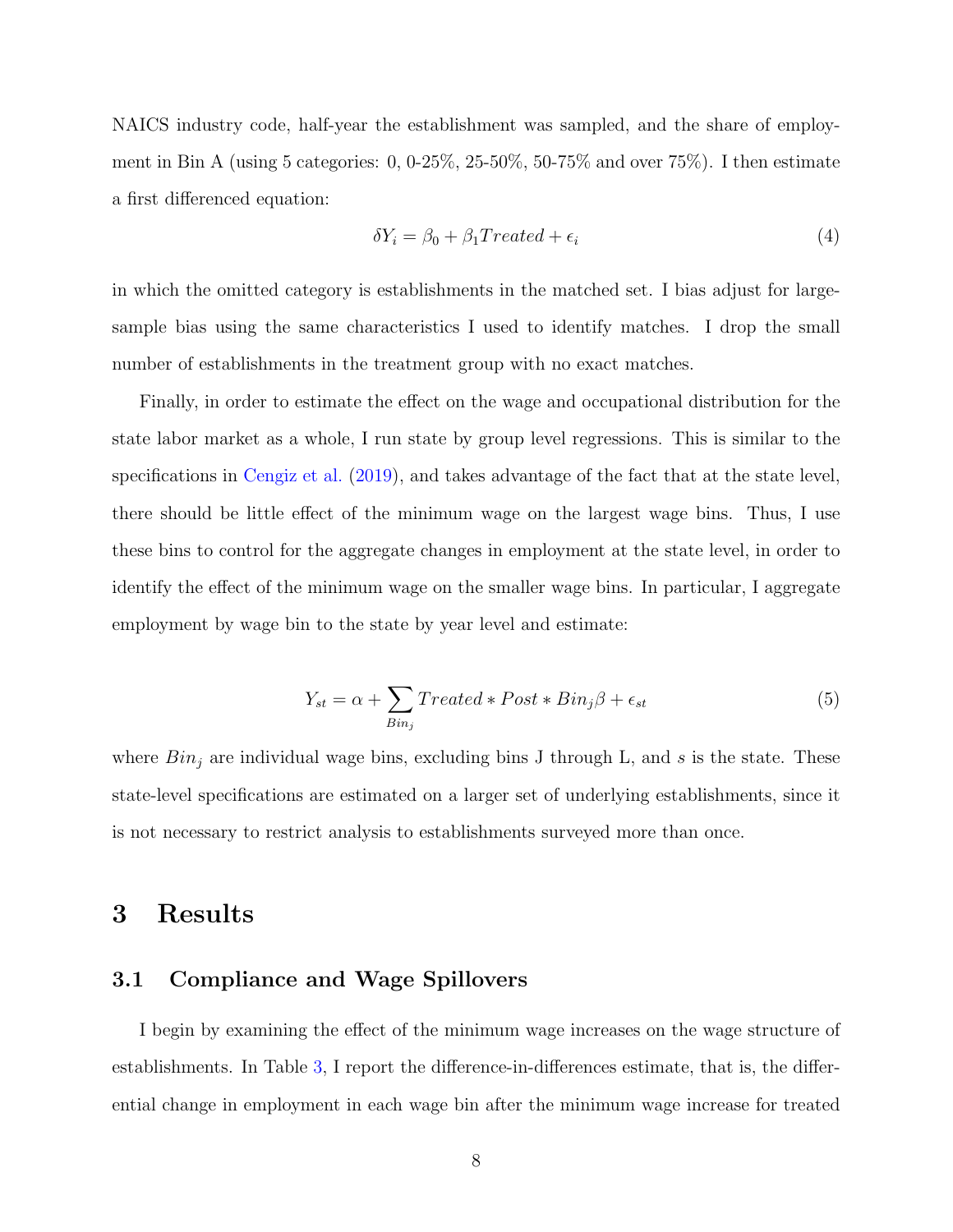states compared with the control states. Here we see that, for the full sample, employment in Bin A (up to \$9.25) decreased by 2.8 percentage points more in the treated states. We also see that employment increased in Bin B (up to \$11.49) by 2.6 percentage points, suggesting that the primary effect of the minimum wage increase was to move individuals from Bin A to Bin B. Nonetheless, since the maximal minimum wage in the sample is \$9.00, this reflects a spillover beyond the statutory minimum wage.

I then restrict the sample to industries that are especially dependent on low-wage labor. In the second panel of Table [3,](#page-22-0) I focus on limited service restaurants. Here we see that employment in Bin A decreases by 33 percentage points, while employment increases by 28 percentage points in Bin B, 5 percentage points in Bin C (up to \$14.49), and 2 percentage points in Bin D (up to \$18.24), after which point the wage increases fade out. In the matched specification in Panel C, we see nearly identical point estimates. Thus, for limited service restaurants, minimum wage increases appear to increase employment in bins more than five dollars above the statutory minimum wage.

In Panels 4 and 5, I repeat the analysis for establishments in industries that had 1/3 of employment in Bin A in 2003. Here we somewhat smaller magnitudes for the fall in employment share in Bin A than for limited service restaurants, but again we see employment increases in bins up to D for the difference-in-differences estimates, and up to Bin H (up to \$45.24) for the matched estimates.

In Table [4,](#page-23-0) I examine how the change in the wage distribution differs based on the share of employment in Bin A in the pre-period via a triple difference specification. The omitted category is establishments with no employment in Bin A in the pre-period. Here we see that the intensity of the decrease in employment share in Bin A grows with the ex ante share in Bin A, and similarly, the increase in employment share in Bin B also increases with the share of employment in Bin A in the pre-period. Thus, the growth in employment in Bin B is in exactly the establishments that were most likely to be exposed to a binding minimum wage increase, due to employing a large share of employment close to the minimum wage.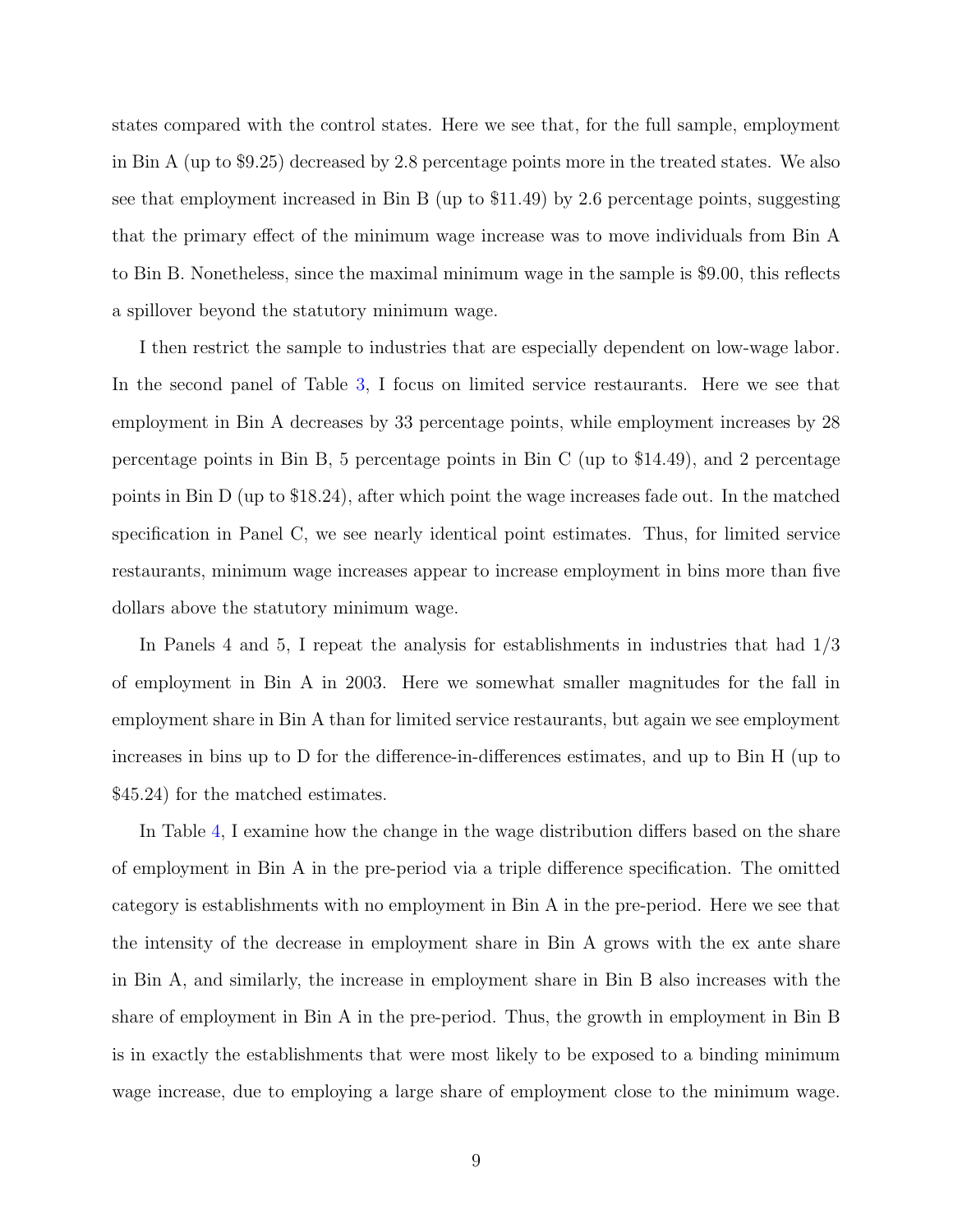In addition, we see growth in employment share in Bin C also increases with the ex ante employment share in Bin A. In the bottom panel of Table [4,](#page-23-0) I show results are similar if I restrict the set of treated states to states that were at the federal minimum wage before the state minimum wage increase.

I next turn to the bin-by-state level specification. Instead of measuring changes within establishments, this specification measures the average effect across all establishments. In Table [5,](#page-24-0) we see that the minimum wage increases led to a decrease in the share of employment in Bin A at the state level of 2.6 percentage points, which is very similar to what we saw in the panel difference-in-differences results. In addition, we see that the share of employment in Bin B increased by 1.37 percentage points, which is somewhat smaller than the 2.3 percentage point estimate from the matched difference-in-difference sample. Overall, we again see that employment increases above the cutoff at the state level. Figure [2](#page-20-0) illustrates these bin-level changes and how they aggregate to no net-change in employment.

Thus, it appears that establishments in these states not only complied with the minimum wage increases, but increased wages enough to shift employment into wage bins up to several dollars above the statutory minimum wage.

### 3.2 Occupational Structure

I next turn to the occupational structure of establishments. If firms react to a minimum wage increase by substituting capital for labor, this should lead to a decrease in employment in the occupations that are heaviest hit by the minimum wage. To begin, I first want to identify the occupations that are most affected by minimum wage increases. To do so, in Table [6,](#page-25-0) I reproduce the state-level specification from Table [5,](#page-24-0) but now separate the analysis into five mutually exclusive occupational groups: managers and supervisors, clerical, production, service, and professional.

In Panel A, I focus on limited service restaurants. Here we see the only occupation category with a significant reallocation in employment is the service sector, which shows a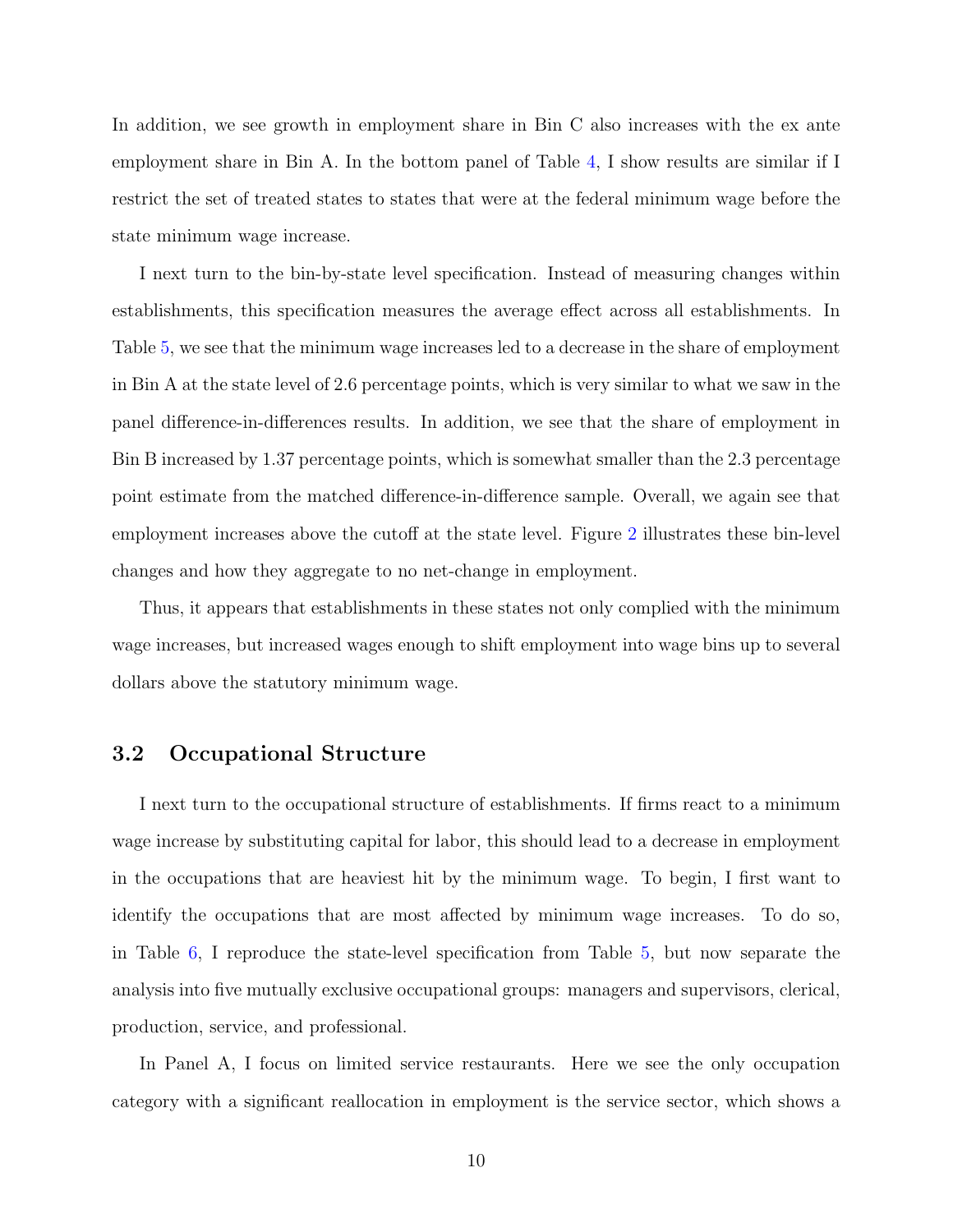25% decrease in employment in wage bin A and a 17% increase in employment in wage bin B. Production and clerical occupations also show a large negative point estimate for wage bin A, but are not statistically significant. In Panel B, I focus on the 33% sample, which also shows the largest magnitude effect for service sector occupations, with a 21% decrease in wage bin A and 6% increase in wage bin B. In the 33% sample we also see a statistically significant reduction in production employment in wage bin A (14%), but no corresponding increase in employment in wage bin B. Finally, only the reallocations among service sector occupations is large enough to show up in the full sample, with a 10% decrease in employment in wage bin A. These results indicate that the primary occupational group that is directly affected by minimum wage increases is service occupations.

In order to evaluate whether employment shifts between occupations, I begin at the state level. In particular, I estimate a specification similar to Equation [5,](#page-7-0) however now the bins are five mutually exclusive occupational groups: managers and supervisors, clerical, production, and service, with the professional bin omitted. Thus, estimates for occupation x are a triple difference of the change in employment in occupation x, controlling for growth in employment in professional occupations as well as growth in employment in occupation  $x$ in the control states.

In Table [7](#page-26-0) I report estimates from this specification. In the first column, I restrict analysis to limited service restaurants, in second column, I report results for the 33% sample, and in the last column I include all establishments. Across all samples, we see that the point estimates are small and not statistically significant. The largest magnitude point estimates are for service occupations, but the estimate is around  $1\%$  and positive. These estimates rule out a decrease in service occupation employment larger than 1.5% in limited service restaurants, and a decrease larger than 0.14% overall. Thus, in net, it does not appear that the increase in the minimum wage leads to an overall shift in the occupational structure within states.

I next turn to within-establishment results, to investigate whether there may be occu-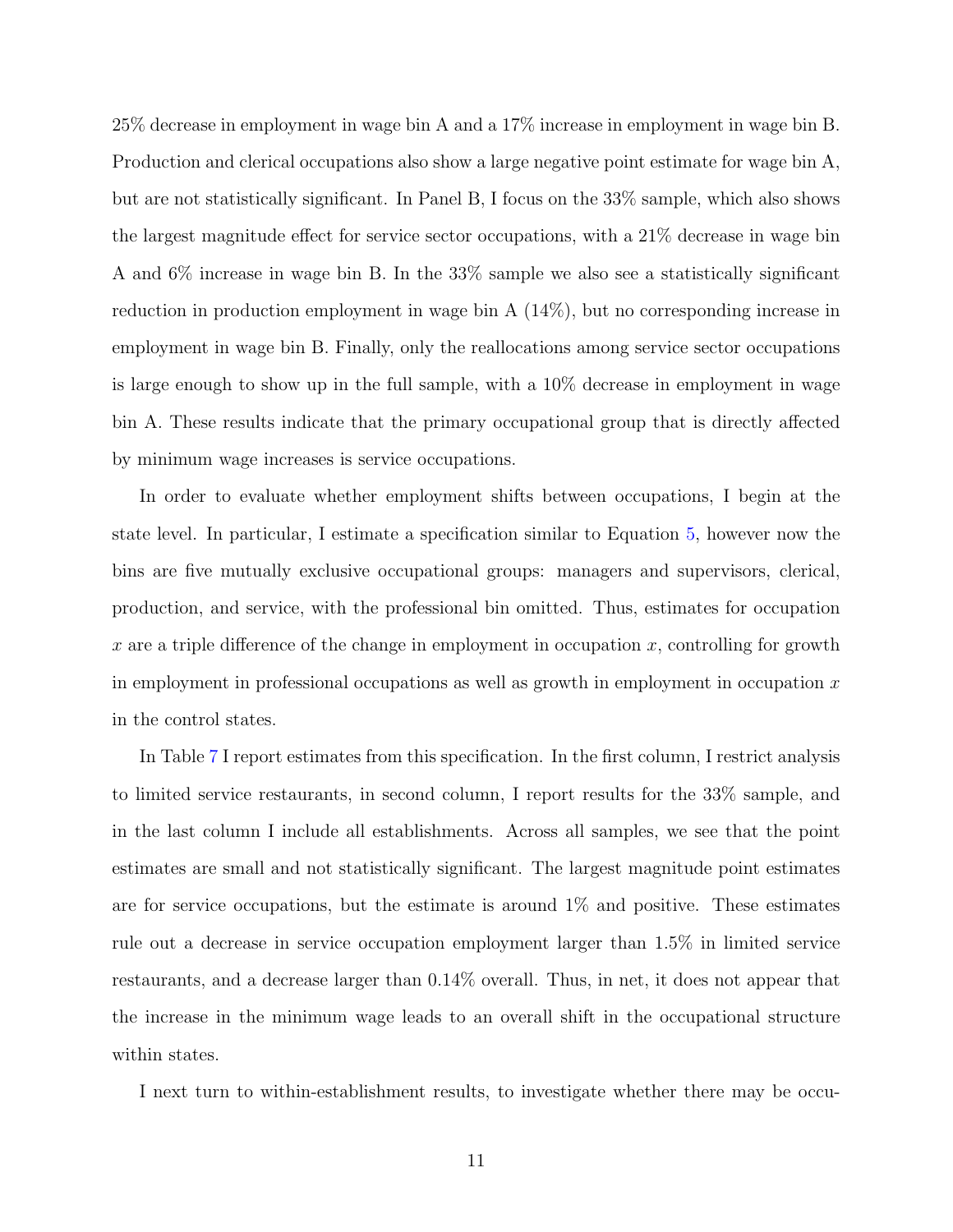pational reallocation occurring within establishments. In Table [8,](#page-26-1) I investigate whether the employment share within different occupational categories changed in response to minimum wage increases. Here we again see there is little evidence that the occupational structure changed after minimum wage increases. Across the samples, all the estimated magnitudes are small and not statistically significant. In the Appendix, I show similar results using nearest-neighbor matching.

Thus, across broad occupational categories, firms do not appear to be substituting higherskill employment for near-minimum wage employment. In order to more fully examine whether establishments make any change in occupational structure, I next construct the reallocation index described in Equation [1](#page-4-0) which measures what percent of employment is shifted between the 800 6-digit occupations recorded in the OES. This provides a withinestablishment measure of reallocation. In Column 1 of Table [9](#page-27-0) I show that across samples, about 1% more employment is reallocated across 6-digit occupations in establishments that experience a minimum wage increase.

In Table [8,](#page-26-1) I showed that there was no reallocation between broad occupational groupings, thus these fine reallocations must be occurring within these broad groupings. In the rest of Table [9](#page-27-0) I investigate which occupational groups experience the most within-group reallocation. Here we see almost 2% of management occupations are reallocated within management across specifications, and up to 2% of supervisor positions are reallocated, with some variation across samples. Interestingly, this reallocation rate does not shrink as we move from the more limited samples to the full sample, indicating that even establishments with lower shares of minimum wage workers are affected by this volatility in occupational structure. Similarly, for professional and clerical occupations, we see little impact for establishments in industries with high shares of minimum wage workers, but the point estimates increase as the samples become less restricted.

In contrast, for service occupations, we see a 2-3% increase in reallocation rates for limited service restaurants and the 33% sample, but the point estimates falls with each successive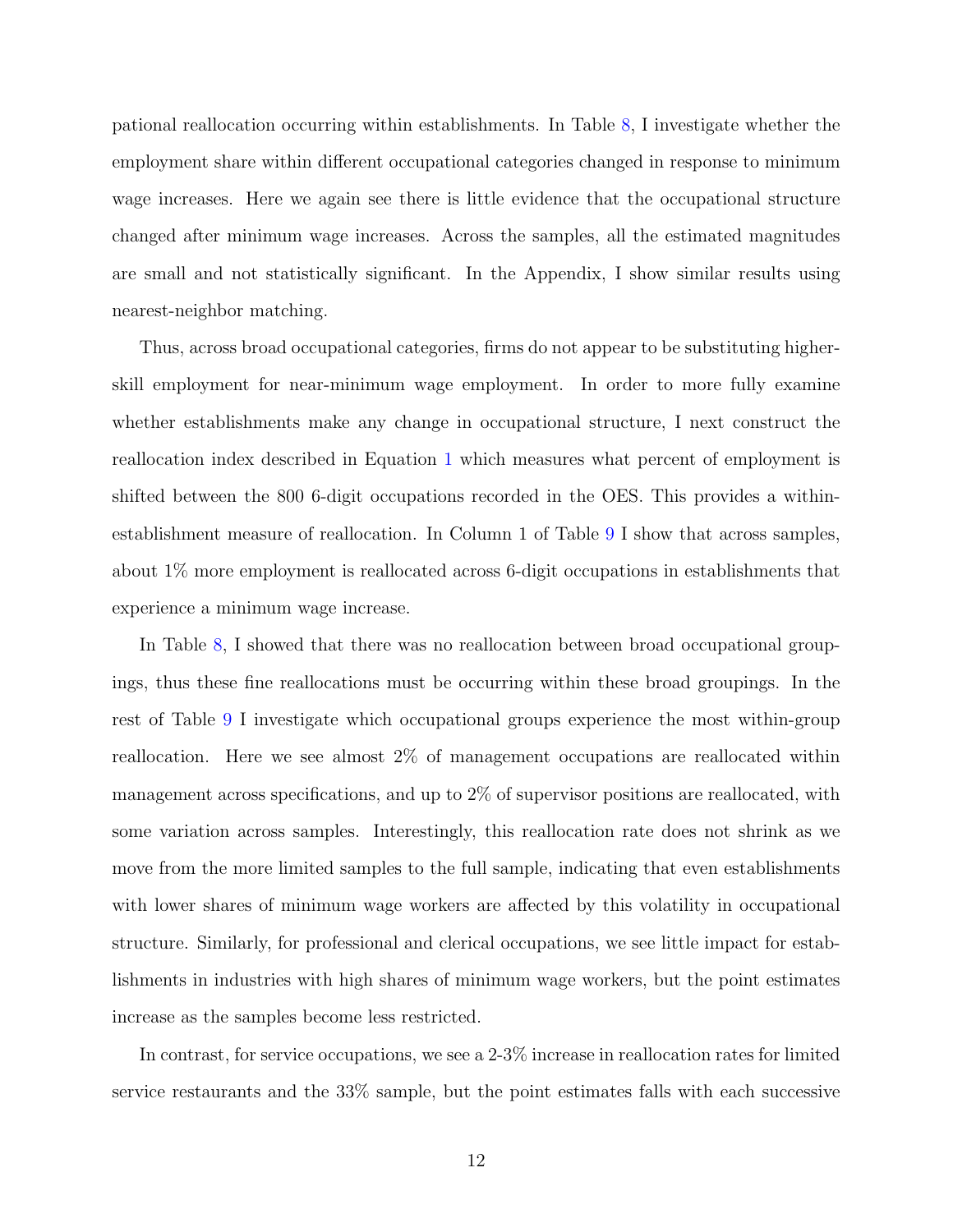sample, to 0.3% for the full sample. This suggests the increased reallocation is concentrated in industries that are more directly impacted by the minimum wage increase. Finally, we see little increase in reallocation for production occupations and PC related occupations.

In addition, in the last Column of Table [8,](#page-26-1) I show there is no statistically significant decrease in employment across the various samples I consider. The point estimates are noisy and range from employment growth to losses, indicating a wide variety of heterogeneity across establishments in employment changes after minimum wage increases.

Thus, while many theories of labor-capital substitution suggest that establishments replace low-wage labor with capital and fewer high-skill workers, the fact that establishmentlevel employment does not appear to shrink and there is no movement in occupational employment from service occupations to technology related occupations or white collar occupations such as professional or management suggests that firms are not introducing major restructuring in response to the wage increase. This is consistent with the 'clay' portion of the putty-clay hypothesis, which argues that it is difficult to adjust capital investments for ongoing establishments. Nonetheless, I do find evidence of narrower reallocation, with about 1% of employment in affected establishments is reallocated within major occupational categories. This suggests that establishments are able to make finer-tuned adjustments to the occupational structure and production process, which could be consistent with labor-labor substitution. However, since I do not find evidence of a change in establishment size, these fine-tuned adjustments do not appear to lead to a reduction in total headcount. Further, since the reallocations are primarily within occupational categories, it does not appear that firms are substituting service and production workers for professional or technical workers.

#### 3.3 Propagation through the Hierarchy

I next investigate how minimum wage changes propagate through the management hierarchy. I focus on two levels of management: supervisors and managers. Supervisors are occupations that have close contact with their direct reports, and may even split time be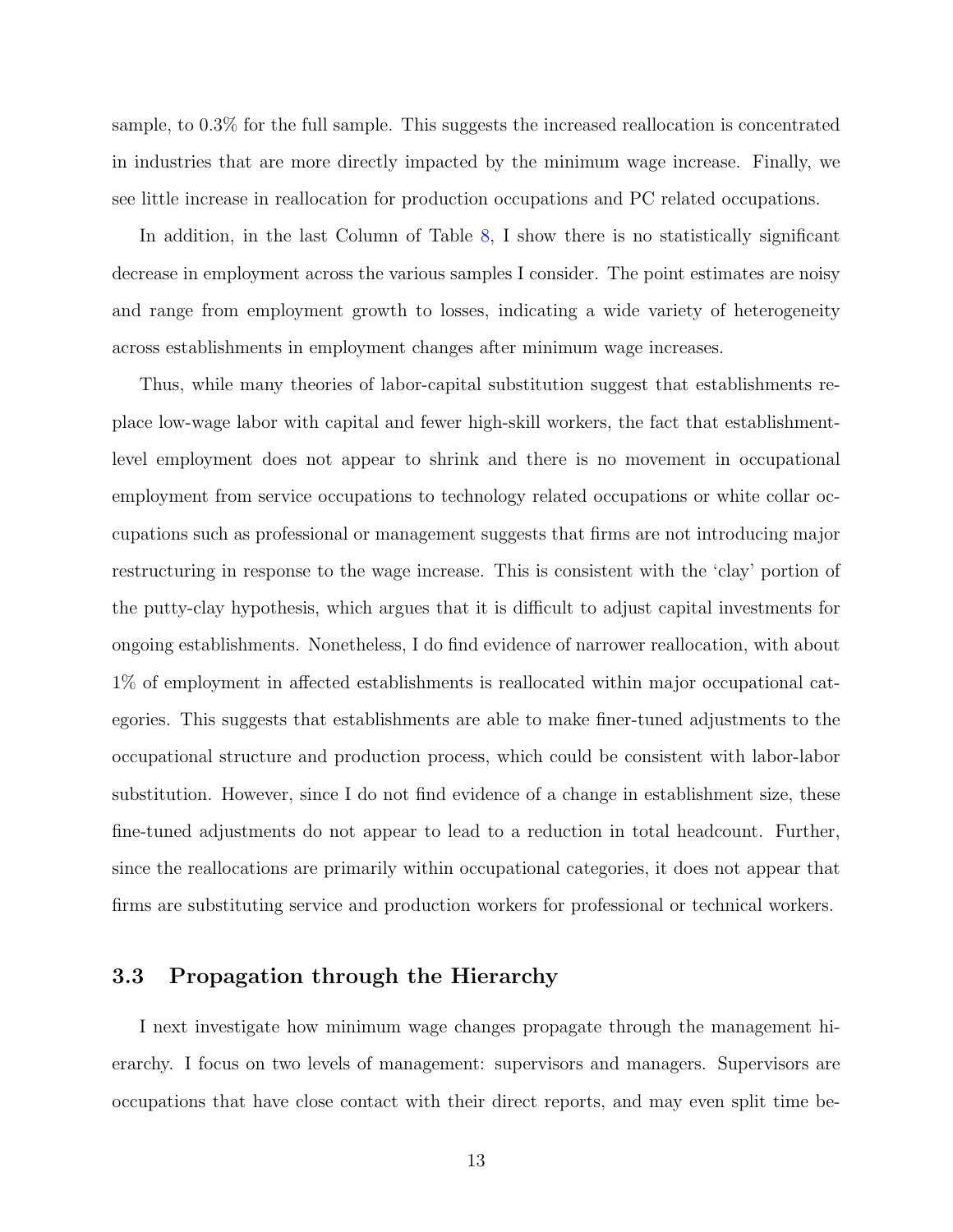tween supervising front line workers and directly helping them. Managers are coded in the management major occupation category (11) and may be more removed from the direct operations than supervisors.

In Table [10,](#page-28-0) I measure the effect of the minimum wage increases on the share of supervisory or managerial employment in each of the bottom three wage bins, and across all of the top nine wage bins. Across samples, there are few supervisors or managers present in Bin A, thus these occupations are minimally directly affected by the minimum wage increase.

In Panel A, I focus on supervisors. In the full sample, we see little effect on Bins A and B, but a 1.2 pp increase in employment in Bin C. When I focus on limited service restaurants, we see a substantial decrease in employment in Bin B (12-14 pp depending on specification), while there is a 6 pp increase in employment in bin C and an 8 pp increase in employment in bins D and above. We see similar results for the 33% industry sample: substantial decreases in bin B and increases in bins C and above. Thus, despite the fact that Bin B is above the minimum wage cutoff for all treated states, we see that minimum wage increases lead supervisors to move up to higher wage bins. In Panel B, I focus on managers. Here we see less of a clear pattern, potentially because most establishments employ too few managers to measure changes across wage bins.

In Table [11,](#page-29-0) I focus on the triple difference specification. Here we see bigger decreases in employment in Bin B for establishments with a larger share of employment in Bin A in the pre-period, and bigger increases in employment in Bins C and D+. We again see small and statistically insignificant point estimates for managers. In Appendix table [A.5,](#page-37-0) I show that this spillover pattern is unique to supervisors, and does not hold for professional occupations or service occupations.

Thus, one mechanism for minimum wage increases in establishments is through the management hierarchy, with wages increasing for the direct supervisors of minimum wage workers.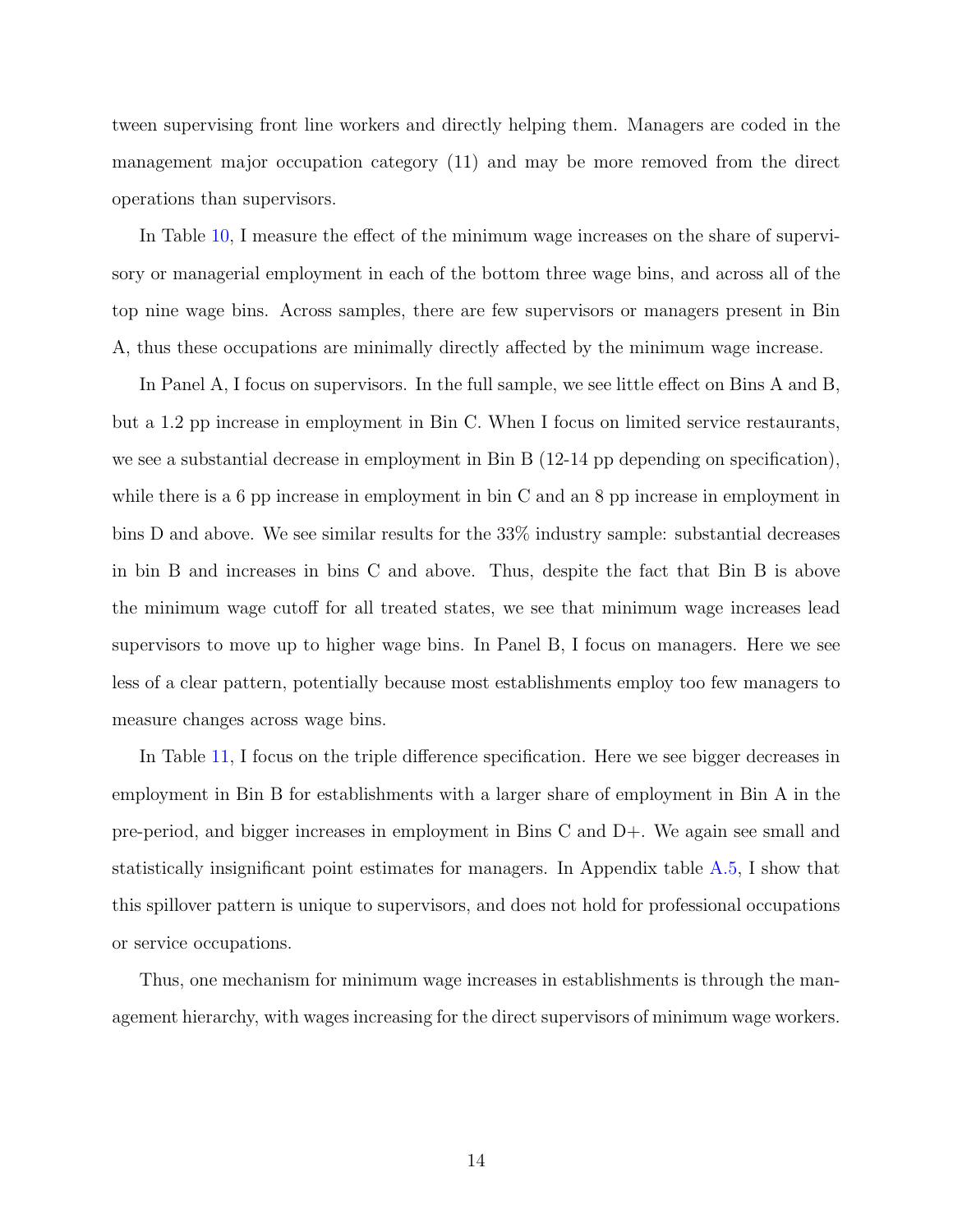### 3.4 Within-Establishment Wage Inequality

So far I have focused on the effect of minimum wage increases by wage bin, however, the median employee at the average establishment is employed in Bin C and the 90th percentile employee at the average establishment is employed in bin D. This is in contrast to the economy-wide percentiles, with the median employee in Bin D and the 90th percentile employee in Bin H. This is due to low-wage workers clustering at small establishments. Thus, at the establishment-level, the effect of the minimum wage is concentrated.

For each establishment, I calculate the 10th, 50th, and 90th percentile real wages, taking advantage of interpolated wage bin midpoints constructed by the Bureau of Labor Statistics. In Table [12,](#page-30-0) I show that the minimum wage increased wages through the 90th percentile for all samples, however wages increased at a decreasing rate, leading to falling wage inequality across samples. For the full sample, the 90/10 wage inequality fell by 4%, while for limited service restaurants it fell by between 10 and 12%, depending on the specification. For both limited service restaurants and the 33% sample, 90/50 wage inequality decreased substantially more than the 50/10 wage inequality, leading wage compression to rise in the top half of the wage distribution for these establishments.

### 3.5 Opening and Closing Establishments

So far I have focused on how minimum wage changes affect wage and occupational distributions within establishments and across establishments within states. In this section I turn to establishments that open or close after the minimum wage increase. As discussed earlier, one potential reason for minimal restructuring in response to minimum wage increases could be because capital decisions have putty-clay properties, where it is difficult for continuing establishments to restructure production, but new establishments will choose a production process that uses less low-wage labor in exchange for more capital and more higher-skill labor. Further, establishments that intensively used minimum wage labor before the wage increase are more likely to exit the market. Consistent with this, [Aaronson et al.](#page-18-7) [\(2018\)](#page-18-7)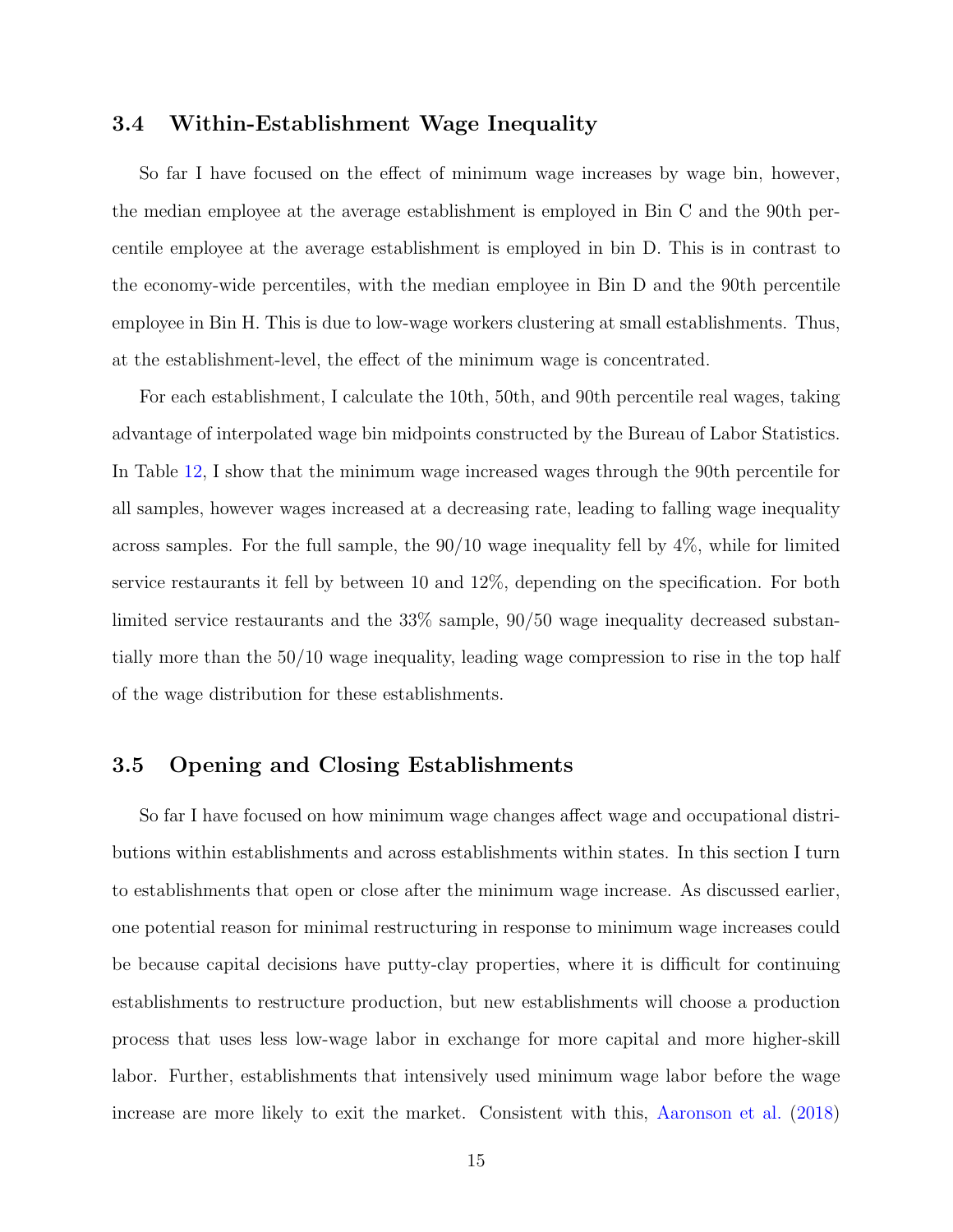found an increase in both openings and closings of restaurants in response to minimum wage increases. By using OES data, I can directly test how minimum wage increases affect the selection of closing establishments and the characteristics of opening establishments.

To measure closing establishments, I focus on establishments that were surveyed in the Fall of 2011 through the Fall of 2014 and closed in or after Fall 2015, indicating they were open through the minimum wage increase and closed shortly thereafter. This yields 16,345 closed establishments. For opening establishments, I instead measure establishments that first open in Fall 2015 through Spring 2018. This yields 19,934 newly opened establishments.

In order to evaluate whether minimum wage increases affect the characteristics of opening and closing establishments, I estimate the following difference in difference specification comparing establishments in the period before the minimum wage increases (e.g. data from Fall 2011 to Fall 2014):

$$
Y_{it} = \beta_0 + \beta_1 * Treated_{it} + \beta_2 * Close_{it} + \beta_3 * Treated_{it} * Close_{it} + \epsilon_{it}
$$
(6)

where Treated indicates establishments are those in states that increased the minimum wage, and Close indicates establishments that closed in or after Fall 2015, in both treatment and control states. This specification controls for differences in establishments in treated and control states, as well as general trends in characteristics of closing establishments.

I run an equivalent specification for establishments that open during or after Fall 2015. In this case, I compare establishments observed in the period of Fall 2015 through Spring 2018, after the minimum wage increases were enacted.

In Table ??, I examine the effect of the minimum wage increase on wage structure of closing and opening establishments. In the top panel, we see that across samples, there is little evidence that the minimum wage increase induced differential establishment closure across treatment and control states. The only statically significant point estimates are for the full sample, where establishments that closed in minimum wage states had about 1 percentage point more employment in bins B and C, however both bins are above the minimum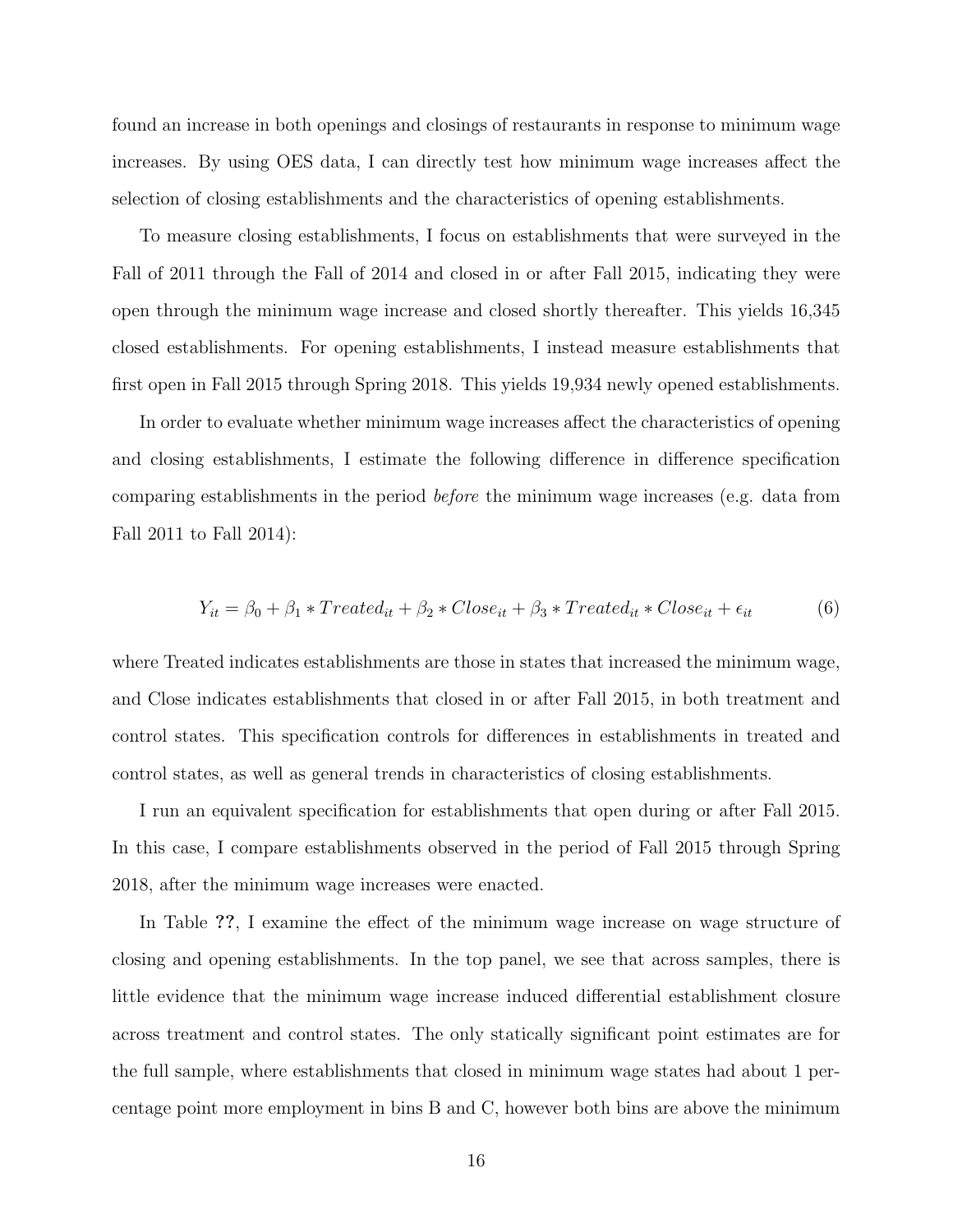wage threshold. In addition, I examine whether total employment differed between closing establishments in treatment and control states. Across samples, we consistently see negative but generally insignificant point estimates. Thus, there is weak evidence that the minimum wage may lead smaller establishments to exit.

In the bottom panel, we turn to opening establishments. Here we again see little difference in the wage structure, but consistently positive and insignificant point estimates for establishment size.

In Table [14,](#page-32-0) I repeat the previous analysis, however now instead of looking at change in employment share in each wage bins, I investigate the change in employment share in each occupational category. In the top panel, I show results for closing establishments. Here we do see a few differences. Closing establishments in minimum wage states employed a disproportionately low share of professional employment and information technology employment, for all samples except for the limited service restaurants and the full sample. In addition, closing establishments in minimum wage states employed substantially more workers in supervised positions (e.g. non-supervisory clerical, production, and service occupations). This ranges from 1.4 pp for the 33% industry sample to 3.8 pp in the 10% industry sample.

In the bottom panel of Table [14,](#page-32-0) I instead show differences in the characteristics of opening establishments. Here we see little evidence of systematic differences between opening establishments in treated and control states, compared to continuing establishments in those states. However, since these establishments are observed in the post-minimum-wage-increase period, this indicates that new entrants are not different from the establishments who survived the minimum wage increase, which we saw in the top panel were selected in minimum wage increasing states.

What do these results imply for the putty-clay hypothesis? There was no evidence that closing establishments in minimum wage states were more likely to employ workers in the wage bin that was directly impacted by the minimum wage increases. However, the occupational results indicate that closing establishments were more likely to employ a larger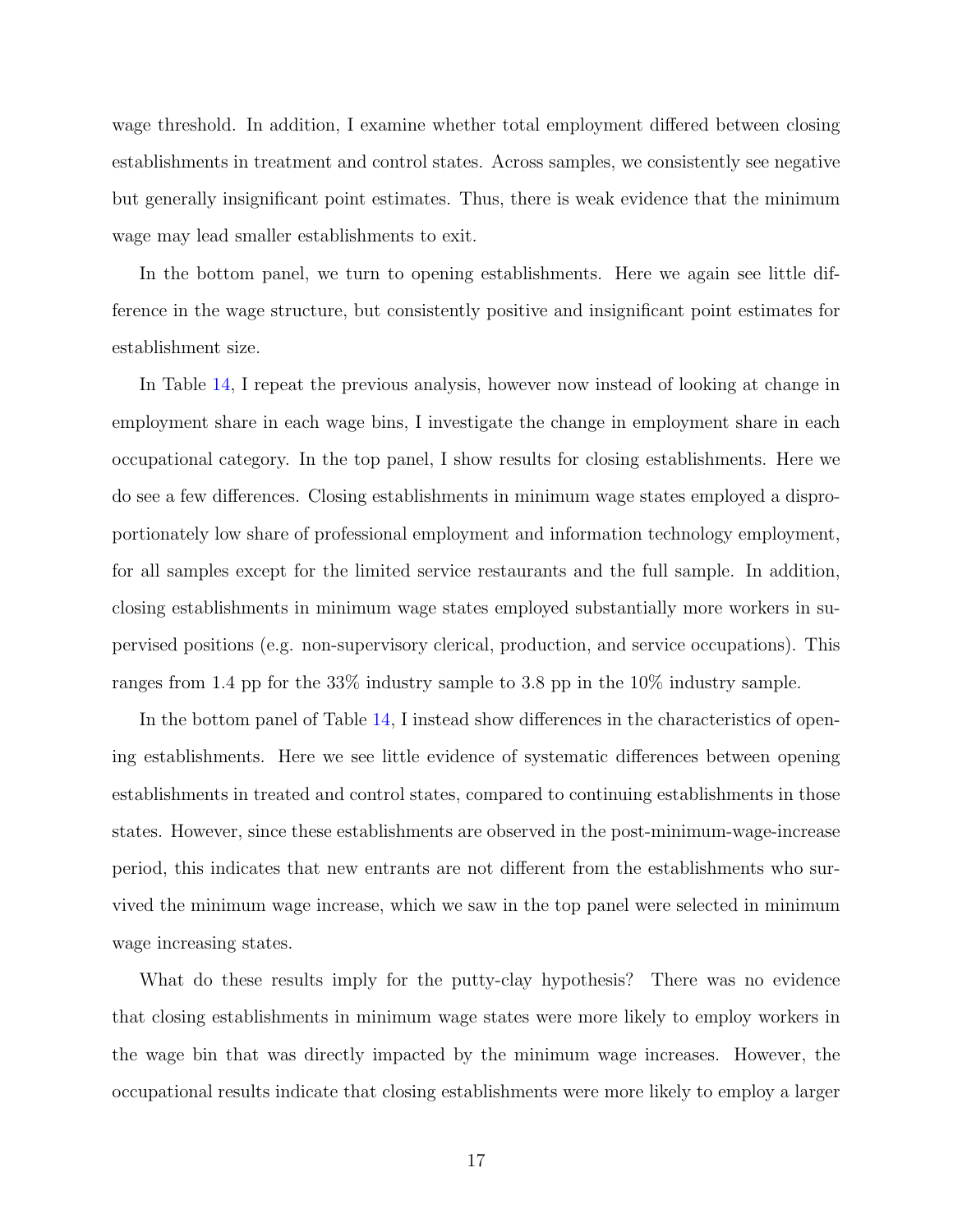fraction of employment in lower-wage 'supervised' occupations and a smaller fraction in professional and computer occupations, which are more cognitive and technology-adjacent occupations. This is consistent with other evidence in the literature that minimum wage increases lead to employment shifts away from automatable occupations [\(Aaronson & Phelan,](#page-18-4) [2017;](#page-18-4) [Lordan & Neumark,](#page-18-5) [2018\)](#page-18-5). Although opening establishments do not appear to be different on average from continuing establishments, this process of selected-exit results in employment in establishments in minimum wage increasing states becoming more skilled.

However, the key logic behind labor-labor substitution is that employers can choose to employ more lower-skill/lower-wage workers or can employ fewer higher-skill/higher-wage workers. Minimum wage increases tilt the balance to the higher-skill/higher-wage strategy, which results in less employment. In contrast, I show there is little evidence of this sort of selection on establishment size, with the point estimates suggesting exiting establishments were disproportionately small and entering establishments were disproportionately large.

Thus, while the fact pattern is consistent with minimum wage increases inducing occupational realignment due to establishment exit, it is not fully consistent with the labor-labor substitution hypothesis.

# 4 Conclusions

In this paper, I have investigated the effect of minimum wage increases on the wage and occupational structure of establishments. I find that minimum wage increases lead to spillovers, with wage increases up to several dollars an hour above the minimum wage cutoff. I show that this is not driven by changes in the occupational structure of establishments, but can partially be explained by wage increases within the supervisory structure. Despite these spillovers, I show that wage compression within affected establishments increases, with particular compression in the top half of the wage distribution.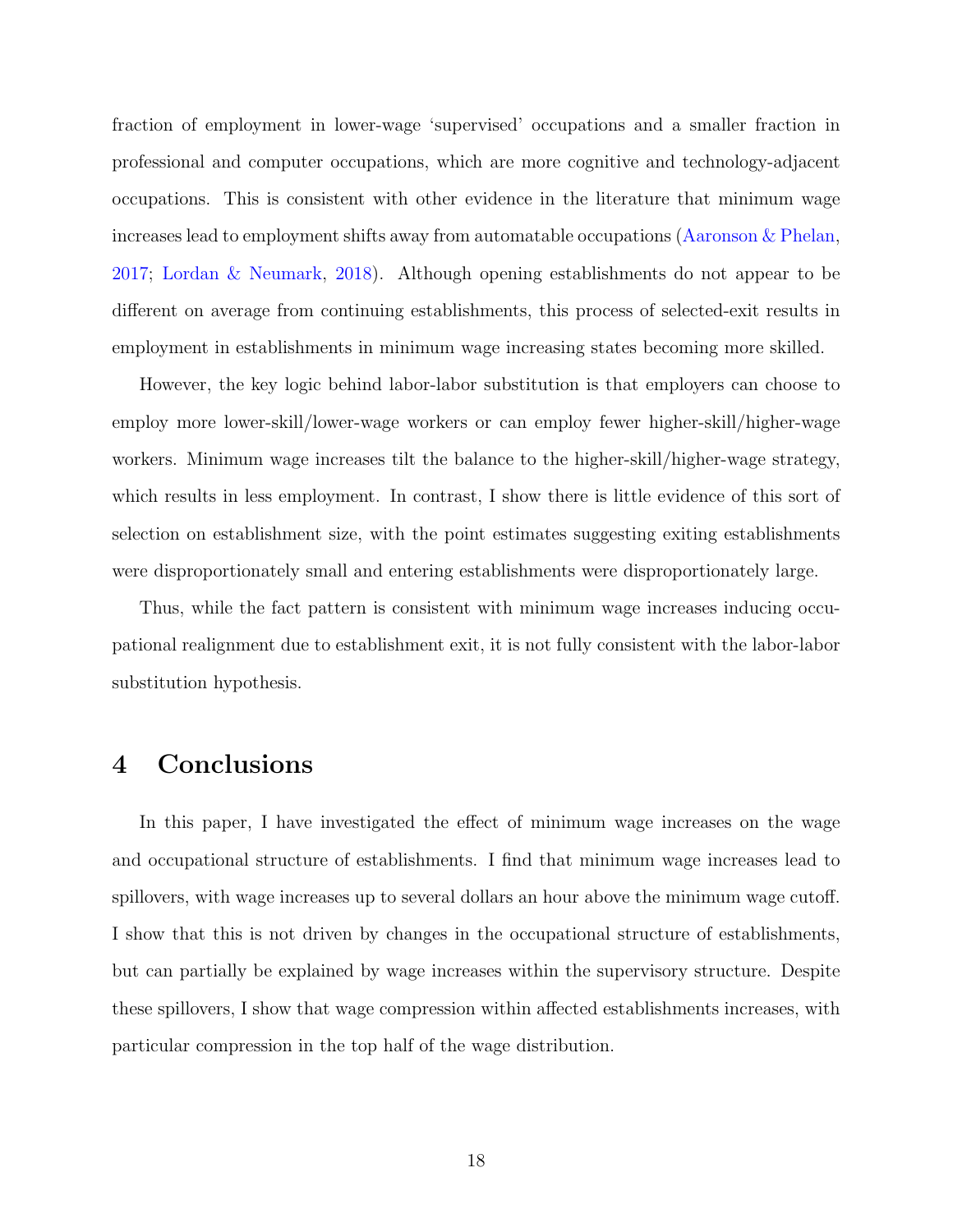# References

- <span id="page-18-7"></span>Aaronson, D., French, E., Sorkin, I., & To, T. (2018). Industry dynamics and the minimum wage: a putty-clay approach. *International Economic Review*,  $59(1)$ ,  $51-84$ .
- <span id="page-18-4"></span>Aaronson, D., & Phelan, B. J. (2017). Wage shocks and the technological substitution of low-wage jobs. The Economic Journal, 129 (617), 1–34.
- <span id="page-18-0"></span>Autor, D. H., Manning, A., & Smith, C. L. (2016). The contribution of the minimum wage to us wage inequality over three decades: a reassessment. American Economic Journal: Applied Economics,  $8(1)$ , 58-99.
- <span id="page-18-1"></span>Cengiz, D., Dube, A., Lindner, A., & Zipperer, B. (2019, 05). The Effect of Minimum Wages on Low-Wage Jobs. The Quarterly Journal of Economics, 134 (3), 1405-1454. Retrieved from <https://doi.org/10.1093/qje/qjz014> doi: 10.1093/qje/qjz014
- <span id="page-18-3"></span>Chen, Y. (2019). What do establishments do when wages increase? evidence from minimum wages in the united states.
- <span id="page-18-2"></span>Harasztosi, P., & Lindner, A. (2019). Who pays for the minimum wage? American Economic  $Review, 109(8), 2693-2727.$
- <span id="page-18-5"></span>Lordan, G., & Neumark, D. (2018). People versus machines: The impact of minimum wages on automatable jobs. Labour Economics, 52 , 40–53.
- <span id="page-18-6"></span>MacLeod, W. B., & Malcomson, J. M. (1988). Reputation and hierarchy in dynamic models of employment. Journal of Political Economy, 96 (4), 832–854.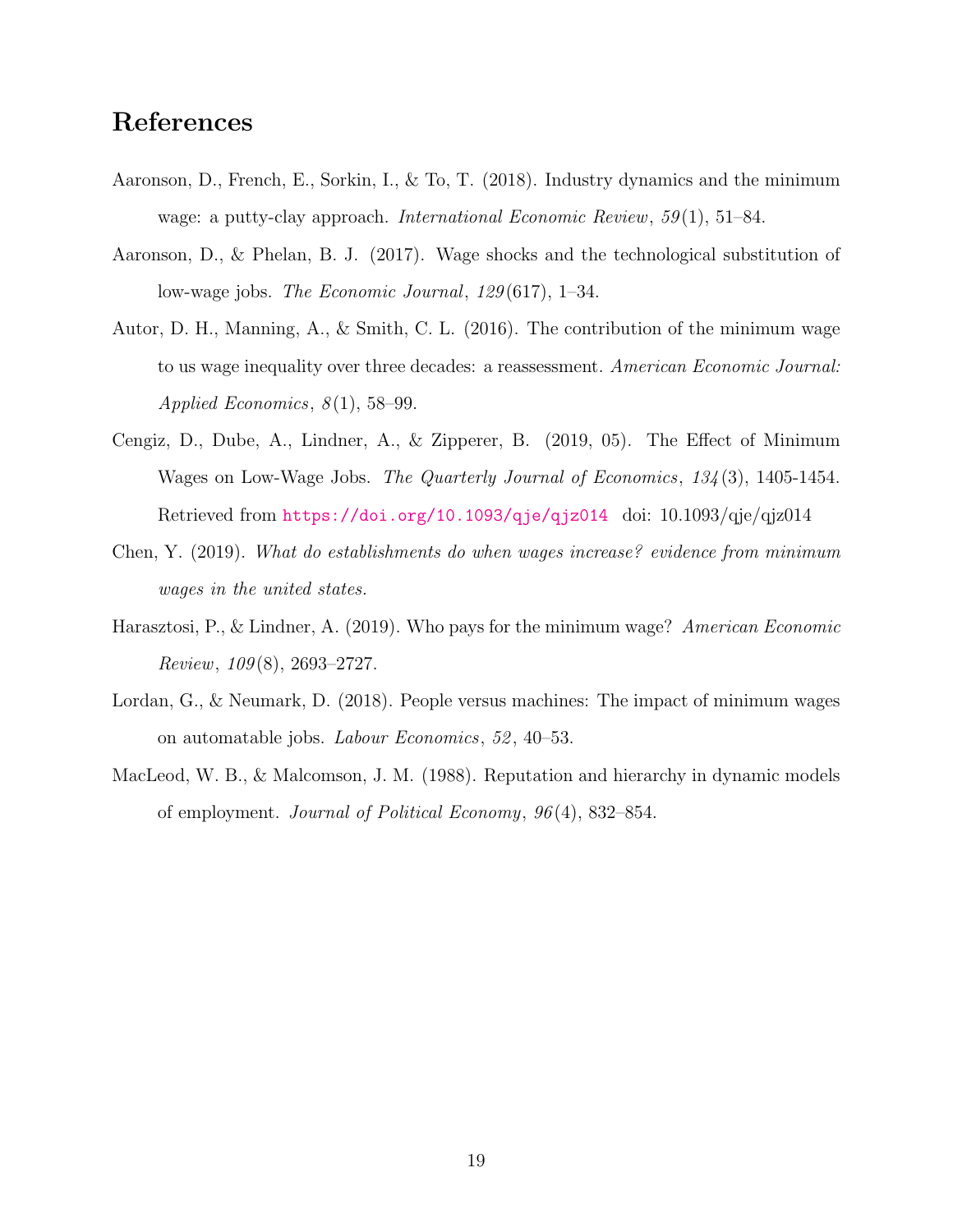<span id="page-19-1"></span>

Figure 1

Table 1: Bin Definitions by Year

<span id="page-19-0"></span>

|                                                                                              |  |  |  |  |  | R C D E F G H I J K L |  |
|----------------------------------------------------------------------------------------------|--|--|--|--|--|-----------------------|--|
| $2000-2005 \leq 6.75$ 8.49 10.74 13.49 16.99 21.49 27.24 34.49 43.74 55.49 69.99 > 70        |  |  |  |  |  |                       |  |
| $2006-2008 \le 7.5$ 9.49 11.99 15.24 19.24 24.49 30.99 39.24 49.79 63.24 79.99 $\ge 80$      |  |  |  |  |  |                       |  |
| $2009-2013 \leq 9.25$ 11.49 14.49 18.24 22.74 28.74 35.99 45.24 56.99 71.49 89.99 $\geq 90$  |  |  |  |  |  |                       |  |
| $2014-2018 \leq 9.25$ 11.74 14.74 18.74 23.99 30.24 38.49 48.99 61.99 78.74 99.99 $\geq 100$ |  |  |  |  |  |                       |  |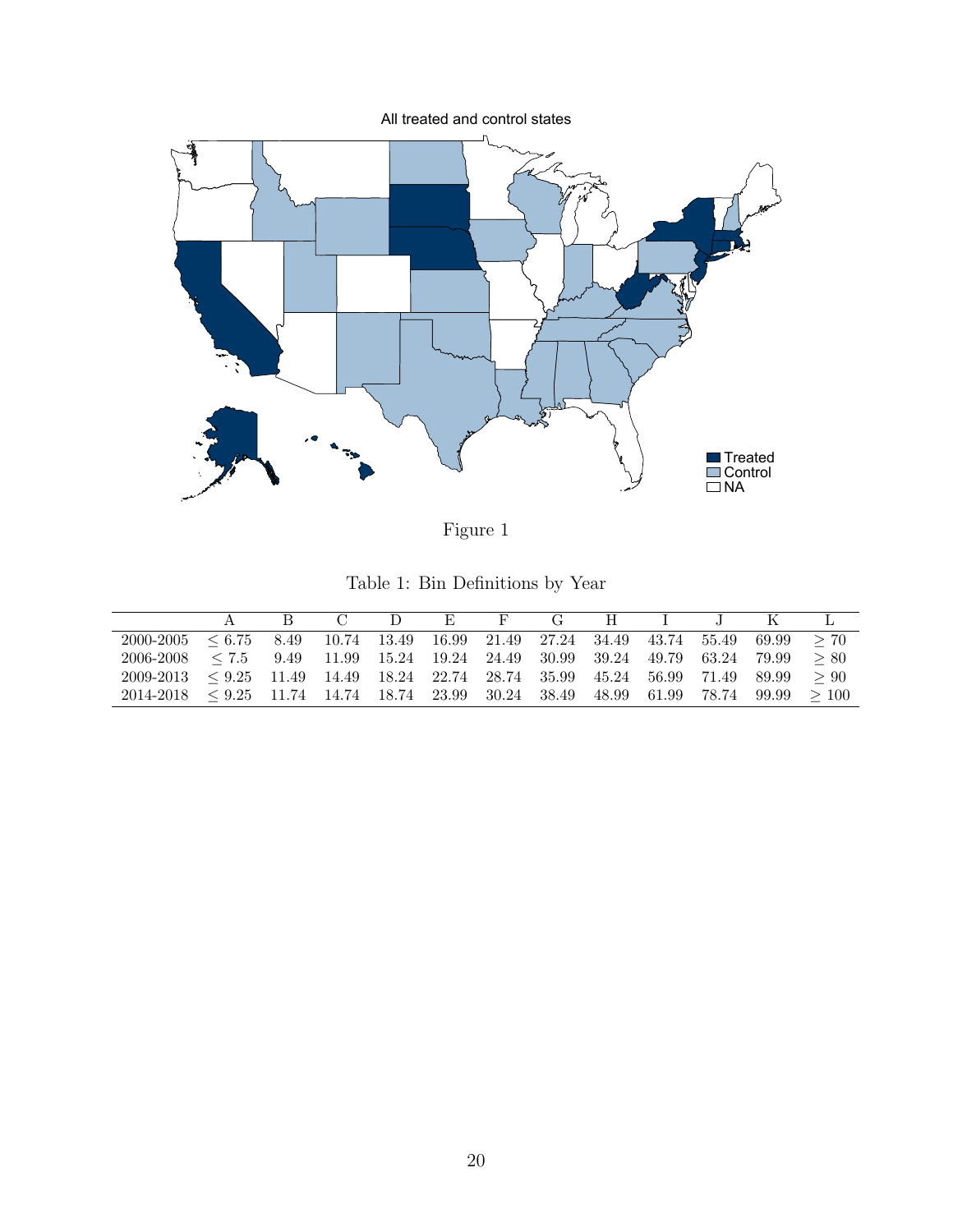<span id="page-20-0"></span>

Figure 2: Each figure shows the estimated change in employment in each bin with 95% confidence intervals (see also Table [5\)](#page-24-0). The top figure is restricted to limited service restaurants, the bottom figure shows all establishments. The red dashed line illustrates the cumulative change in employment.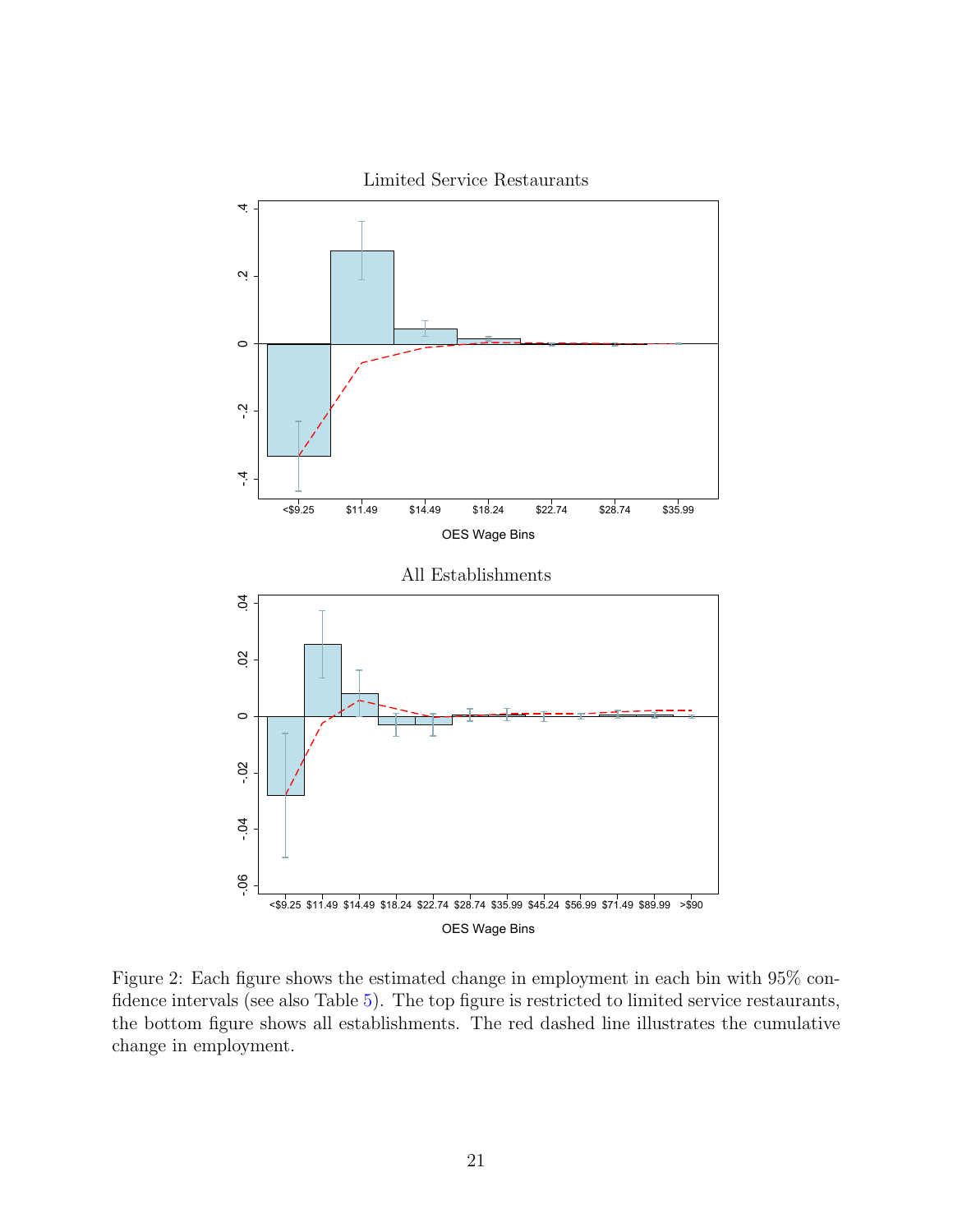<span id="page-21-0"></span>

|                          |                   | Full Sample                        |                  |              |                    |
|--------------------------|-------------------|------------------------------------|------------------|--------------|--------------------|
|                          | Treated Pre       | <b>Treated Post</b>                | Control Pre      | Control Post | Diff-in-Diff       |
| Log Real Average Wage    | 3.15              | 3.20                               | 2.99             | 3.03         | 0.01               |
| Total Employment         | 109.53            | 116.72                             | 87.87            | 92.83        | 2.23               |
| Share Bin A              | 0.11              | 0.05                               | 0.17             | 0.13         | $-0.03$            |
| Share Bin B              | 0.12              | 0.14                               | 0.13             | 0.14         | 0.03               |
| Share Bin C              | $0.13\,$          | 0.14                               | 0.16             | $0.15\,$     | $0.01\,$           |
| Share Bin $D+$           | 0.64              | 0.67                               | 0.54             | 0.58         | $-0.01$            |
| Share Mgmt               | 0.12              | 0.12                               | 0.11             | 0.11         | $0.00\,$           |
| Share PC                 | 0.03              | 0.03                               | 0.02             | 0.02         | 0.00               |
| <b>Share Production</b>  | 0.23              | 0.23                               | 0.27             | $0.27\,$     | $0.00\,$           |
| Share Professional       | 0.24              | 0.25                               | 0.21             | 0.21         | $0.00\,$           |
| Share Service            | 0.13              | 0.13                               | 0.13             | 0.12         | 0.00               |
| Log Real 10th Ptile Wage | $2.55\,$          | 2.62                               | 2.46             | 2.47         | $0.07\,$           |
| Log Real 25th Ptile Wage | 2.63              | 2.70                               | 2.54             | 2.56         | 0.06               |
| Log Real Median Wage     | 2.78              | 2.84                               | 2.68             | 2.69         | $0.05\,$           |
| Log Real 7th Ptile Wage  | $\phantom{-}2.95$ | $3.00\,$                           | $2.85\,$         | $2.85\,$     | $0.05\,$           |
| Log Real 90th Ptile Wage | 3.13              | 3.17                               | 3.04             | 3.04         | $0.05\,$           |
| 50/10                    | 1.33              | 1.30                               | 1.31             | $1.30\,$     | $-0.02$            |
| 90/10                    | 2.19              | 2.09                               | 2.18             | 2.13         | $-0.04$            |
| 90/50                    | 1.58              | 1.54                               | 1.60             | 1.57         | 0.00               |
|                          |                   | <b>Limited Service Restaurants</b> |                  |              |                    |
|                          |                   |                                    |                  |              |                    |
|                          | Treated Pre       | <b>Treated Post</b>                | Control Pre      | Control Post | Diff-in-Diff       |
| Log Real Average Wage    | 2.38              | $2.51\,$                           | 2.29             | $2.32\,$     | $0.10\,$           |
| Total Employment         | 39.78             | $43.36\,$                          | 41.66            | 43.88        | $1.36\,$           |
| Share Bin A              | 0.64              | 0.22                               | 0.77             | 0.69         | $-0.33$            |
| Share Bin B              | 0.21              | 0.54                               | 0.12             | 0.18         | 0.28               |
| Share Bin C              | 0.07              | 0.14                               | 0.05             | $0.06\,$     | $0.05\,$           |
| Share Bin $D+$           | 0.08              | 0.10                               | 0.06             | $0.06\,$     | 0.01               |
| Share Mgmt               | 0.12              | 0.12                               | 0.12             | $0.12\,$     | $-0.01$            |
| Share PC                 | 0.00              | 0.00                               | 0.00             | 0.00         | 0.00               |
| <b>Share Production</b>  | 0.04              | 0.04                               | 0.04             | 0.04         | 0.00               |
| Share Professional       | 0.00              | $0.00\,$                           | 0.00             | $0.00\,$     | 0.00               |
| Share Service            | 0.80              | 0.80                               | 0.78             | 0.78         | 0.01               |
| Log Real 10th Ptile Wage | 2.23              | 2.38                               | $2.18\,$         | 2.18         | 0.14               |
| Log Real 25th Ptile Wage | 2.24              | 2.39                               | 2.18             | 2.18         | 0.14               |
| Log Real Median Wage     | 2.26              | 2.40                               | 2.19             | $2.20\,$     | 0.14               |
| Log Real 7th Ptile Wage  | 2.32              | 2.45                               | 2.23             | 2.25         | 0.11               |
| Log Real 90th Ptile Wage | 2.46              | $2.55\,$                           | 2.38             | 2.40         | $0.07\,$           |
| 50/10                    | $1.03\,$          | $1.02\,$                           | $1.02\,$         | $1.02\,$     | $-0.01$            |
| 90/10<br>90/50           | 1.33<br>1.29      | 1.23<br>1.20                       | $1.27\,$<br>1.25 | 1.30<br>1.26 | $-0.12$<br>$-0.10$ |

Table 2: Summary Statistics: Means of Key Variables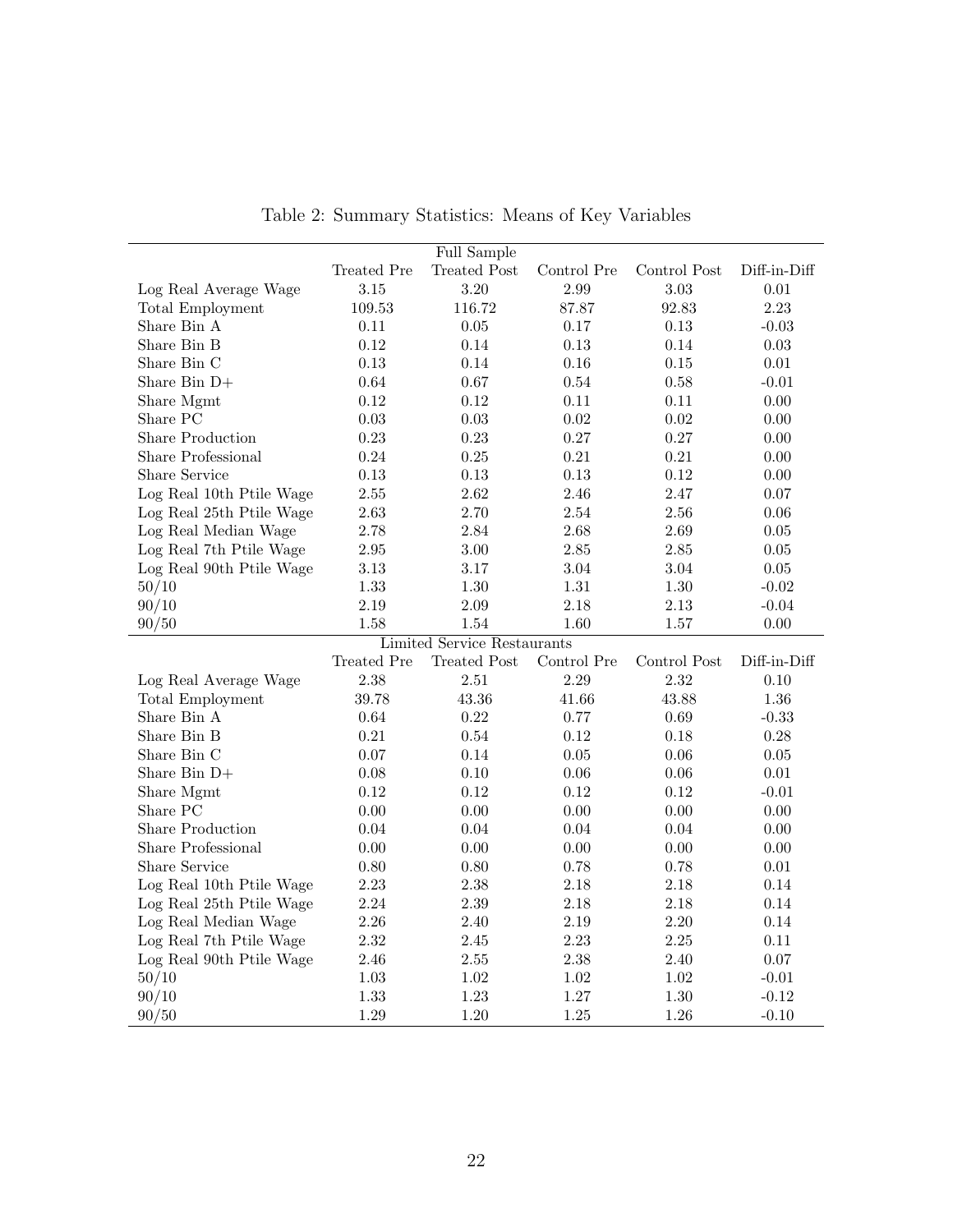<span id="page-22-0"></span>

| DV: Share in Bin                                                                                                                                                                                                                                                            | \$9.25<br>₫ | \$11.49<br>$\mathbf{m}$ | \$14.49     | \$18.24     | \$22.74<br>囜 | \$28.74<br>Ĺ | \$35.99<br>Ü                                                                                                                                | \$45.24<br>Ξ | \$56.99    | \$71.49      | \$89.99<br>× | $+003$     | $$18.24+$<br>D to L |
|-----------------------------------------------------------------------------------------------------------------------------------------------------------------------------------------------------------------------------------------------------------------------------|-------------|-------------------------|-------------|-------------|--------------|--------------|---------------------------------------------------------------------------------------------------------------------------------------------|--------------|------------|--------------|--------------|------------|---------------------|
| Sample: Full, DI                                                                                                                                                                                                                                                            |             |                         |             |             |              |              |                                                                                                                                             |              |            |              |              |            |                     |
| $TX$ Post                                                                                                                                                                                                                                                                   | $-0.0284*$  | $0.0256***$             | 0.00813     | 0.00356     | 0.00320      | 0.000596     | 0.000776                                                                                                                                    | 1.00000.7    | 0.000782   | 0.000714     | 0.000581     | 0.000523   | $0.00531*$          |
|                                                                                                                                                                                                                                                                             | (0.0112)    | (0.00613)               | (0.00429)   | 0.00212     | (0.00206)    | (0.00115)    | (0.00114                                                                                                                                    | (0.000952)   | 0.000535   | 0.000749     | (0.000516)   | (0.000305) | (0.00252)           |
|                                                                                                                                                                                                                                                                             | 259454      | 259454                  | 259454      | 259454      | 259454       | 259454       | 259454                                                                                                                                      | 259454       | 259454     | 259454       | 259454       | 259454     | 259454              |
| Sample: LS Restaurants, DL                                                                                                                                                                                                                                                  |             |                         |             |             |              |              |                                                                                                                                             |              |            |              |              |            |                     |
| $TX$ Post                                                                                                                                                                                                                                                                   | $-0.333***$ | $0.277***$              | $0.0450***$ | $0151***$   | 0.00279      | 0.00137      | 0.000123                                                                                                                                    | 0.000131     | 0.00037    | 0.0000824    | 0.000190     | 0.000232   | $0.0114***$         |
|                                                                                                                                                                                                                                                                             | (0.0526)    | (0.0439)                | (0.0117)    | 0.00325     | (0.00204)    | 0.00220      | (0.00107)                                                                                                                                   | (0.000804)   | 0.000283   | 0.000175     | (0.000341)   | (0.000176) | (0.00388)           |
|                                                                                                                                                                                                                                                                             | 3986        | 3986                    | 3986        | 3986        | 3986         | 3986         | 3986                                                                                                                                        | 3986         | 3986       | 3986         | 3986         | 3986       | 3986                |
| Sample: LS Restaurants, Matched                                                                                                                                                                                                                                             |             |                         |             |             |              |              |                                                                                                                                             |              |            |              |              |            |                     |
| $TX \text{Post}$                                                                                                                                                                                                                                                            | $-0.334***$ | $0.253***$              | 1.0598***   | $0.0161***$ | 0.00303      | 0.0010       | 0.000672                                                                                                                                    | $-0.000174$  | 0.000241   | $-0.000147$  | $0.000324*$  | 0.000289   | $0.0213***$         |
|                                                                                                                                                                                                                                                                             | (0.00918)   | (0.00905)               | (0.00528)   | 1.00234     | (0.00174)    | 0.00112      | 0.000658                                                                                                                                    | (0.000328)   | (0.000258) | 0.000221     | (0.000144)   | 0.000155   | (0.00355)           |
|                                                                                                                                                                                                                                                                             | 5285        | 5285                    | 5285        | 5285        | 5285         | 5285         | 5285                                                                                                                                        | 5285         | 5285       | 5285         | 5285         | 5285       | 5285                |
| Sample: 33, DE                                                                                                                                                                                                                                                              |             |                         |             |             |              |              |                                                                                                                                             |              |            |              |              |            |                     |
| T× Post                                                                                                                                                                                                                                                                     | $-0.253***$ | $0.179***$              | $0.0516**$  | $.0166**$   | 0.00360      | $-0.000332$  | 0.00106                                                                                                                                     | 0.00124      | 1.000765   | 0.000228     | $-0.000164$  | 0.000149   | $0.0224*$           |
|                                                                                                                                                                                                                                                                             | (0.0448)    | (0.0335)                | (0.0163)    | 00464       | (0.00402)    | (0.00305)    | (0.00219)                                                                                                                                   | (0.000817)   | (0.000493) | 0.000281     | 0.000273     | 0.000433   | (0.00879)           |
| Z                                                                                                                                                                                                                                                                           | 8724        | 8724                    | 8724        | 8724        | 8724         | 8724         | 8724                                                                                                                                        | 8724         | 8724       | 8724         | 8724         | 8724       | 8724                |
| Sample: 33, Matched                                                                                                                                                                                                                                                         |             |                         |             |             |              |              |                                                                                                                                             |              |            |              |              |            |                     |
| $TX$ Post                                                                                                                                                                                                                                                                   | $-0.293***$ | $0.191***$              | $0.0601***$ | $.0248***$  | $0.00948***$ | $0.00407***$ | $0.00229***$                                                                                                                                | $0.000904**$ | 0.000383   | $-0.0000171$ | $0.000223*$  | 0.0000560  | $0.0422***$         |
|                                                                                                                                                                                                                                                                             | (0.00633)   | (0.00605)               | (0.00367)   | 0.00240     | (0.00163)    | (0.00114)    | (0.000632)                                                                                                                                  | (0.000339)   | 0.000228   | (0.000160)   | (0.000113)   | (0.000175) | (0.00350)           |
| Z                                                                                                                                                                                                                                                                           | 10728       | 10728                   | 10728       | 10728       | 10728        | 10728        | 10728                                                                                                                                       | 10728        | 10728      | 10728        | 10728        | 10728      | 10728               |
| Note: Establishment-level specifications, include establishment and half-year fixed effects. T indicates treatment state, Post indicates after the minimum wage increase. Share A indicates the share of<br>employment in the establishment in the smallest wage bin in the |             |                         |             |             |              |              | pre-period. Standard errors clustered at the state-level. Full sample includes all establishments, LS Restaurants indicates limited-service |              |            |              |              |            |                     |
| restaurants, and Sample 33 indicates industries with over 33% employment in the bottom wage bin in 2003. DD are difference-in-difference specifications and matched use nearest neighbor matching                                                                           |             |                         |             |             |              |              |                                                                                                                                             |              |            |              |              |            |                     |

Table 3: Change in Employment by Wage Bin Table 3: Change in Employment by Wage Bin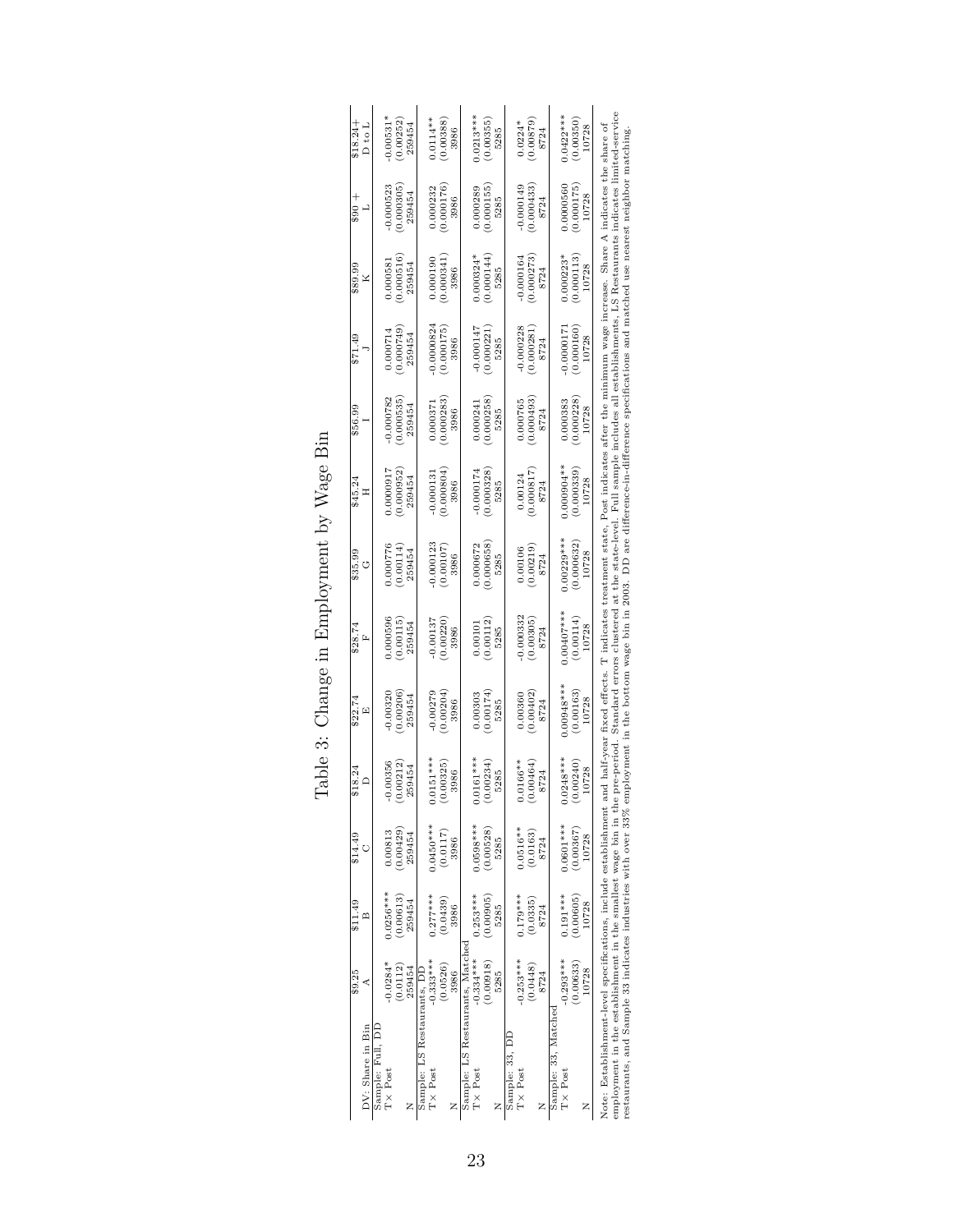<span id="page-23-0"></span>

|                                                     | \$9.25        | \$11.49     | \$14.49       | $$18.24+$   |
|-----------------------------------------------------|---------------|-------------|---------------|-------------|
| DV: Share in Bin                                    | A             | B           | $\mathcal{C}$ | Share $D+$  |
| Panel A: Full Sample                                |               |             |               |             |
| $T\times$ Post                                      | $-0.0243***$  | $0.0119***$ | $0.0104*$     | 0.00198     |
|                                                     | (0.00511)     | (0.00297)   | (0.00448)     | (0.00442)   |
| T × Post × (0 < Share A $\leq$ 25%)                 | $-0.00898$    | $0.0120**$  | 0.00292       | $-0.00591$  |
|                                                     | (0.00516)     | (0.00339)   | (0.00300)     | (0.00598)   |
| T × Post × (25\% < Share A \le 50\%)                | $-0.0927**$   | $0.0788***$ | 0.0103        | 0.00362     |
|                                                     | (0.0267)      | (0.0125)    | (0.00648)     | (0.0144)    |
| $T \times$ Post $\times$ (50% < Share A $\leq$ 75%) | $-0.168***$   | $0.130***$  | $0.0179*$     | 0.0194      |
|                                                     | (0.0455)      | (0.0312)    | (0.00677)     | (0.0135)    |
| T × Post × share $A \geq 75\%$                      | $-0.244**$    | $0.203**$   | $0.0181*$     | 0.0233      |
|                                                     | (0.0846)      | (0.0668)    | (0.00829)     | (0.0155)    |
| N                                                   | 259454        | 259454      | 259454        | 259454      |
| Panel B: Restricted Sample                          |               |             |               |             |
| $T\times$ Post                                      | $-0.0138***$  | 0.00612     | 0.00228       | 0.00539     |
|                                                     | (0.00295)     | (0.00338)   | (0.00307)     | (0.00608)   |
| T × Post × (0 < Share A $\leq$ 25%)                 | 0.000632      | 0.00815     | 0.00584       | $-0.0146**$ |
|                                                     | (0.00385)     | (0.00663)   | (0.00389)     | (0.00449)   |
| T × Post × (25\% < Share A \le 50\%)                | $-0.0416*$    | $0.0551**$  | 0.00136       | $-0.0148$   |
|                                                     | (0.0165)      | (0.0173)    | (0.00745)     | (0.0125)    |
| $T \times$ Post $\times$ (50% < Share A $\leq$ 75%) | $-0.0902$ *** | $0.0805***$ | 0.0121        | $-0.00238$  |
|                                                     | (0.0208)      | (0.0208)    | (0.00659)     | (0.0123)    |
| T × Post × share $A \geq 75\%$                      | $-0.0971*$    | $0.0896**$  | 0.00851       | $-0.00103$  |
|                                                     | (0.0406)      | (0.0293)    | (0.00957)     | (0.0160)    |
| N                                                   | 209438        | 209438      | 209438        | 209438      |

Table 4: Triple Difference Effect of Minimum Wage by Wage Bin

Note: Establishment-level specifications, include establishment and half-year fixed effects. T indicates treatment state, Post indicates after the minimum wage increase. Share A indicates the share of employment in the establishment in the smallest wage bin in the pre-period. Standard errors clustered at the state-level. Full sample includes all establishments, restricted sample is limited to treatment states with federal minimum wage levels in the pre-period.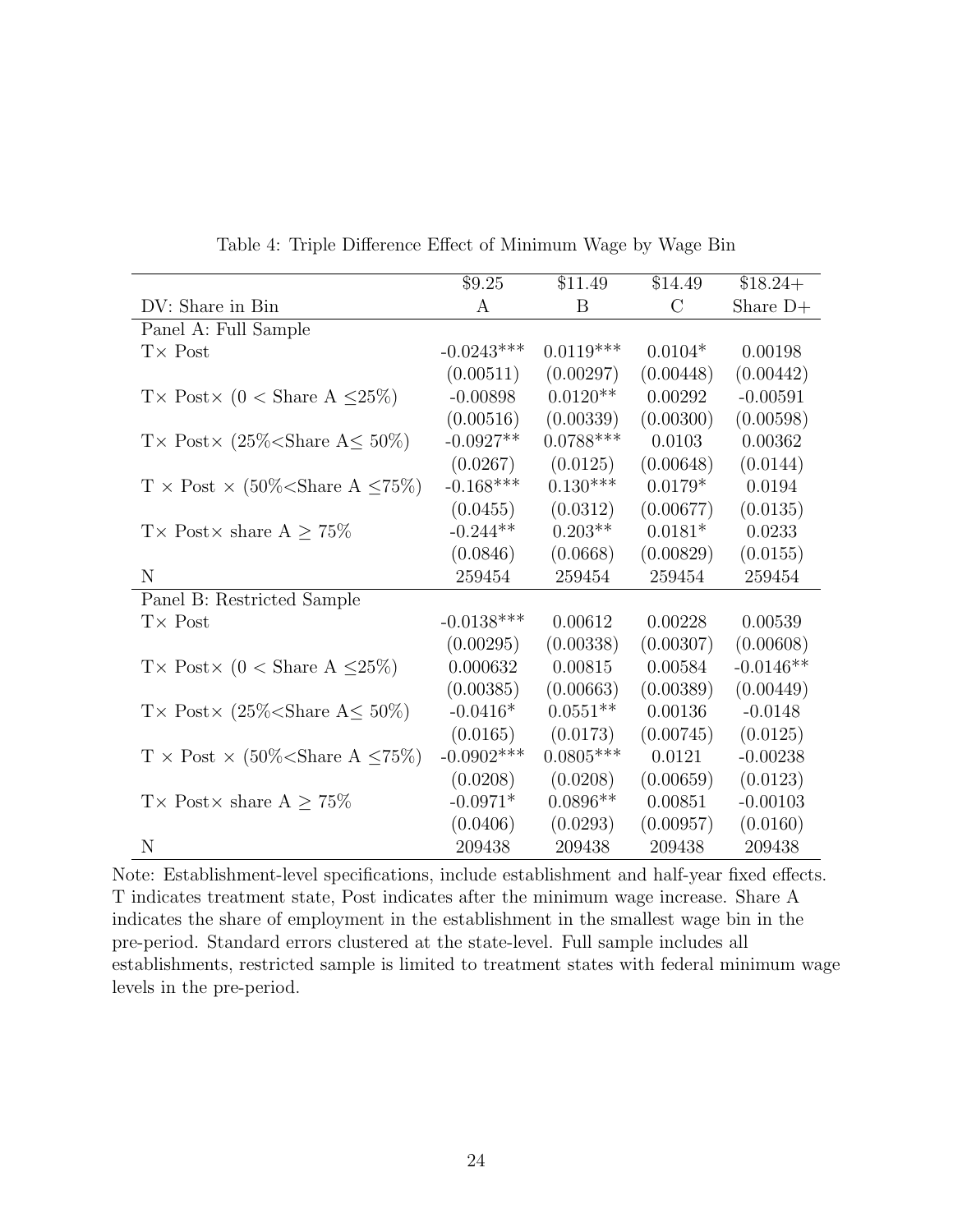<span id="page-24-0"></span>

| Change in Employment by Bin    | (1)         | (2)         |
|--------------------------------|-------------|-------------|
| $T \times$ Post $\times$ Bin A | $-0.0258**$ | $-0.0233**$ |
|                                | (0.00719)   | (0.00762)   |
| $T \times$ Post $\times$ Bin B | $0.0137*$   | 0.0109      |
|                                | (0.00525)   | (0.00537)   |
| $T \times$ Post $\times$ Bin C | 0.00720     | 0.00439     |
|                                | (0.00361)   | (0.00335)   |
| $T \times$ Post $\times$ Bin D | $-0.00441$  | $-0.00381$  |
|                                | (0.00391)   | (0.00526)   |
| $T \times$ Post $\times$ Bin E | $-0.00116$  | 0.0000392   |
|                                | (0.00218)   | (0.00278)   |
| $T \times$ Post $\times$ Bin F | $-0.00138$  | $-0.00143$  |
|                                | (0.00202)   | (0.00261)   |
| $T \times$ Post $\times$ Bin G | 0.00115     | 0.00162     |
|                                | (0.00166)   | (0.00191)   |
| $T \times$ Post $\times$ Bin H | $-0.000532$ | $-0.000725$ |
|                                | (0.00127)   | (0.00169)   |
| $T \times$ Post $\times$ Bin I | 0.000360    | 0.000293    |
|                                | (0.000698)  | (0.000888)  |
| Observations                   | 3072        | 2784        |
| Set of Treatments              | Full        | Restricted  |
| State and year FE              | Yes         | Yes         |

Table 5: State by Wage Bin Level Specification

Notes: State-level specification with state and year fixed effects. Bins refer to the 12 wage bins. Bins J through L are omitted. T indicates treatment state, Post indicates after the minimum wage increase. Full sample includes all treatment states, restricted sample includes only states that increased their minimum wage from the federal level.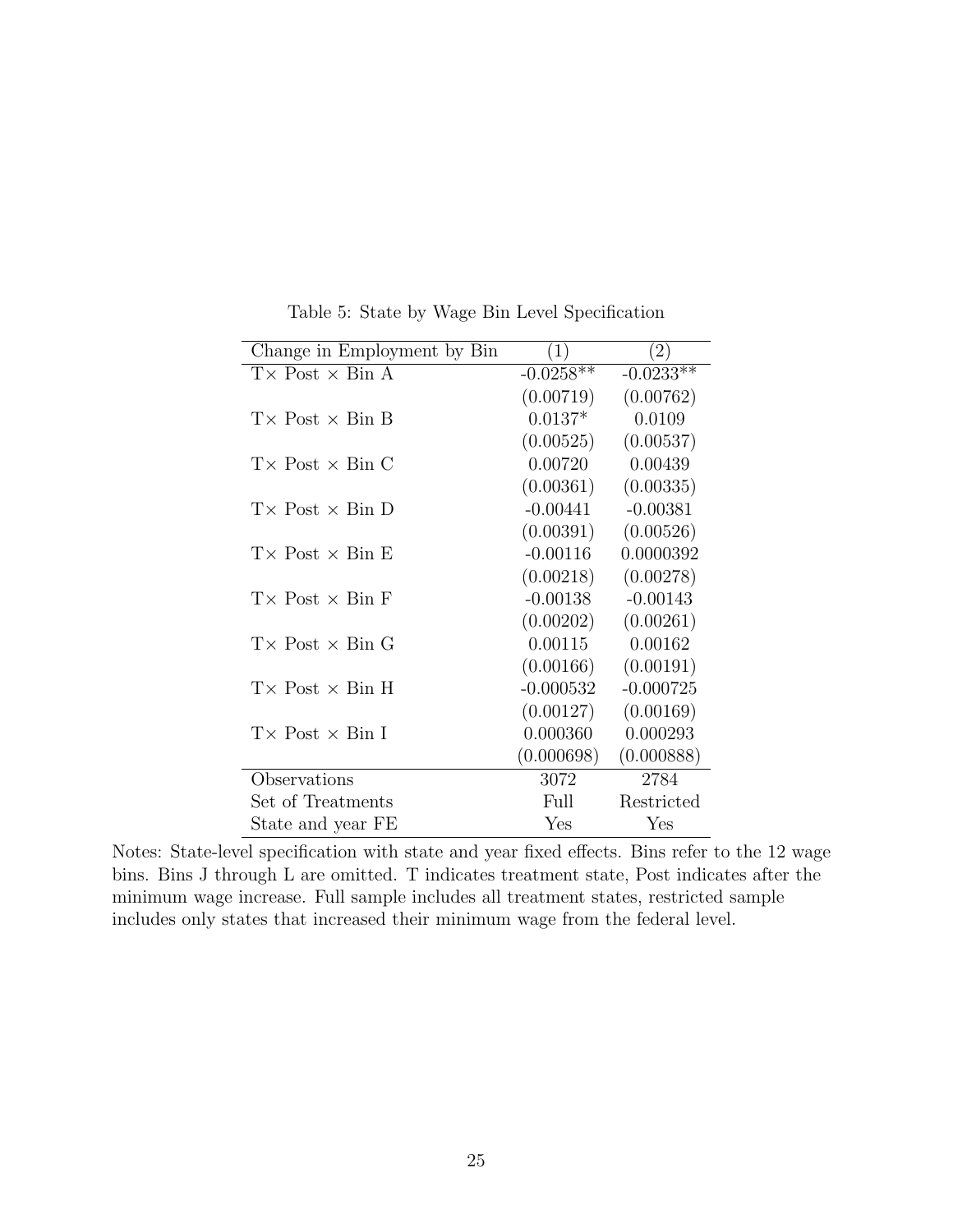|                                | Service      | Production               | Clerical    | Mgmt       | Prof        |
|--------------------------------|--------------|--------------------------|-------------|------------|-------------|
|                                |              | Panel A: Limited Service | Restaurants |            |             |
| $T \times$ Post $\times$ Bin A | $-0.252***$  | $-0.142$                 | $-0.0808$   | 0.0103     | $-0.0195$   |
|                                | (0.0506)     | (0.0782)                 | (0.127)     | (0.0370)   | (0.165)     |
| $T \times$ Post $\times$ Bin B | $0.174***$   | 0.0417                   | 0.127       | $-0.0332$  | 0.107       |
|                                | (0.0355)     | (0.0827)                 | (0.100)     | (0.0561)   | (0.177)     |
| $T \times$ Post $\times$ Bin C | 0.0240       | $-0.0480$                | 0.0737      | 0.0476     | 0.0645      |
|                                | (0.0195)     | (0.0647)                 | (0.0707)    | (0.0482)   | (0.166)     |
| N                              | 1024         | 1024                     | 992         | 1024       | 640         |
|                                |              | Panel B: Sample 33       |             |            |             |
| $T \times$ Post $\times$ Bin A | $-0.209***$  | $-0.142**$               | $-0.0944$   | $-0.00984$ | $-0.0919$   |
|                                | (0.0383)     | (0.0452)                 | (0.0734)    | (0.0206)   | (0.115)     |
| $T \times$ Post Bin B          | $0.0613*$    | 0.0279                   | 0.0469      | $-0.0474$  | 0.0184      |
|                                | (0.0229)     | (0.0609)                 | (0.0457)    | (0.0302)   | (0.0718)    |
| $T \times$ Post $\times$ Bin C | $-0.00532$   | $-0.0171$                | 0.0744      | 0.0160     | $-0.0541$   |
|                                | (0.0138)     | (0.0561)                 | (0.0526)    | (0.0283)   | (0.0771)    |
| N                              | 1024         | 1024                     | 1024        | 1024       | 992         |
|                                |              | Panel C: All Firms       |             |            |             |
| $T \times$ Post $\times$ Bin A | $-0.0975***$ | $-0.0135$                | $-0.0329$   | 0.00564    | 0.000285    |
|                                | (0.0230)     | (0.0164)                 | (0.0182)    | (0.00591)  | (0.00624)   |
| $T \times$ Post $\times$ Bin B | 0.0203       | 0.0156                   | 0.00513     | 0.00531    | $0.000301=$ |
|                                | (0.0180)     | (0.0185)                 | (0.0164)    | (0.00757)  | (0.00741)   |
| $T \times$ Post $\times$ Bin C | $-0.00710$   | 0.0145                   | 0.00682     | 0.00943    | $-0.00236$  |
|                                | (0.0143)     | (0.0141)                 | (0.0130)    | (0.00633)  | (0.00805)   |
| N                              | 1024         | 1024                     | 1024        | 1024       | 1024        |

<span id="page-25-0"></span>Table 6: State-Bin Level Specifications: Change in Employment by Occupation-Bin

Notes: State-level specification with state and year fixed effects. Bins refer to the 12 wage bins. Bins J through L are omitted. T indicates treatment state, Post indicates after the minimum wage increase. Full sample includes all treatment states, restricted sample includes only states that increased their minimum wage from the federal level.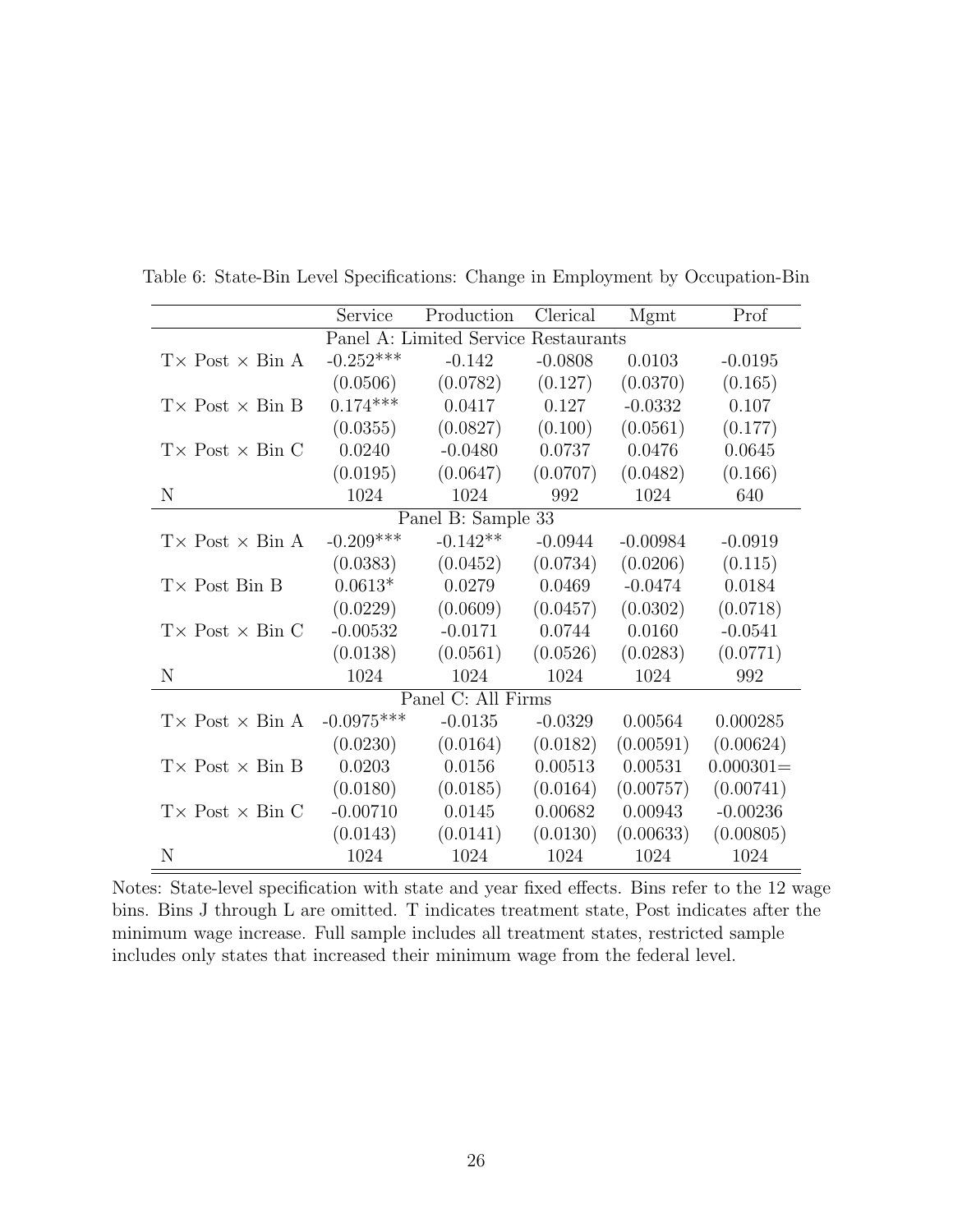<span id="page-26-0"></span>

|                          | LS Restuarants | Sample 33  | All        |
|--------------------------|----------------|------------|------------|
| Managers and Supervisors | $-0.00512$     | $-0.00446$ | $-0.00135$ |
|                          | (0.00832)      | (0.00403)  | (0.00332)  |
| Clerical                 | 0.000442       | $-0.00300$ | $-0.00940$ |
|                          | (0.00915)      | (0.00594)  | (0.00495)  |
| Production               | $-0.00702$     | $-0.00232$ | $-0.00386$ |
|                          | (0.00695)      | (0.00410)  | (0.00579)  |
| Service                  | 0.0113         | 0.0101     | 0.00642    |
|                          | (0.0137)       | (0.0101)   | (0.00397)  |
| State and year FE        | Yes            | Yes        | Yes        |
| N                        | 1280           | 1280       | 1280       |

Table 7: State-Level Changes in Occupational Structure

Notes: State-level specification with state and year fixed effects. Professional occupations omitted. T indicates treatment state, Post indicates after the minimum wage increase. Full sample includes all treatment states, restricted sample includes only states that increased their minimum wage from the federal level.

<span id="page-26-1"></span>

| DV: Share in Occ.      | Mgmt       | Prof.       | Clerical   | Prod.      | Service     | PС           | Total Emp |
|------------------------|------------|-------------|------------|------------|-------------|--------------|-----------|
| Sample: LS Restaurants |            |             |            |            |             |              |           |
| $T\times$ Post         | $-0.00678$ | $-0.000596$ | $-0.00117$ | $-0.00113$ | 0.00968     | $-0.0000137$ | 1.373     |
|                        | (0.00616)  | (0.000825)  | (0.00790)  | (0.00447)  | (0.0122)    | (0.0000336)  | (3.505)   |
| N                      | 3986       | 3986        | 3986       | 3986       | 3986        | 3986         | 3986      |
| Sample: 33             |            |             |            |            |             |              |           |
| $T\times$ Post         | $-0.00525$ | $-0.00158$  | $-0.00507$ | $-0.00129$ | 0.0132      | $-0.000715$  | $-0.306$  |
|                        | (0.00367)  | (0.00165)   | (0.00460)  | (0.00281)  | (0.00744)   | (0.000372)   | (2.769)   |
|                        | 8724       | 8724        | 8724       | 8724       | 8724        | 8724         | 8724      |
| Sample: 20             |            |             |            |            |             |              |           |
| $T\times$ Post         | $-0.00362$ | $-0.00474$  | $-0.00430$ | 0.00466    | 0.00800     | $-0.000286$  | 1.075     |
|                        | (0.00294)  | (0.00243)   | (0.00335)  | (0.00287)  | (0.00418)   | (0.000208)   | (1.986)   |
| N                      | 28774      | 28774       | 28774      | 28774      | 28774       | 28774        | 28774     |
| Sample: 10             |            |             |            |            |             |              |           |
| $T\times$ Post         | $-0.00183$ | 0.00144     | 0.000150   | 0.000725   | $-0.000491$ | $-0.000250$  | $2.139*$  |
|                        | (0.00241)  | (0.00230)   | (0.00304)  | (0.00150)  | (0.00342)   | (0.000315)   | (0.917)   |
| N                      | 58954      | 58954       | 58954      | 58954      | 58954       | 58954        | 58954     |
| Sample: Full           |            |             |            |            |             |              |           |
| $T\times$ Post         | $-0.00200$ | 0.00131     | $-0.00277$ | 0.00286    | 0.000604    | 0.000866     | 2.222     |
|                        | (0.00296)  | (0.00176)   | (0.00203)  | (0.00157)  | (0.00125)   | (0.000598)   | (1.312)   |
| N                      | 259454     | 259454      | 259454     | 259454     | 259454      | 259454       | 259454    |

Table 8: Change in Employment by Occupation

Note: Establishment-level specifications, include establishment and half-year fixed effects. T indicates treatment state, Post indicates after the minimum wage increase. Share A indicates the share of employment in the establishment in the smallest wage bin in the pre-period. Standard errors clustered at the state-level. Full sample includes all establishments, LS Restaurants indicates limited-service restaurants, and Sample 10, 20, and 33 indicates industries with over 10%, 20%, or 33% employment in the bottom wage bin in 2003, respectively.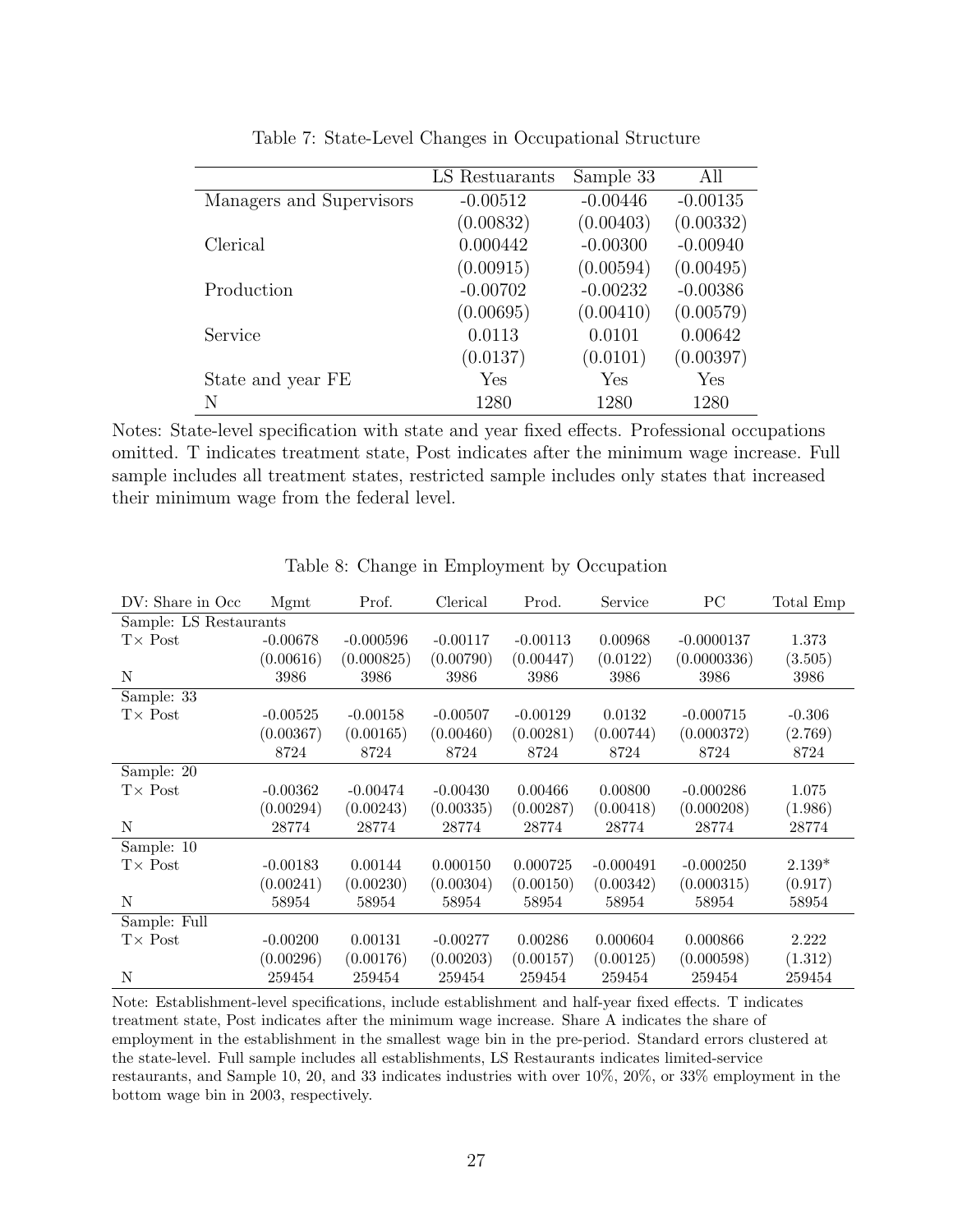<span id="page-27-0"></span>

|                 | Reallocations within:  |             |             |              |            |             |             |              |
|-----------------|------------------------|-------------|-------------|--------------|------------|-------------|-------------|--------------|
|                 | All                    | Mgmt        | Sup.        | Prof.        | Clerical   | Prod.       | Service     | PС           |
|                 | Sample: LS Restaurants |             |             |              |            |             |             |              |
| $T\times$ Post  | 0.00981                | 0.0114      | $0.00684**$ | 0.000400     | 0.00187    | $-0.000977$ | 0.0302      | $-0.000158$  |
|                 | (0.0140)               | (0.0111)    | (0.00224)   | (0.000756)   | (0.000942) | (0.000985)  | (0.0184)    | (0.000140)   |
|                 | 2076                   | 2076        | 2076        | 2076         | 2076       | 2076        | 2076        | 2076         |
| Sample: 33      |                        |             |             |              |            |             |             |              |
| $T\times$ Post  | 0.0148                 | $0.0171*$   | $0.0219***$ | 0.00184      | $0.00726*$ | 0.00206     | $0.0251*$   | 0.000218     |
|                 | (0.00792)              | (0.00829)   | (0.00294)   | (0.00128)    | (0.00278)  | (0.00235)   | (0.0102)    | (0.000352)   |
|                 | 4480                   | 4480        | 4480        | 4480         | 4480       | 4480        | 4480        | 4480         |
| Sample: $20$    |                        |             |             |              |            |             |             |              |
| $T \times Post$ | $0.00979*$             | $0.0191***$ | $0.0209***$ | $0.00989***$ | $0.0125*$  | $0.00607*$  | $0.0122**$  | $0.00136*$   |
|                 | (0.00406)              | (0.00521)   | (0.00373)   | (0.00263)    | (0.00521)  | (0.00294)   | (0.00401)   | (0.000564)   |
|                 | 14823                  | 14823       | 14823       | 14823        | 14823      | 14823       | 14823       | 14823        |
| Sample: 10      |                        |             |             |              |            |             |             |              |
| $T\times$ Post  | $0.00949**$            | $0.0188***$ | $0.0159***$ | $0.0120*$    | $0.0143**$ | 0.00434     | $0.00878**$ | $0.00259*$   |
|                 | (0.00282)              | (0.00388)   | (0.00285)   | (0.00460)    | (0.00482)  | (0.00215)   | (0.00246)   | (0.00111)    |
| N               | 30529                  | 30529       | 30529       | 30529        | 30529      | 30529       | 30529       | 30529        |
| Sample: Full    |                        |             |             |              |            |             |             |              |
| $T \times Post$ | $0.00818*$             | $0.0177***$ | $0.00633*$  | $0.0124**$   | $0.0114*$  | $-0.00292$  | $0.00337*$  | $0.00718***$ |
|                 | (0.00347)              | (0.00447)   | (0.00272)   | (0.00364)    | (0.00504)  | (0.00185)   | (0.00132)   | (0.00194)    |
|                 | 130259                 | 130259      | 130259      | 130259       | 130259     | 130259      | 130259      | 130259       |

Table 9: Occupational Reallocations within Establishment (6-digit)

Note: Establishment-level specifications, include establishment and half-year fixed effects. T indicates treatment state, Post indicates after the minimum wage increase. Dependent variable is the percent reallocation between the pre- and post-period. Standard errors clustered at the state-level. Full sample includes all establishments, LS Restaurants indicates limited-service restaurants, and Sample 33 indicates industries with over 33% employment in the bottom wage bin in 2003. DD are difference-in-difference specifications and matched use nearest neighbor matching.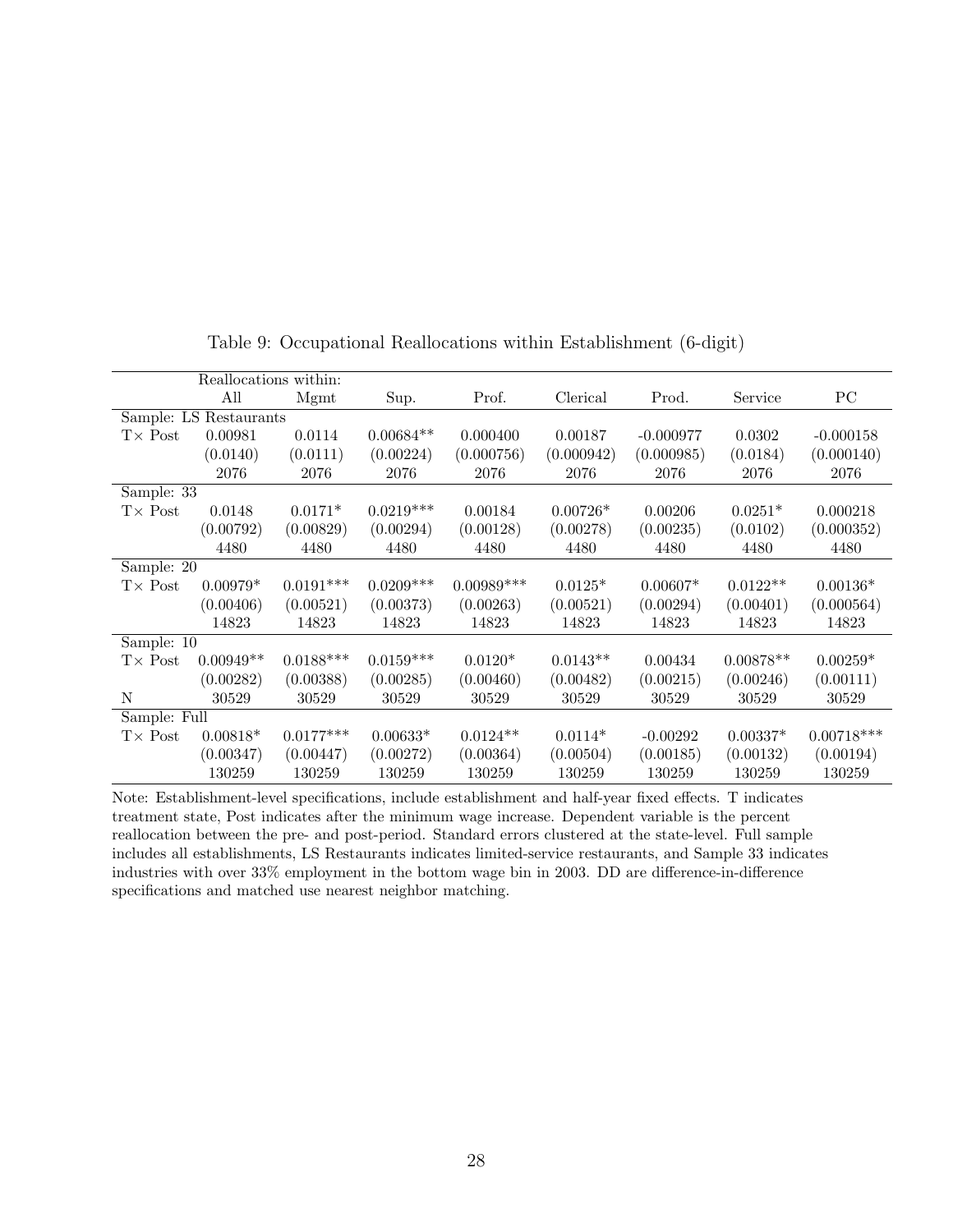<span id="page-28-0"></span>

|                                 | 9.25           | 11.74                       | 14.74        | $18.74+$       |  |  |  |  |  |  |
|---------------------------------|----------------|-----------------------------|--------------|----------------|--|--|--|--|--|--|
| DV: Share in Bin                | A              | B                           | C            | $D+$           |  |  |  |  |  |  |
|                                 |                | <b>Panel A: Supervisors</b> |              |                |  |  |  |  |  |  |
| Sample: Full, DD                |                |                             |              |                |  |  |  |  |  |  |
| $T\times$ Post                  | 0.000582       | $-0.00148$                  | $0.0119***$  | $-0.0110*$     |  |  |  |  |  |  |
|                                 | (0.00185)      | (0.00239)                   | (0.00225)    | (0.00422)      |  |  |  |  |  |  |
| N                               | 145018         | 145018                      | 145018       | 145018         |  |  |  |  |  |  |
| Sample: LS Restaurants, DD      |                |                             |              |                |  |  |  |  |  |  |
| $T\times$ Post                  | $-0.00409$     | $-0.141***$                 | 0.0632       | $0.0819*$      |  |  |  |  |  |  |
|                                 | (0.0204)       | (0.0226)                    | (0.0380)     | (0.0371)       |  |  |  |  |  |  |
| N                               | 3505           | 3505                        | 3505         | 3505           |  |  |  |  |  |  |
| Sample: LS Restaurants, Matched |                |                             |              |                |  |  |  |  |  |  |
| $T\times$ Post                  | $-0.0254*$     | $-0.118***$                 | $0.0622***$  | $0.0810***$    |  |  |  |  |  |  |
|                                 | (0.00990)      | (0.0192)                    | (0.0187)     | (0.0199)       |  |  |  |  |  |  |
| N                               | 4268           | 4268                        | 4268         | 4268           |  |  |  |  |  |  |
| Sample: 33, DD                  |                |                             |              |                |  |  |  |  |  |  |
| $T\times$ Post                  | $-.0250411***$ | $-.0914802***$              | $.0372898**$ | $.0792314***$  |  |  |  |  |  |  |
|                                 | (.0066373)     | (.0126081)                  | (.0127602)   | (.0142535)     |  |  |  |  |  |  |
| N                               | 7,691          | 7,691                       | 7,691        | 7,691          |  |  |  |  |  |  |
| Sample: 33, Matched             |                |                             |              |                |  |  |  |  |  |  |
| $T \times$ Post                 | $-0.0131$      | $-0.0906***$                | 0.0441       | $0.0596*$      |  |  |  |  |  |  |
|                                 | (0.0148)       | (0.0173)                    | (0.0270)     | (0.0235)       |  |  |  |  |  |  |
| Ν                               | 7010           | 7010                        | 7010         | 7010           |  |  |  |  |  |  |
| <b>Panel B: Managers</b>        |                |                             |              |                |  |  |  |  |  |  |
| Sample: Full, DD                |                |                             |              |                |  |  |  |  |  |  |
| $T\times$ Post                  | 0.000561       | $0.00128*$                  | 0.00153      | $-0.00520$     |  |  |  |  |  |  |
|                                 | (0.000888)     | (0.000556)                  | (0.000992)   | (0.0104)       |  |  |  |  |  |  |
| N                               | 151480         | 151480                      | 151480       | 259454         |  |  |  |  |  |  |
| Sample: LS Restaurants, DD      |                |                             |              |                |  |  |  |  |  |  |
| $T\times$ Post                  | $-0.000674$    | $0.0267*$                   | 0.00651      | $-0.0676$      |  |  |  |  |  |  |
|                                 | (0.00771)      | (0.0105)                    | (0.0245)     | (0.0513)       |  |  |  |  |  |  |
| N                               | 1973           | 1973                        | 1973         | 3986           |  |  |  |  |  |  |
| Sample: LS Restaurants, Matched |                |                             |              |                |  |  |  |  |  |  |
| $T\times$ Post                  | $-0.0042$      | 0.007578                    | .0157508     | $-.0529089$ ** |  |  |  |  |  |  |
|                                 | (0.0040312)    | (.0101421)                  | (.0194999)   | (.0196064)     |  |  |  |  |  |  |
| N                               | 1600           | 1600                        | 1600         | 5,285          |  |  |  |  |  |  |
| Sample: 33, DD                  |                |                             |              |                |  |  |  |  |  |  |
| $T \times$ Post                 | $-.0004026$    | .0037366                    | .0068663     | $-.0039027$    |  |  |  |  |  |  |
|                                 | (.0036615)     | (.0054652)                  | (.0104575)   | (.0128586)     |  |  |  |  |  |  |
| $\mathbf N$                     | 3,595          | 3,595                       | 3,595        | 10728          |  |  |  |  |  |  |
| Sample: 33, Matched             |                |                             |              |                |  |  |  |  |  |  |
| $T\times$ Post                  | 0.00362        | 0.00948                     | 0.0170       | $-0.0114$      |  |  |  |  |  |  |
|                                 | (0.00643)      | (0.00646)                   | (0.0140)     | (0.0316)       |  |  |  |  |  |  |
| $\mathbf N$                     | 4314           | 4314                        | 4314         | 8724           |  |  |  |  |  |  |

Table 10: Employment Spillovers to Supervisors and Managers

Note: Establishment-level specifications, include establishment and half-year fixed effects. T indicates treatment state, Post indicates after the minimum wage increase. Dependent variable is the percent reallocation between the pre- and post-period. Standard errors clustered at the state-level. Full sample includes all establishments, LS Restaurants indicates limited-service restaurants, and Sample 33 indicates industries with over 33% employment in the bottom wage bin in 2003. DD are difference-in-difference specifications and matched use nearest neighbor matching.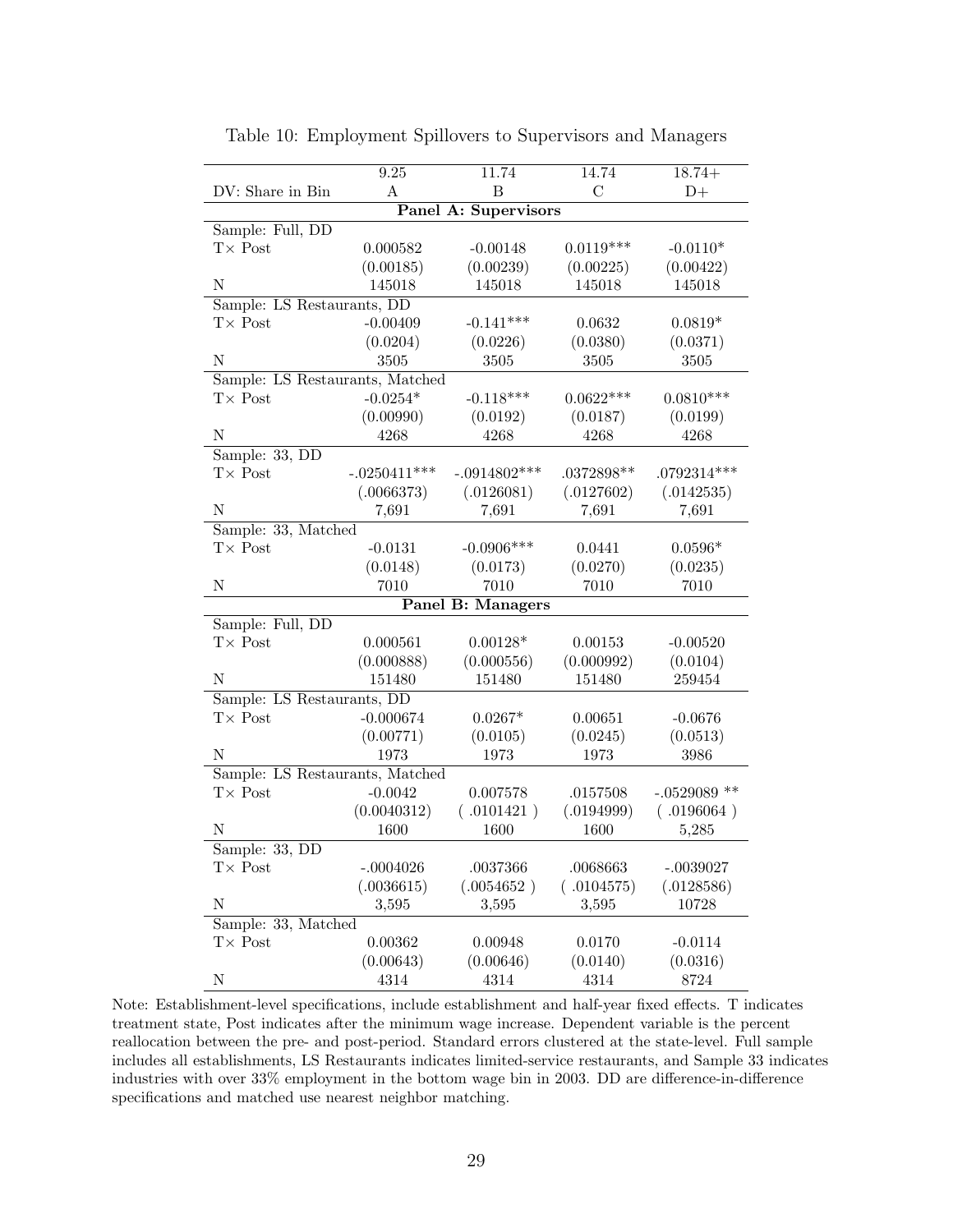|                                            | A                    | B            | C               | $D+$        |  |  |  |  |  |
|--------------------------------------------|----------------------|--------------|-----------------|-------------|--|--|--|--|--|
|                                            | 9.25                 | 11.74        | 14.74           | $18.74+$    |  |  |  |  |  |
|                                            | Panel A: Supervisors |              |                 |             |  |  |  |  |  |
| Full Sample                                |                      |              |                 |             |  |  |  |  |  |
| $T \times Post$                            | $-0.000518$          | 0.00134      | 0.00250         | $-0.00332$  |  |  |  |  |  |
|                                            | (0.000498)           | (0.00135)    | (0.00217)       | (0.00291)   |  |  |  |  |  |
| T × Post × (0 < Share A $\leq$ 25%)        | 0.00110              | 0.000864     | $0.0110**$      | $-0.0130**$ |  |  |  |  |  |
|                                            | (0.00119)            | (0.00182)    | (0.00339)       | (0.00398)   |  |  |  |  |  |
| T × Post × (25% < Share A < 50%)           | $-0.00195$           | $-0.0114*$   | $0.0242**$      | $-0.0109$   |  |  |  |  |  |
|                                            | (0.00407)            | (0.00500)    | (0.00755)       | (0.00805)   |  |  |  |  |  |
| T × Post × $(50\%<\text{Share A } < 75\%)$ | $-0.0112$            | 0.00661      | 0.00853         | $-0.00390$  |  |  |  |  |  |
|                                            | (0.00654)            | (0.0119)     | (0.0131)        | (0.0197)    |  |  |  |  |  |
| T × Post × share $A > 75\%$                | $-0.0193$            | $-0.0970***$ | 0.0424          | $0.0739**$  |  |  |  |  |  |
|                                            | (0.0144)             | (0.0143)     | (0.0210)        | (0.0254)    |  |  |  |  |  |
|                                            | 145018               | 145018       | 145018          | 145018      |  |  |  |  |  |
| Restricted Sample                          |                      |              |                 |             |  |  |  |  |  |
| $T\times$ Post                             | $-0.0000192$         | 0.00248      | 0.00283         | $-0.00530$  |  |  |  |  |  |
|                                            | (0.000660)           | (0.00134)    | (0.00237)       | (0.00277)   |  |  |  |  |  |
| T × Post × (0 < Share A $\leq$ 25%)        | 0.00187              | 0.00212      | $0.00812*$      | $-0.0121*$  |  |  |  |  |  |
|                                            | (0.00170)            | (0.00249)    | (0.00370)       | (0.00459)   |  |  |  |  |  |
| T × Post × (25% < Share A < 50%)           | $-0.00213$           | $-0.00658$   | $0.0193^{\ast}$ | $-0.0106$   |  |  |  |  |  |
|                                            | (0.00517)            | (0.00542)    | (0.00877)       | (0.00861)   |  |  |  |  |  |
| T × Post × $(50\%<\text{Share A } < 75\%)$ | $-0.0125$            | 0.00670      | 0.00321         | 0.00258     |  |  |  |  |  |
|                                            | (0.00777)            | (0.0128)     | (0.0149)        | (0.0213)    |  |  |  |  |  |
| T × Post × share $A > 75\%$                | $-0.00786$           | $-0.0975***$ | 0.0379          | 0.0675      |  |  |  |  |  |
|                                            | (0.0138)             | (0.0172)     | (0.0312)        | (0.0338)    |  |  |  |  |  |
|                                            | 116396               | 116396       | 116396          | 116396      |  |  |  |  |  |
| <b>Panel B: Managers</b><br>Full Sample    |                      |              |                 |             |  |  |  |  |  |
| $T\times$ Post                             | $-0.00217*$          | 0.000231     | 0.000596        | $-0.00817$  |  |  |  |  |  |
|                                            | (0.000811)           | (0.000374)   | (0.000975)      | (0.0123)    |  |  |  |  |  |
| T × Post × (0 < Share A $\leq$ 25%)        | $0.00501**$          | 0.000942     | 0.000358        | 0.0136      |  |  |  |  |  |
|                                            | (0.00159)            | (0.000742)   | (0.00127)       | (0.00687)   |  |  |  |  |  |
| T × Post × (25% < Share A < 50%)           | 0.00283              | $-0.00107$   | 0.00498         | $-0.0129$   |  |  |  |  |  |
|                                            | (0.00373)            | (0.00209)    | (0.00345)       | (0.0109)    |  |  |  |  |  |
| T × Post × $(50\%<\text{Share A } < 75\%)$ | 0.00497              | 0.00359      | 0.00555         | 0.0195      |  |  |  |  |  |
|                                            | (0.00314)            | (0.00348)    | (0.00908)       | (0.0123)    |  |  |  |  |  |
| T× Post× share A > 75%                     | $0.00572\,$          | $0.0249*$    | $-0.0146$       | 0.0152      |  |  |  |  |  |
|                                            | (0.00787)            | (0.00935)    | (0.00974)       | (0.0203)    |  |  |  |  |  |
| $\mathbf N$                                | 151480               | 151480       | 151480          | 259454      |  |  |  |  |  |
| <b>Restricted Sample</b>                   |                      |              |                 |             |  |  |  |  |  |
| $T \times$ Post                            | $-0.00196*$          | $-0.0000899$ | $-0.000639$     | $-0.00260$  |  |  |  |  |  |
|                                            | (0.000765)           | (0.000379)   | (0.000998)      | (0.0104)    |  |  |  |  |  |
| T × Post × (0 < Share A $\leq$ 25%)        | $0.00538**$          | 0.000548     | 0.000973        | $0.0175**$  |  |  |  |  |  |
|                                            | (0.00161)            | (0.000954)   | (0.00139)       | (0.00622)   |  |  |  |  |  |
| T × Post × $(25\%<\text{Share A} < 50\%)$  | 0.000798             | $-0.00292$   | 0.00598         | $-0.0171$   |  |  |  |  |  |
|                                            | (0.00408)            | (0.00242)    | (0.00461)       | (0.00859)   |  |  |  |  |  |
| T × Post × $(50\%<\text{Share A } < 75\%)$ | 0.00623              | 0.00646      | 0.0132          | 0.00338     |  |  |  |  |  |
|                                            | (0.00358)            | (0.00357)    | (0.00799)       | (0.0141)    |  |  |  |  |  |
| T × Post × share $A > 75\%$                | 0.00741              | 0.0200       | $-0.0180$       | 0.000740    |  |  |  |  |  |
|                                            | (0.0131)             | (0.0160)     | (0.0110)        | (0.0129)    |  |  |  |  |  |
| $\mathbf N$                                | 117401               | 117401       | 117401          | 209438      |  |  |  |  |  |

<span id="page-29-0"></span>Table 11: Triple Difference: Employment Spillovers through Management Hierarchy

Note: Establishment-level specifications, include establishment and half-year fixed effects. T indicates treatment state, Post indicates after the minimum wage increase. Share A indicates the share of treatment state, Post indicates after the minimum wage increase. Share A indicates the share of<br>employment in the establishment in the smallest wage bin in the pre-period. Standard errors clustered at the state-level. The top panel is restricted to supervisor occupations, the bottom panel is restricted to management occupations. Full sample includes all treatment states, restricted sample includes only states that increased their minimum wage from the federal level.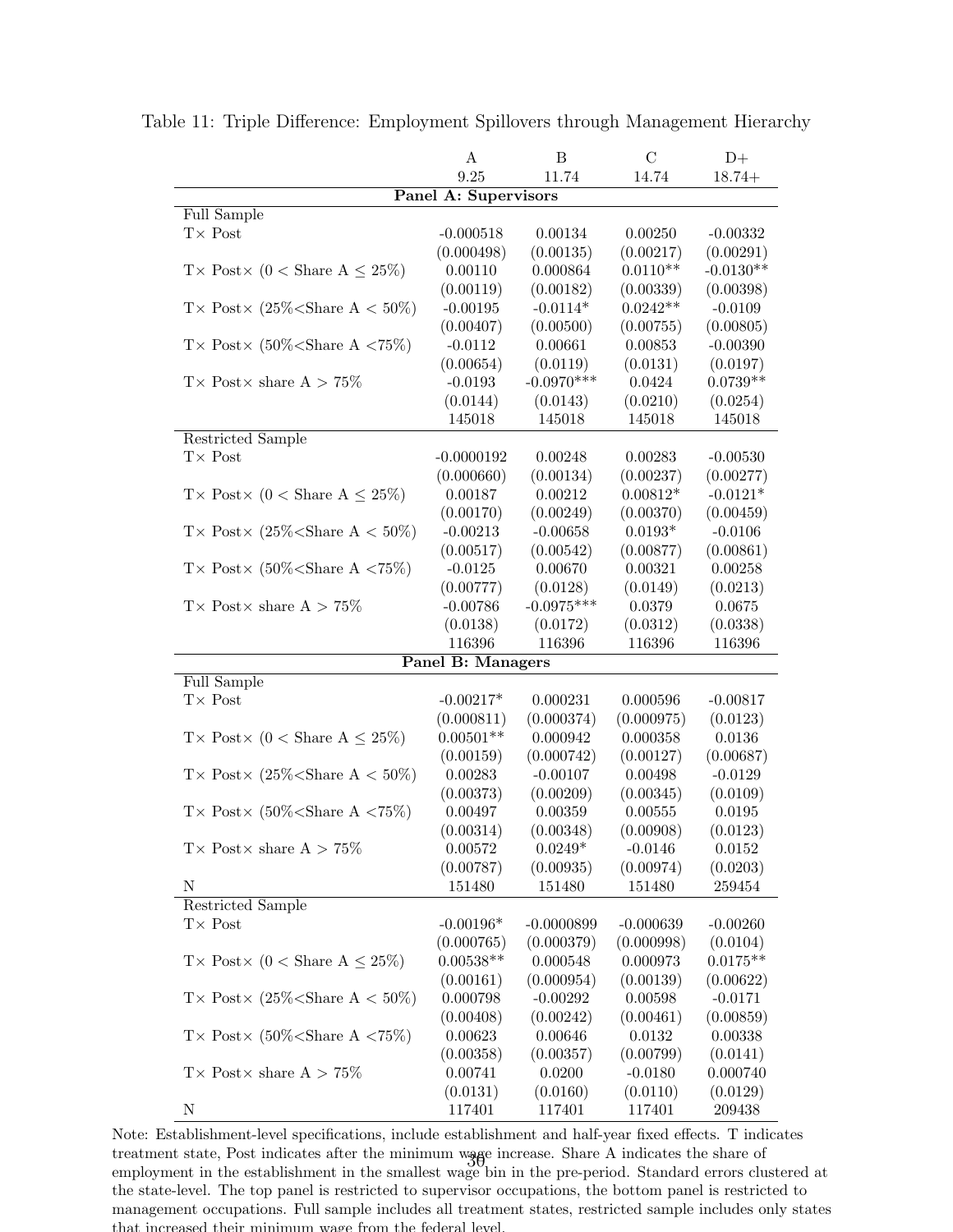<span id="page-30-0"></span>

| Wage Ptile                 | 10 <sub>th</sub>                | 50th        | 90 <sub>th</sub> | 90/10        | 90/50        | 50/10       |
|----------------------------|---------------------------------|-------------|------------------|--------------|--------------|-------------|
| Sample: Full, DD           |                                 |             |                  |              |              |             |
| $T\times$ Post             | $0.0659***$                     | $0.0528***$ | $0.0478*$        | $-0.0412$    | $-0.00454$   | $-0.0191**$ |
|                            | (0.0137)                        | (0.0138)    | (0.0179)         | (0.0235)     | (0.0112)     | (0.00656)   |
| N                          | 259454                          | 259451      | 259445           | 259454       | 259451       | 259454      |
| Sample: LS Restaurants, DD |                                 |             |                  |              |              |             |
| $T\times$ Post             | $0.145***$                      | $0.135***$  | $0.0683**$       | $-0.119*$    | $-0.104**$   | $-0.0111$   |
|                            | (0.0185)                        | (0.0159)    | (0.0219)         | (0.0478)     | (0.0340)     | (0.0110)    |
| N                          | 3986                            | 3985        | 3985             | 3986         | 3985         | 3986        |
|                            | Sample: LS Restaurants, Matched |             |                  |              |              |             |
| $T \times$ Post            | $0.135***$                      | $0.125***$  | $0.0728***$      | $-0.0996*$   | $-0.0856***$ | $-0.0114$   |
|                            | (0.0201)                        | (0.0152)    | (0.0189)         | (0.0384)     | (0.0224)     | (0.0101)    |
| N                          | 8724                            | 8723        | 8723             | 8724         | 8723         | 8724        |
| Sample: 33, DD             |                                 |             |                  |              |              |             |
| $T\times$ Post             | $0.121***$                      | $0.123***$  | $0.0656***$      | $-0.0830***$ | $-0.0841***$ | 0.00190     |
|                            | (0.00260)                       | (0.00346)   | (0.00964)        | (0.0164)     | (0.0151)     | (0.00302)   |
| N                          | 5285                            | 5284        | 5284             | 5285         | 5284         | 5285        |
| Sample: 33, Matched        |                                 |             |                  |              |              |             |
| $T\times$ Post             | $0.119***$                      | $0.131***$  | $0.0768***$      | $-0.0655***$ | $-0.0831***$ | $0.0144***$ |
|                            | (0.00213)                       | (0.00360)   | (0.00804)        | (0.0141)     | (0.0118)     | (0.00390)   |
| Ν                          | 10728                           | 10727       | 10727            | 10728        | 10727        | 10728       |

Table 12: Wage Percentiles and Inequality

Note: Establishment-level specifications, include establishment and half-year fixed effects. T indicates treatment state, Post indicates after the minimum wage increase. Dependent variable is the percent reallocation between the pre- and post-period. Standard errors clustered at the state-level. Full sample includes all establishments, LS Restaurants indicates limited-service restaurants, and Sample 33 indicates industries with over 33% employment in the bottom wage bin in 2003. DD are difference-in-difference specifications and matched use nearest neighbor matching.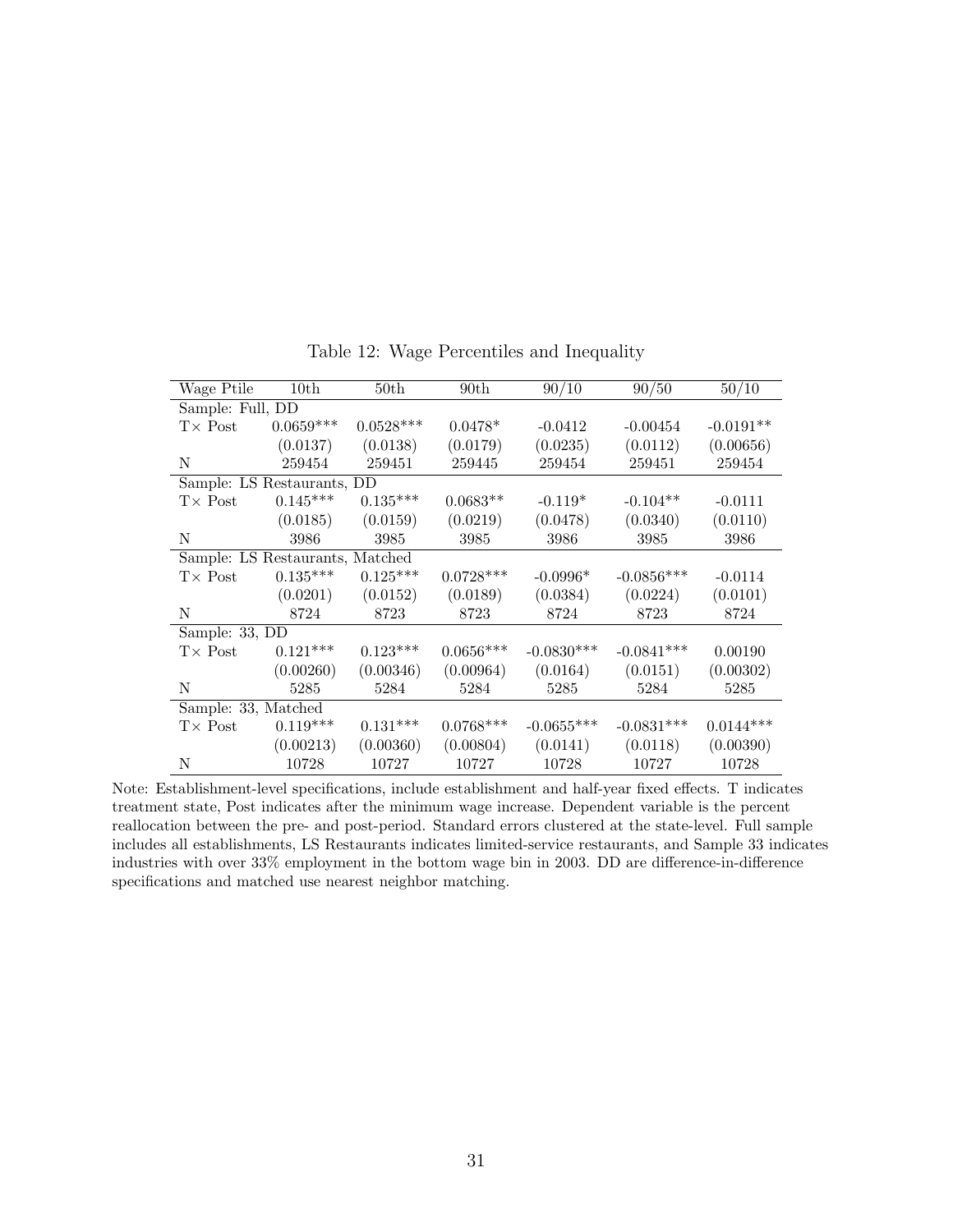|                               | \$9.25     | \$11.49    | \$14.49    | $$18.24+$  | Tot. Emp. |
|-------------------------------|------------|------------|------------|------------|-----------|
| <b>Closing Establishments</b> |            |            |            |            |           |
| Sample: LS Restaurants        |            |            |            |            |           |
| $T$ $\times$ Closed           | $-0.0234$  | 0.0149     | 0.00741    | 0.00101    | $-10.38$  |
|                               | (0.0415)   | (0.0236)   | (0.0145)   | (0.0141)   | (6.301)   |
| N                             | 8525       | 8525       | 8525       | 8525       | 8525      |
| Sample: 33                    |            |            |            |            |           |
| $T$ $\times$ Closed           | 0.0284     | 0.00231    | $-0.00264$ | $-0.0281$  | $-10.59$  |
|                               | (0.0434)   | (0.0182)   | (0.0196)   | (0.0197)   | (5.336)   |
| $\mathbf N$                   | 21664      | 21664      | 21664      | 21664      | 21664     |
| Sample: $20$                  |            |            |            |            |           |
| $T$ $\times$ Closed           | 0.0181     | 0.0136     | 0.00864    | $-0.0403$  | $-12.50*$ |
|                               | (0.0363)   | (0.0147)   | (0.0122)   | (0.0207)   | (6.108)   |
| N                             | 76973      | 76973      | 76973      | 76968      | 76968     |
| Sample: 10                    |            |            |            |            |           |
| $T$ $\times$ Closed           | 0.0186     | 0.0123     | 0.00700    | $-0.0377$  | $-2.838$  |
|                               | (0.0213)   | (0.0130)   | (0.00850)  | (0.0195)   | (8.165)   |
| N                             | 160946     | 160946     | 160946     | 160299     | 160299    |
| Sample: All                   |            |            |            |            |           |
| $T$ $\times$ Closed           | 0.0101     | $0.0104*$  | $0.00888*$ | $-0.0292$  | $-2.685$  |
|                               | (0.0121)   | (0.00477)  | (0.00334)  | (0.0168)   | (8.912)   |
| N                             | 640096     | 640096     | 640096     | 639417     | 639417    |
| <b>Opening Establishments</b> |            |            |            |            |           |
| Sample: LS Restaurants        |            |            |            |            |           |
| $T \times$ Opened             | 0.0681     | $-0.0325$  | $-0.0364*$ | 0.000877   | 2.731     |
|                               | (0.0417)   | (0.0260)   | (0.0141)   | (0.0161)   | (5.950)   |
| ${\bf N}$                     | 7414       | 7414       | 7414       | 7414       | 7414      |
| Sample: 33                    |            |            |            |            |           |
| $T \times$ Opened             | 0.0204     | $-0.0310$  | 0.0284     | $-0.0178$  | $27.85\,$ |
|                               | (0.0433)   | (0.0233)   | (0.0333)   | (0.0183)   | (13.79)   |
| N                             | 18034      | 18034      | 18034      | 18034      | 18034     |
| Sample: $20$                  |            |            |            |            |           |
| $T \times$ Opened             | 0.000766   | $-0.00638$ | 0.0101     | $-0.00446$ | 24.19     |
|                               | (0.0391)   | (0.0128)   | (0.0243)   | (0.0195)   | (19.58)   |
| Ν                             | 64003      | 64003      | 64003      | 64003      | 64003     |
| Sample: 10                    |            |            |            |            |           |
| $T \times$ Opened             | $-0.0131$  | 0.0296     | 0.00468    | $-0.0212$  | 19.33     |
|                               | (0.0270)   | (0.0177)   | (0.0159)   | (0.0177)   | (20.70)   |
| N                             | 135649     | 135649     | 135649     | 135649     | 135649    |
| Sample: All                   |            |            |            |            |           |
| $T \times$ Opened             | $-0.00193$ | 0.0189     | 0.00357    | $-0.0206$  | 10.88     |
|                               | (0.0134)   | (0.00943)  | (0.00312)  | (0.0166)   | (18.38)   |
| ${\rm N}$                     | 542491     | 542491     |            |            |           |
|                               |            |            | 542491     | 542491     | 542491    |

Table 13: Wage Structure of Closing and Opening Establishments

Note: Establishment-level specifications, include half-year fixed effects. Close indicates establishments that closed after the minimum wage increase, open indicates establishment that entered after the minimum wage increase. T indicates treatment state. Standard errors clustered at the state-level. Full sample includes all establishments, LS Restaurants indicates limited-service restaurants, and Sample 10, 20, and 33 indicates industries with over 10%, 20%, or 33% employment in the bottom wage bin in 2003, respectively.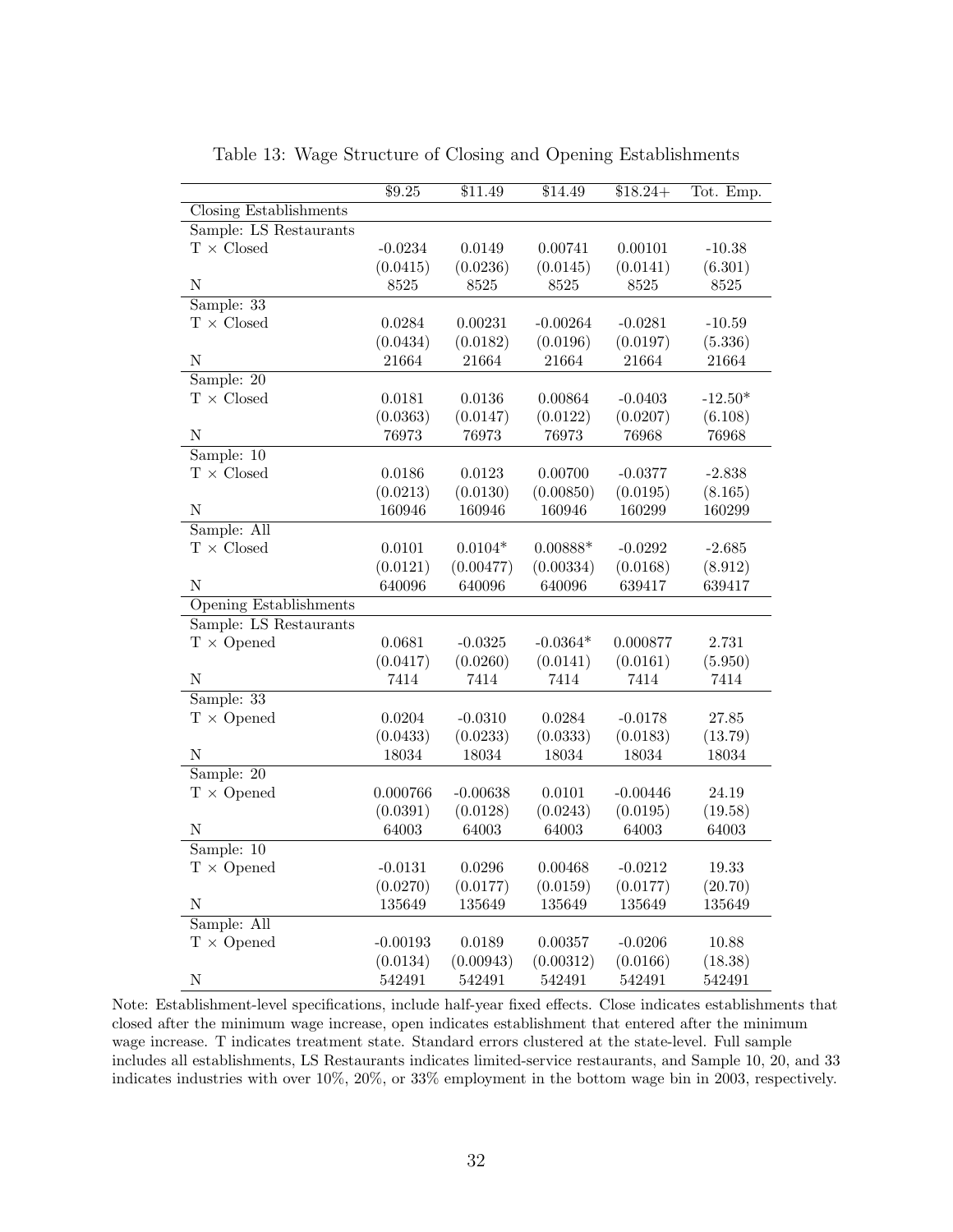<span id="page-32-0"></span>

| <b>Closing Establishments</b><br>Sample: LS Restaurants<br>$\text{T}$ $\times$ Closed<br>0.00457<br>$-0.000394$<br>0.0236<br>0.00875<br>$-0.0365$<br>0.0000892<br>0.00907<br>0.00512<br>(0.0188)<br>(0.000466)<br>(0.0192)<br>(0.0135)<br>(0.0240)<br>(0.0000917)<br>(0.0160)<br>(0.00585)<br>Ν<br>8525<br>8525<br>8525<br>8525<br>8525<br>8525<br>8525<br>8525<br>Sample: 33<br>$T \times Closed$<br>$0.0142***$<br>$-0.00416**$<br>0.0443<br>$-0.000675***$<br>$-0.00474$<br>$-0.0103$<br>$-0.0128$<br>$-0.0171$<br>(0.00826)<br>(0.0113)<br>(0.0308)<br>(0.00646)<br>(0.00143)<br>(0.0229)<br>(0.000181)<br>(0.00381)<br>N<br>21664<br>21664<br>21664<br>21664<br>21664<br>21664<br>21664<br>21664<br>Sample: 20<br>$\text{T}$ $\times$ Closed<br>$-0.0141*$<br>0.00130<br>0.0314<br>$-0.000581***$<br>$0.0190**$<br>$-0.00855$<br>$-0.0100$<br>$-0.00665$<br>(0.0203)<br>(0.00818)<br>(0.00549)<br>(0.0152)<br>(0.00812)<br>(0.000157)<br>(0.00559)<br>(0.00666)<br>N<br>76968<br>76968<br>76968<br>76968<br>76968<br>76968<br>76968<br>76968<br>Sample: 10<br>$0.0232**$<br>$0.0385***$<br>$\text{T} \times \text{Closed}$<br>$-0.0114$<br>$-0.0307***$<br>0.0216<br>$-0.00269$<br>$-0.00116*$<br>$-0.00661$<br>(0.00738)<br>(0.00686)<br>(0.0133)<br>(0.00786)<br>(0.0130)<br>(0.000476)<br>(0.00419)<br>(0.00801)<br>N<br>160299<br>160299<br>160299<br>160299<br>160299<br>160299<br>160299<br>160299<br>Sample: All<br>$\text{T}\,\times\,\text{Closed}$<br>$-0.00341$<br>$-0.0150$<br>0.00602<br>0.00699<br>0.00541<br>0.000201<br>$-0.00154$<br>0.0163<br>(0.00605)<br>(0.00860)<br>(0.00836)<br>(0.0155)<br>(0.00584)<br>(0.00278)<br>(0.00238)<br>(0.0109)<br>N<br>639417<br>639417<br>639417<br>639417<br>639417<br>639417<br>639417<br>639417<br>Opening Establishments<br>Sample: LS Restaurants<br>$T \times$ Opened<br>0.00681<br>$-0.00101$<br>0.00159<br>0.000977<br>$-0.000137$<br>0.00815<br>$-0.00837$<br>0.00297<br>(0.0161)<br>(0.00100)<br>(0.0117)<br>(0.0133)<br>(0.0205)<br>(0.000133)<br>(0.0129)<br>(0.00432)<br>7414<br>N<br>7414<br>7414<br>7414<br>7414<br>7414<br>7414<br>7414<br>Sample: $33$<br>$-0.0122$<br>0.00372<br>0.109<br>0.0127<br>$-0.113$<br>$-0.000859*$<br>$-0.00647$<br>$T \times$ Opened<br>$-0.00209$<br>(0.00762)<br>(0.00262)<br>(0.0674)<br>(0.0154)<br>(0.0826)<br>(0.000409)<br>(0.00555)<br>(0.00365)<br>N<br>18034<br>18034<br>18034<br>18034<br>18034<br>18034<br>18034<br>18034 |            | Mgmt | Prof. | Clerical | Prod. | Service | PC | Supervisor | Supervised |
|----------------------------------------------------------------------------------------------------------------------------------------------------------------------------------------------------------------------------------------------------------------------------------------------------------------------------------------------------------------------------------------------------------------------------------------------------------------------------------------------------------------------------------------------------------------------------------------------------------------------------------------------------------------------------------------------------------------------------------------------------------------------------------------------------------------------------------------------------------------------------------------------------------------------------------------------------------------------------------------------------------------------------------------------------------------------------------------------------------------------------------------------------------------------------------------------------------------------------------------------------------------------------------------------------------------------------------------------------------------------------------------------------------------------------------------------------------------------------------------------------------------------------------------------------------------------------------------------------------------------------------------------------------------------------------------------------------------------------------------------------------------------------------------------------------------------------------------------------------------------------------------------------------------------------------------------------------------------------------------------------------------------------------------------------------------------------------------------------------------------------------------------------------------------------------------------------------------------------------------------------------------------------------------------------------------------------------------------------------------------------------------------------------------------------------------------|------------|------|-------|----------|-------|---------|----|------------|------------|
|                                                                                                                                                                                                                                                                                                                                                                                                                                                                                                                                                                                                                                                                                                                                                                                                                                                                                                                                                                                                                                                                                                                                                                                                                                                                                                                                                                                                                                                                                                                                                                                                                                                                                                                                                                                                                                                                                                                                                                                                                                                                                                                                                                                                                                                                                                                                                                                                                                              |            |      |       |          |       |         |    |            |            |
|                                                                                                                                                                                                                                                                                                                                                                                                                                                                                                                                                                                                                                                                                                                                                                                                                                                                                                                                                                                                                                                                                                                                                                                                                                                                                                                                                                                                                                                                                                                                                                                                                                                                                                                                                                                                                                                                                                                                                                                                                                                                                                                                                                                                                                                                                                                                                                                                                                              |            |      |       |          |       |         |    |            |            |
|                                                                                                                                                                                                                                                                                                                                                                                                                                                                                                                                                                                                                                                                                                                                                                                                                                                                                                                                                                                                                                                                                                                                                                                                                                                                                                                                                                                                                                                                                                                                                                                                                                                                                                                                                                                                                                                                                                                                                                                                                                                                                                                                                                                                                                                                                                                                                                                                                                              |            |      |       |          |       |         |    |            |            |
|                                                                                                                                                                                                                                                                                                                                                                                                                                                                                                                                                                                                                                                                                                                                                                                                                                                                                                                                                                                                                                                                                                                                                                                                                                                                                                                                                                                                                                                                                                                                                                                                                                                                                                                                                                                                                                                                                                                                                                                                                                                                                                                                                                                                                                                                                                                                                                                                                                              |            |      |       |          |       |         |    |            |            |
|                                                                                                                                                                                                                                                                                                                                                                                                                                                                                                                                                                                                                                                                                                                                                                                                                                                                                                                                                                                                                                                                                                                                                                                                                                                                                                                                                                                                                                                                                                                                                                                                                                                                                                                                                                                                                                                                                                                                                                                                                                                                                                                                                                                                                                                                                                                                                                                                                                              |            |      |       |          |       |         |    |            |            |
|                                                                                                                                                                                                                                                                                                                                                                                                                                                                                                                                                                                                                                                                                                                                                                                                                                                                                                                                                                                                                                                                                                                                                                                                                                                                                                                                                                                                                                                                                                                                                                                                                                                                                                                                                                                                                                                                                                                                                                                                                                                                                                                                                                                                                                                                                                                                                                                                                                              |            |      |       |          |       |         |    |            |            |
|                                                                                                                                                                                                                                                                                                                                                                                                                                                                                                                                                                                                                                                                                                                                                                                                                                                                                                                                                                                                                                                                                                                                                                                                                                                                                                                                                                                                                                                                                                                                                                                                                                                                                                                                                                                                                                                                                                                                                                                                                                                                                                                                                                                                                                                                                                                                                                                                                                              |            |      |       |          |       |         |    |            |            |
|                                                                                                                                                                                                                                                                                                                                                                                                                                                                                                                                                                                                                                                                                                                                                                                                                                                                                                                                                                                                                                                                                                                                                                                                                                                                                                                                                                                                                                                                                                                                                                                                                                                                                                                                                                                                                                                                                                                                                                                                                                                                                                                                                                                                                                                                                                                                                                                                                                              |            |      |       |          |       |         |    |            |            |
|                                                                                                                                                                                                                                                                                                                                                                                                                                                                                                                                                                                                                                                                                                                                                                                                                                                                                                                                                                                                                                                                                                                                                                                                                                                                                                                                                                                                                                                                                                                                                                                                                                                                                                                                                                                                                                                                                                                                                                                                                                                                                                                                                                                                                                                                                                                                                                                                                                              |            |      |       |          |       |         |    |            |            |
|                                                                                                                                                                                                                                                                                                                                                                                                                                                                                                                                                                                                                                                                                                                                                                                                                                                                                                                                                                                                                                                                                                                                                                                                                                                                                                                                                                                                                                                                                                                                                                                                                                                                                                                                                                                                                                                                                                                                                                                                                                                                                                                                                                                                                                                                                                                                                                                                                                              |            |      |       |          |       |         |    |            |            |
|                                                                                                                                                                                                                                                                                                                                                                                                                                                                                                                                                                                                                                                                                                                                                                                                                                                                                                                                                                                                                                                                                                                                                                                                                                                                                                                                                                                                                                                                                                                                                                                                                                                                                                                                                                                                                                                                                                                                                                                                                                                                                                                                                                                                                                                                                                                                                                                                                                              |            |      |       |          |       |         |    |            |            |
|                                                                                                                                                                                                                                                                                                                                                                                                                                                                                                                                                                                                                                                                                                                                                                                                                                                                                                                                                                                                                                                                                                                                                                                                                                                                                                                                                                                                                                                                                                                                                                                                                                                                                                                                                                                                                                                                                                                                                                                                                                                                                                                                                                                                                                                                                                                                                                                                                                              |            |      |       |          |       |         |    |            |            |
|                                                                                                                                                                                                                                                                                                                                                                                                                                                                                                                                                                                                                                                                                                                                                                                                                                                                                                                                                                                                                                                                                                                                                                                                                                                                                                                                                                                                                                                                                                                                                                                                                                                                                                                                                                                                                                                                                                                                                                                                                                                                                                                                                                                                                                                                                                                                                                                                                                              |            |      |       |          |       |         |    |            |            |
|                                                                                                                                                                                                                                                                                                                                                                                                                                                                                                                                                                                                                                                                                                                                                                                                                                                                                                                                                                                                                                                                                                                                                                                                                                                                                                                                                                                                                                                                                                                                                                                                                                                                                                                                                                                                                                                                                                                                                                                                                                                                                                                                                                                                                                                                                                                                                                                                                                              |            |      |       |          |       |         |    |            |            |
|                                                                                                                                                                                                                                                                                                                                                                                                                                                                                                                                                                                                                                                                                                                                                                                                                                                                                                                                                                                                                                                                                                                                                                                                                                                                                                                                                                                                                                                                                                                                                                                                                                                                                                                                                                                                                                                                                                                                                                                                                                                                                                                                                                                                                                                                                                                                                                                                                                              |            |      |       |          |       |         |    |            |            |
|                                                                                                                                                                                                                                                                                                                                                                                                                                                                                                                                                                                                                                                                                                                                                                                                                                                                                                                                                                                                                                                                                                                                                                                                                                                                                                                                                                                                                                                                                                                                                                                                                                                                                                                                                                                                                                                                                                                                                                                                                                                                                                                                                                                                                                                                                                                                                                                                                                              |            |      |       |          |       |         |    |            |            |
|                                                                                                                                                                                                                                                                                                                                                                                                                                                                                                                                                                                                                                                                                                                                                                                                                                                                                                                                                                                                                                                                                                                                                                                                                                                                                                                                                                                                                                                                                                                                                                                                                                                                                                                                                                                                                                                                                                                                                                                                                                                                                                                                                                                                                                                                                                                                                                                                                                              |            |      |       |          |       |         |    |            |            |
|                                                                                                                                                                                                                                                                                                                                                                                                                                                                                                                                                                                                                                                                                                                                                                                                                                                                                                                                                                                                                                                                                                                                                                                                                                                                                                                                                                                                                                                                                                                                                                                                                                                                                                                                                                                                                                                                                                                                                                                                                                                                                                                                                                                                                                                                                                                                                                                                                                              |            |      |       |          |       |         |    |            |            |
|                                                                                                                                                                                                                                                                                                                                                                                                                                                                                                                                                                                                                                                                                                                                                                                                                                                                                                                                                                                                                                                                                                                                                                                                                                                                                                                                                                                                                                                                                                                                                                                                                                                                                                                                                                                                                                                                                                                                                                                                                                                                                                                                                                                                                                                                                                                                                                                                                                              |            |      |       |          |       |         |    |            |            |
|                                                                                                                                                                                                                                                                                                                                                                                                                                                                                                                                                                                                                                                                                                                                                                                                                                                                                                                                                                                                                                                                                                                                                                                                                                                                                                                                                                                                                                                                                                                                                                                                                                                                                                                                                                                                                                                                                                                                                                                                                                                                                                                                                                                                                                                                                                                                                                                                                                              |            |      |       |          |       |         |    |            |            |
|                                                                                                                                                                                                                                                                                                                                                                                                                                                                                                                                                                                                                                                                                                                                                                                                                                                                                                                                                                                                                                                                                                                                                                                                                                                                                                                                                                                                                                                                                                                                                                                                                                                                                                                                                                                                                                                                                                                                                                                                                                                                                                                                                                                                                                                                                                                                                                                                                                              |            |      |       |          |       |         |    |            |            |
|                                                                                                                                                                                                                                                                                                                                                                                                                                                                                                                                                                                                                                                                                                                                                                                                                                                                                                                                                                                                                                                                                                                                                                                                                                                                                                                                                                                                                                                                                                                                                                                                                                                                                                                                                                                                                                                                                                                                                                                                                                                                                                                                                                                                                                                                                                                                                                                                                                              |            |      |       |          |       |         |    |            |            |
|                                                                                                                                                                                                                                                                                                                                                                                                                                                                                                                                                                                                                                                                                                                                                                                                                                                                                                                                                                                                                                                                                                                                                                                                                                                                                                                                                                                                                                                                                                                                                                                                                                                                                                                                                                                                                                                                                                                                                                                                                                                                                                                                                                                                                                                                                                                                                                                                                                              |            |      |       |          |       |         |    |            |            |
|                                                                                                                                                                                                                                                                                                                                                                                                                                                                                                                                                                                                                                                                                                                                                                                                                                                                                                                                                                                                                                                                                                                                                                                                                                                                                                                                                                                                                                                                                                                                                                                                                                                                                                                                                                                                                                                                                                                                                                                                                                                                                                                                                                                                                                                                                                                                                                                                                                              |            |      |       |          |       |         |    |            |            |
|                                                                                                                                                                                                                                                                                                                                                                                                                                                                                                                                                                                                                                                                                                                                                                                                                                                                                                                                                                                                                                                                                                                                                                                                                                                                                                                                                                                                                                                                                                                                                                                                                                                                                                                                                                                                                                                                                                                                                                                                                                                                                                                                                                                                                                                                                                                                                                                                                                              |            |      |       |          |       |         |    |            |            |
|                                                                                                                                                                                                                                                                                                                                                                                                                                                                                                                                                                                                                                                                                                                                                                                                                                                                                                                                                                                                                                                                                                                                                                                                                                                                                                                                                                                                                                                                                                                                                                                                                                                                                                                                                                                                                                                                                                                                                                                                                                                                                                                                                                                                                                                                                                                                                                                                                                              |            |      |       |          |       |         |    |            |            |
|                                                                                                                                                                                                                                                                                                                                                                                                                                                                                                                                                                                                                                                                                                                                                                                                                                                                                                                                                                                                                                                                                                                                                                                                                                                                                                                                                                                                                                                                                                                                                                                                                                                                                                                                                                                                                                                                                                                                                                                                                                                                                                                                                                                                                                                                                                                                                                                                                                              |            |      |       |          |       |         |    |            |            |
|                                                                                                                                                                                                                                                                                                                                                                                                                                                                                                                                                                                                                                                                                                                                                                                                                                                                                                                                                                                                                                                                                                                                                                                                                                                                                                                                                                                                                                                                                                                                                                                                                                                                                                                                                                                                                                                                                                                                                                                                                                                                                                                                                                                                                                                                                                                                                                                                                                              |            |      |       |          |       |         |    |            |            |
|                                                                                                                                                                                                                                                                                                                                                                                                                                                                                                                                                                                                                                                                                                                                                                                                                                                                                                                                                                                                                                                                                                                                                                                                                                                                                                                                                                                                                                                                                                                                                                                                                                                                                                                                                                                                                                                                                                                                                                                                                                                                                                                                                                                                                                                                                                                                                                                                                                              |            |      |       |          |       |         |    |            |            |
|                                                                                                                                                                                                                                                                                                                                                                                                                                                                                                                                                                                                                                                                                                                                                                                                                                                                                                                                                                                                                                                                                                                                                                                                                                                                                                                                                                                                                                                                                                                                                                                                                                                                                                                                                                                                                                                                                                                                                                                                                                                                                                                                                                                                                                                                                                                                                                                                                                              |            |      |       |          |       |         |    |            |            |
|                                                                                                                                                                                                                                                                                                                                                                                                                                                                                                                                                                                                                                                                                                                                                                                                                                                                                                                                                                                                                                                                                                                                                                                                                                                                                                                                                                                                                                                                                                                                                                                                                                                                                                                                                                                                                                                                                                                                                                                                                                                                                                                                                                                                                                                                                                                                                                                                                                              | Sample: 20 |      |       |          |       |         |    |            |            |
| $T \times$ Opened<br>$-0.0112$<br>$-0.00463$<br>0.0113<br>0.00462<br>$-0.000120$<br>$-0.000543*$<br>$-0.00804$<br>0.00209                                                                                                                                                                                                                                                                                                                                                                                                                                                                                                                                                                                                                                                                                                                                                                                                                                                                                                                                                                                                                                                                                                                                                                                                                                                                                                                                                                                                                                                                                                                                                                                                                                                                                                                                                                                                                                                                                                                                                                                                                                                                                                                                                                                                                                                                                                                    |            |      |       |          |       |         |    |            |            |
| (0.0161)<br>(0.000264)<br>(0.00690)<br>(0.00632)<br>(0.00442)<br>(0.0155)<br>(0.00912)<br>(0.00412)                                                                                                                                                                                                                                                                                                                                                                                                                                                                                                                                                                                                                                                                                                                                                                                                                                                                                                                                                                                                                                                                                                                                                                                                                                                                                                                                                                                                                                                                                                                                                                                                                                                                                                                                                                                                                                                                                                                                                                                                                                                                                                                                                                                                                                                                                                                                          |            |      |       |          |       |         |    |            |            |
| $\mathbf N$<br>64003<br>64003<br>64003<br>64003<br>64003<br>64003<br>64003<br>64003                                                                                                                                                                                                                                                                                                                                                                                                                                                                                                                                                                                                                                                                                                                                                                                                                                                                                                                                                                                                                                                                                                                                                                                                                                                                                                                                                                                                                                                                                                                                                                                                                                                                                                                                                                                                                                                                                                                                                                                                                                                                                                                                                                                                                                                                                                                                                          |            |      |       |          |       |         |    |            |            |
| Sample: 10                                                                                                                                                                                                                                                                                                                                                                                                                                                                                                                                                                                                                                                                                                                                                                                                                                                                                                                                                                                                                                                                                                                                                                                                                                                                                                                                                                                                                                                                                                                                                                                                                                                                                                                                                                                                                                                                                                                                                                                                                                                                                                                                                                                                                                                                                                                                                                                                                                   |            |      |       |          |       |         |    |            |            |
| $T \times$ Opened<br>$-0.0126$<br>$-0.0166$<br>0.0270<br>0.00795<br>$-0.00575$<br>$-0.000309$<br>$-0.00726*$<br>0.0125                                                                                                                                                                                                                                                                                                                                                                                                                                                                                                                                                                                                                                                                                                                                                                                                                                                                                                                                                                                                                                                                                                                                                                                                                                                                                                                                                                                                                                                                                                                                                                                                                                                                                                                                                                                                                                                                                                                                                                                                                                                                                                                                                                                                                                                                                                                       |            |      |       |          |       |         |    |            |            |
| (0.00652)<br>(0.0122)<br>(0.0204)<br>(0.0105)<br>(0.0148)<br>(0.000296)<br>(0.00335)<br>(0.0122)                                                                                                                                                                                                                                                                                                                                                                                                                                                                                                                                                                                                                                                                                                                                                                                                                                                                                                                                                                                                                                                                                                                                                                                                                                                                                                                                                                                                                                                                                                                                                                                                                                                                                                                                                                                                                                                                                                                                                                                                                                                                                                                                                                                                                                                                                                                                             |            |      |       |          |       |         |    |            |            |
| N<br>135649<br>135649<br>135649<br>135649<br>135649<br>135649<br>135649<br>135649                                                                                                                                                                                                                                                                                                                                                                                                                                                                                                                                                                                                                                                                                                                                                                                                                                                                                                                                                                                                                                                                                                                                                                                                                                                                                                                                                                                                                                                                                                                                                                                                                                                                                                                                                                                                                                                                                                                                                                                                                                                                                                                                                                                                                                                                                                                                                            |            |      |       |          |       |         |    |            |            |
| Sample: All                                                                                                                                                                                                                                                                                                                                                                                                                                                                                                                                                                                                                                                                                                                                                                                                                                                                                                                                                                                                                                                                                                                                                                                                                                                                                                                                                                                                                                                                                                                                                                                                                                                                                                                                                                                                                                                                                                                                                                                                                                                                                                                                                                                                                                                                                                                                                                                                                                  |            |      |       |          |       |         |    |            |            |
| $T \times$ Opened<br>$-0.00119$<br>$-0.0118$<br>0.0132<br>0.00274<br>$-0.00295$<br>0.00196<br>$-0.00169$<br>0.00799                                                                                                                                                                                                                                                                                                                                                                                                                                                                                                                                                                                                                                                                                                                                                                                                                                                                                                                                                                                                                                                                                                                                                                                                                                                                                                                                                                                                                                                                                                                                                                                                                                                                                                                                                                                                                                                                                                                                                                                                                                                                                                                                                                                                                                                                                                                          |            |      |       |          |       |         |    |            |            |
| (0.00959)<br>(0.00974)<br>(0.0104)<br>(0.00674)<br>(0.00268)<br>(0.00203)<br>(0.00621)<br>(0.0119)                                                                                                                                                                                                                                                                                                                                                                                                                                                                                                                                                                                                                                                                                                                                                                                                                                                                                                                                                                                                                                                                                                                                                                                                                                                                                                                                                                                                                                                                                                                                                                                                                                                                                                                                                                                                                                                                                                                                                                                                                                                                                                                                                                                                                                                                                                                                           |            |      |       |          |       |         |    |            |            |
| $\mathbf N$<br>542491<br>542491<br>542491<br>542491<br>542491<br>542491<br>542491<br>542491                                                                                                                                                                                                                                                                                                                                                                                                                                                                                                                                                                                                                                                                                                                                                                                                                                                                                                                                                                                                                                                                                                                                                                                                                                                                                                                                                                                                                                                                                                                                                                                                                                                                                                                                                                                                                                                                                                                                                                                                                                                                                                                                                                                                                                                                                                                                                  |            |      |       |          |       |         |    |            |            |

Table 14: Occupational Structure of Closing and Opening Establishments

Note: Establishment-level specifications, include half-year fixed effects. Close indicates establishments that closed after the minimum wage increase, open indicates establishment that entered after the minimum wage increase. T indicates treatment state. Standard errors clustered at the state-level. Full sample includes all establishments, LS Restaurants indicates limited-service restaurants, and Sample 10, 20, and 33 indicates industries with over 10%, 20%, or 33% employment in the bottom wage bin in 2003, respectively.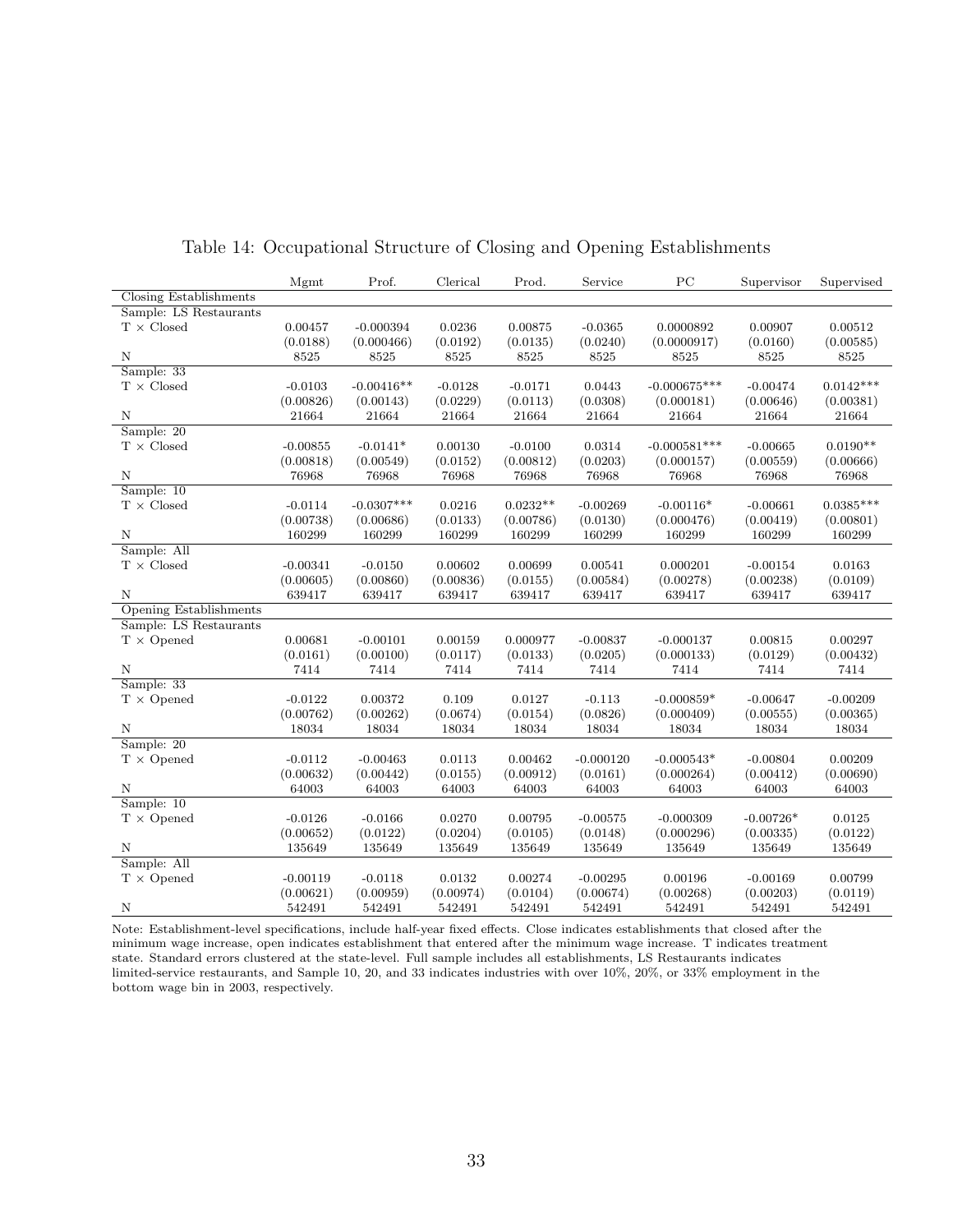# A Appendix Supplemental Tables and Figures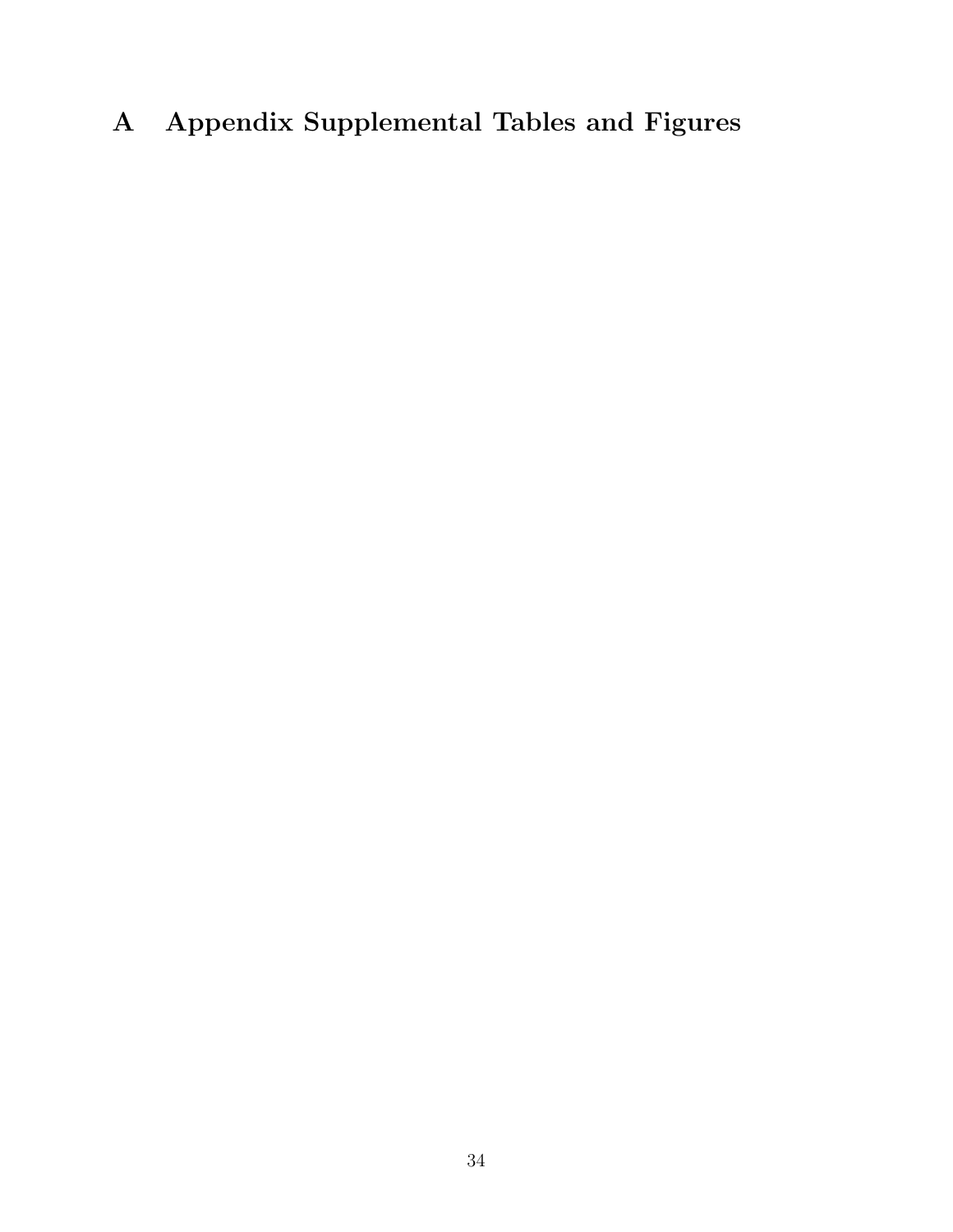|                                                                                                                                       |                | LS Restaurants |                             | Sample 33                                                         | Sample 20                                                                                                            |                                                                   | Sample 10                                                                    |                                                                                                                                                            | $\overline{A}$                                                               |            |
|---------------------------------------------------------------------------------------------------------------------------------------|----------------|----------------|-----------------------------|-------------------------------------------------------------------|----------------------------------------------------------------------------------------------------------------------|-------------------------------------------------------------------|------------------------------------------------------------------------------|------------------------------------------------------------------------------------------------------------------------------------------------------------|------------------------------------------------------------------------------|------------|
| Managers and Supervisors                                                                                                              | $-0.00512$     | 0.00192        | $-0.00446$                  | $-0.000387$                                                       | $-0.000338$                                                                                                          | 0.00319                                                           | $-0.00333$                                                                   | $-0.000476$                                                                                                                                                | $-0.00135$                                                                   | $-0.00292$ |
|                                                                                                                                       | 0.00832)       | (0.00903)      | 0.00403)                    | (0.00380)                                                         |                                                                                                                      | (0.00582)                                                         | (0.00363)                                                                    |                                                                                                                                                            | (0.00332)                                                                    | (0.00406)  |
| $\alpha$ lerical                                                                                                                      | 0.000442       | $-0.00224$     | $-0.00300$                  | $-0.00479$                                                        |                                                                                                                      | $-0.0104$                                                         | $0.0208***$                                                                  |                                                                                                                                                            | $-0.00940$                                                                   | $-0.00881$ |
|                                                                                                                                       | (0.00915)      | (0.0115)       | (0.00594)                   | $\begin{array}{c} (0.00721) \\ -0.00277 \\ (0.00520) \end{array}$ | $\begin{array}{c} (0.00481) \\ -0.00906 \\ (0.00472) \\ (0.00472) \\ -0.00375 \\ (0.00404) \\ (0.00404) \end{array}$ | $\begin{array}{c} (0.00547) \\ -0.00461 \\ (0.00503) \end{array}$ | (0.00503)                                                                    | $\begin{array}{l} (0.00440) \\ -0.0172^{**} \\ (0.00586) \\ -0.00386) \\ (0.00493) \\ (0.00493) \\ 0.0143 \\ \mathrm{Small} \\ \mathrm{Small} \end{array}$ | $\begin{array}{c} (0.00495) \\ -0.00386 \\ (0.00579) \\ 0.00642 \end{array}$ | (0.00578)  |
| Production                                                                                                                            | $-0.00702$     | $-0.00715$     | $-0.00232$                  |                                                                   |                                                                                                                      |                                                                   |                                                                              |                                                                                                                                                            |                                                                              | $-0.00694$ |
|                                                                                                                                       | (0.00695)      | (0.00818)      | 0.00410)                    |                                                                   |                                                                                                                      |                                                                   | $\begin{array}{c} -0.00224 \\ (0.00417) \\ 0.0158* \end{array}$              |                                                                                                                                                            |                                                                              | (0.00558)  |
| Service                                                                                                                               | 0.0113         | 0.00739        | $0.0101\,$                  | $\begin{array}{c} 0.0125 \\ (0.0123) \\ \text{Small} \end{array}$ |                                                                                                                      | $\begin{array}{c} 0.0203 \\ (0.0117) \\ \text{Small} \end{array}$ |                                                                              |                                                                                                                                                            |                                                                              | 0.00500    |
|                                                                                                                                       | (0.0137)       | (0.0170)       | $\left( 0.0101\right)$ Full |                                                                   | $(0.00967)$ Full                                                                                                     |                                                                   | $(0.00773)$<br>Full                                                          |                                                                                                                                                            | $(0.00397)$ ${\rm Full}$                                                     | (0.00455)  |
| Sample                                                                                                                                | $_{\rm{Full}}$ | Small          |                             |                                                                   |                                                                                                                      |                                                                   |                                                                              |                                                                                                                                                            |                                                                              | Small      |
|                                                                                                                                       | 1280           | 1160           | 1280                        | 1160                                                              | 1280                                                                                                                 | 1160                                                              | 1280                                                                         | 1160                                                                                                                                                       | 1280                                                                         | 1160       |
| Note: State by occupation level triple-difference specification with professional occupations omitted. Small sample restricts treated |                |                |                             |                                                                   |                                                                                                                      |                                                                   |                                                                              |                                                                                                                                                            |                                                                              |            |
| states to those that increased the minimum wage from                                                                                  |                |                |                             |                                                                   |                                                                                                                      |                                                                   | the federal minimum. All specifications include state and year fixed effects |                                                                                                                                                            |                                                                              |            |
| Standard errors clustered at the state level.                                                                                         |                |                |                             |                                                                   |                                                                                                                      |                                                                   |                                                                              |                                                                                                                                                            |                                                                              |            |

Table A.1: State-Level Change in Occupational Structure Table A.1: State-Level Change in Occupational Structure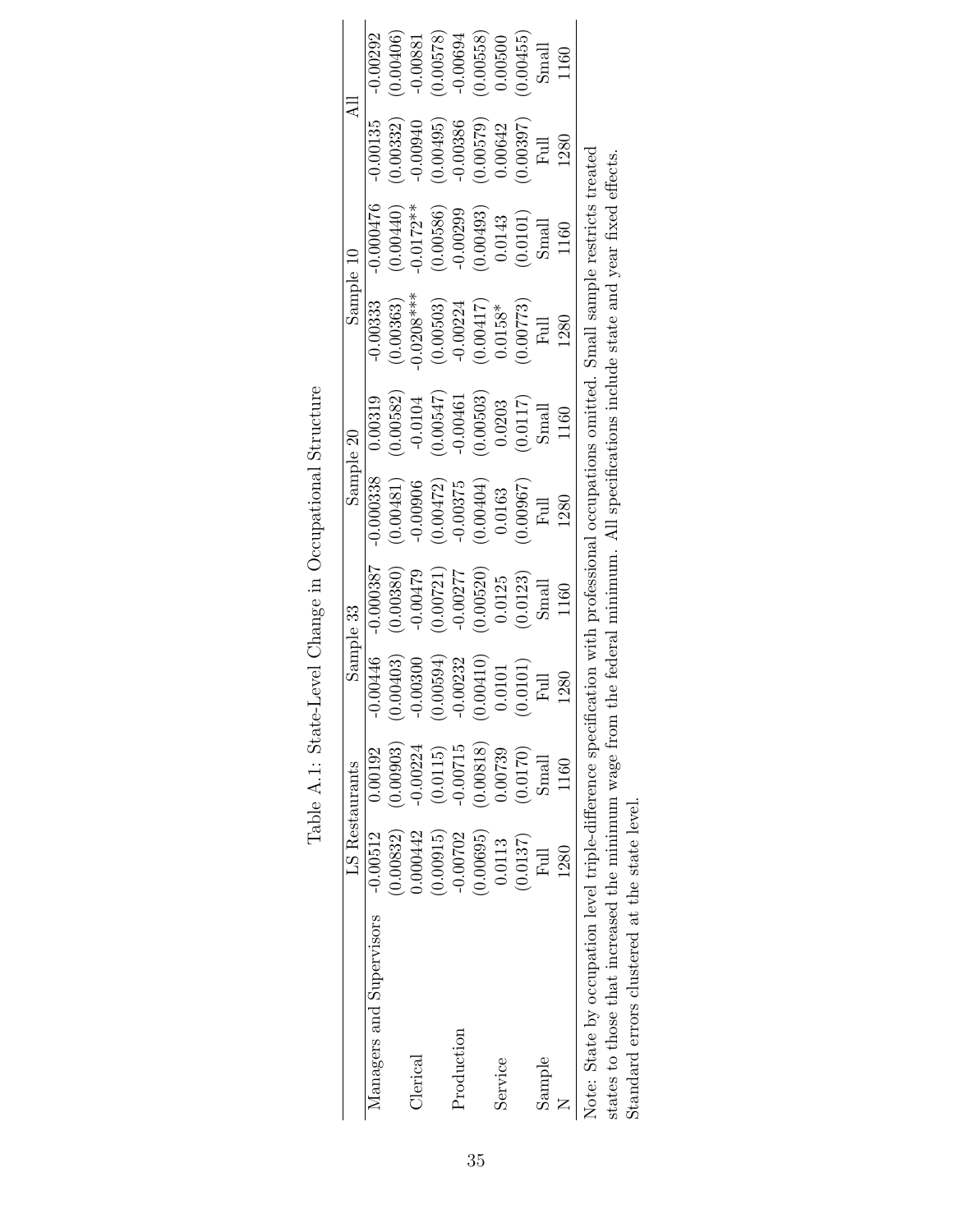|                                      | Service     | Production | Clerical           | Mgmt      | Prof       | PC          |  |  |
|--------------------------------------|-------------|------------|--------------------|-----------|------------|-------------|--|--|
|                                      |             |            | Panel A: All Firms |           |            |             |  |  |
| $T \times$ Post $\times$ Bin A       | $-0.0830**$ | $-0.00856$ | $-0.0311$          | 0.00701   | $-0.00286$ | $-0.000381$ |  |  |
|                                      | (0.0241)    | (0.0157)   | (0.0236)           | (0.00668) | (0.00763)  | (0.00664)   |  |  |
| $T \times$ Post $\times$ Bin B       | 0.0189      | 0.00788    | $-0.00470$         | 0.00919   | $-0.00261$ | 0.00135     |  |  |
|                                      | (0.0203)    | (0.0250)   | (0.0194)           | (0.00859) | (0.00976)  | (0.00766)   |  |  |
| $T \times$ Post $\times$ Bin C       | $-0.0102$   | 0.00692    | 0.00181            | 0.0102    | $-0.00726$ | $-0.00120$  |  |  |
|                                      | (0.0189)    | (0.0183)   | (0.0166)           | (0.00675) | (0.0101)   | (0.00847)   |  |  |
| N                                    | 928         | 928        | 928                | 928       | 928        | 928         |  |  |
| Panel B: Limited Service Restaurants |             |            |                    |           |            |             |  |  |
| $T \times$ Post $\times$ Bin A       | $-0.202**$  | $-0.0487$  | 0.0308             | 0.0413    | 0.0769     | $0.0382*$   |  |  |
|                                      | (0.0586)    | (0.0768)   | (0.161)            | (0.0419)  | (0.158)    | (0.0127)    |  |  |
| $T \times$ Post $\times$ Bin B       | $0.154**$   | $-0.0372$  | 0.142              | 0.0312    | 0.189      | 0.0504      |  |  |
|                                      | (0.0469)    | (0.0826)   | (0.142)            | (0.0602)  | (0.218)    | (0.0197)    |  |  |
| $T \times$ Post $\times$ Bin C       | 0.0246      | $-0.108$   | 0.0858             | 0.0867    | 0.0990     | $0.0578*$   |  |  |
|                                      | (0.0243)    | (0.0763)   | (0.100)            | (0.0569)  | (0.189)    | (0.0147)    |  |  |
| N                                    | 928         | 928        | 896                | 928       | 576        | 64          |  |  |
|                                      |             |            | Panel C: Sample 33 |           |            |             |  |  |
| $T \times$ Post $\times$ Bin A       | $-0.177***$ | $-0.0900$  | $-0.0365$          | 0.00982   | $-0.0889$  | $0.295*$    |  |  |
|                                      | (0.0382)    | (0.0461)   | (0.0922)           | (0.0208)  | (0.159)    | (0.112)     |  |  |
| $T \times Post \times Bin B$         | 0.0518      | $-0.0540$  | 0.0549             | $-0.0145$ | 0.0424     | $0.317*$    |  |  |
|                                      | (0.0278)    | (0.0517)   | (0.0626)           | (0.0306)  | (0.0866)   | (0.125)     |  |  |
| $T \times$ Post Bin C                | $-0.00884$  | $-0.0788$  | 0.0990             | 0.0356    | $-0.0595$  | 0.331       |  |  |
|                                      | (0.0145)    | (0.0642)   | (0.0685)           | (0.0339)  | (0.0967)   | (0.161)     |  |  |
| N                                    | 928         | 928        | 928                | 928       | 896        | 316         |  |  |

Table A.2: Add caption

Notes: State-level specification with state and year fixed effects. Wage bins D-L omitted. T indicates treatment state, Post indicates after the minimum wage increase. Each column restricted to employment in the relevant occupation group.

Table A.3: Change in Employment by Occupation

| DV: Share in Occ.               | Mgmt      | Prof.      | Clerical  | Prod.     | Service     | PС           | Total Emp |
|---------------------------------|-----------|------------|-----------|-----------|-------------|--------------|-----------|
| Sample: LS Restaurants, Matched |           |            |           |           |             |              |           |
| $T \times$ Post                 | 0.000752  | 0.000538   | 0.00633   | 0.00579   | $-0.0134$   | $-0.0000259$ | $-0.641$  |
|                                 | (0.00337) | (0.000872) | (0.00485) | (0.00434) | (0.00744)   | (0.0000419)  | (0.959)   |
| N                               | 5285      | 5285       | 5285      | 5285      | 5285        | 5285         | 5285      |
| Sample: 33, Matched             |           |            |           |           |             |              |           |
| $T \times$ Post                 | 0.00282   | 0.00108    | 0.000741  | 0.00425   | $-0.00889*$ | $-0.000138*$ | $-0.0865$ |
|                                 | (0.00219) | (0.000719) | (0.00290) | (0.00238) | (0.00437)   | (0.0000663)  | (0.683)   |
| N                               | 10728     | 10728      | 10728     | 10728     | 10728       | 10728        | 10728     |

Note: Establishment-level specifications, include establishment and half-year fixed effects. T indicates treatment state, Post indicates after the minimum wage increase. Share A indicates the share of employment in the establishment in the smallest wage bin in the pre-period. Standard errors clustered at the state-level. Top panel is restricted to limited-service restaurants, bottom panel is restricted to industries with over 33% employment in the bottom wage bin in 2003.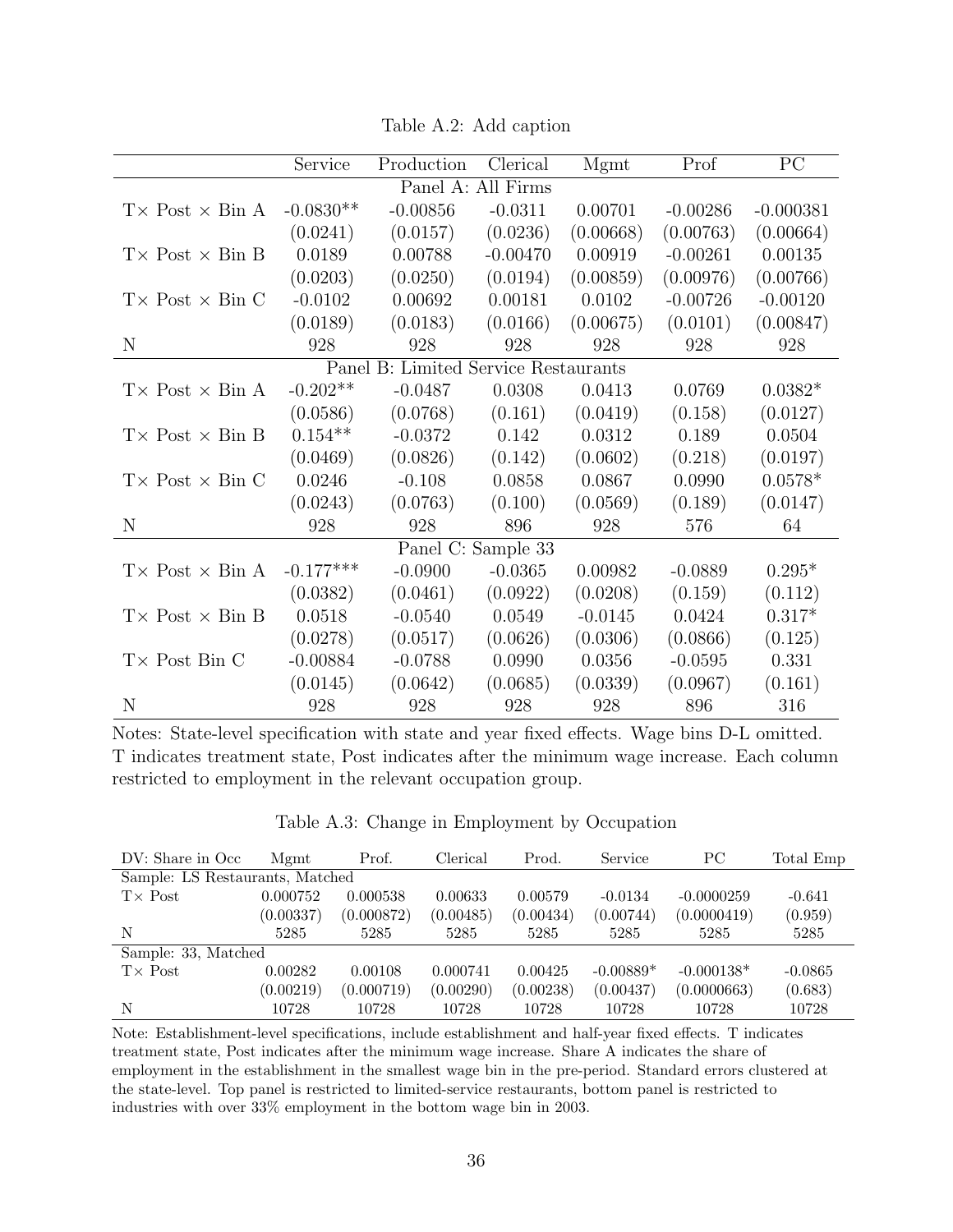|                                                                                                                                                                                                                                        | 10th        | 50th       | 90th       | 90/10      | 90/50       | 50/10       |
|----------------------------------------------------------------------------------------------------------------------------------------------------------------------------------------------------------------------------------------|-------------|------------|------------|------------|-------------|-------------|
| Panel A: Full Sample                                                                                                                                                                                                                   |             |            |            |            |             |             |
| $T\times$ Post                                                                                                                                                                                                                         | $0.0669***$ | $0.0510**$ | 0.0495     | $-0.0453$  | 0.00255     | $-0.0246*$  |
|                                                                                                                                                                                                                                        | (0.0138)    | (0.0170)   | (0.0247)   | (0.0387)   | (0.0177)    | (0.0105)    |
| T × Post × (0 < Share $A \leq 25\%$ )                                                                                                                                                                                                  | 0.0149      | 0.0372     | 0.0418     | 0.0625     | 0.00122     | 0.0331      |
|                                                                                                                                                                                                                                        | (0.0103)    | (0.0194)   | (0.0311)   | (0.0573)   | (0.0240)    | (0.0172)    |
| T × Post × $(25\%<\text{Share } A < 50\%)$                                                                                                                                                                                             | 0.0231      | 0.0237     | 0.00319    | $-0.0516$  | $-0.0356$   | 0.00226     |
|                                                                                                                                                                                                                                        | (0.0150)    | (0.0185)   | (0.0274)   | (0.0501)   | (0.0295)    | (0.0145)    |
| T × Post × $(50\%<\text{Share A } < 75\%)$                                                                                                                                                                                             | $0.0576**$  | $0.0450**$ | 0.0210     | $-0.0731*$ | $-0.0563**$ | $-0.0229$   |
|                                                                                                                                                                                                                                        | (0.0160)    | (0.0157)   | (0.0225)   | (0.0306)   | (0.0202)    | (0.0136)    |
| $T \times$ Post $\times$ share $A > 75\%$                                                                                                                                                                                              | $0.0553**$  | $0.0634**$ | 0.0363     | $-0.0153$  | $-0.0414$   | 0.0113      |
|                                                                                                                                                                                                                                        | (0.0163)    | (0.0200)   | (0.0243)   | (0.0342)   | (0.0219)    | (0.00946)   |
| N                                                                                                                                                                                                                                      | 259454      | 259451     | 259445     | 259454     | 259451      | 259454      |
| Panel B: Restricted Sample                                                                                                                                                                                                             |             |            |            |            |             |             |
| $T \times$ Post                                                                                                                                                                                                                        | $0.0510***$ | $0.0478*$  | $0.0600*$  | 0.0224     | 0.0273      | $-0.00355$  |
|                                                                                                                                                                                                                                        | (0.0132)    | (0.0185)   | (0.0283)   | (0.0414)   | (0.0202)    | (0.0116)    |
| T × Post × (0 < Share A $\leq$ 25%)                                                                                                                                                                                                    | $-0.00494$  | $-0.00243$ | $-0.0164$  | $-0.0214$  | $-0.0301$   | 0.00226     |
|                                                                                                                                                                                                                                        | (0.0102)    | (0.0169)   | (0.0268)   | (0.0425)   | (0.0192)    | (0.0165)    |
| T× Post× (25% <share 50%)<="" a<="" td=""><td><math>-0.000308</math></td><td><math>-0.00448</math></td><td><math>-0.0363</math></td><td><math>-0.116**</math></td><td><math>-0.0617*</math></td><td><math>-0.00979</math></td></share> | $-0.000308$ | $-0.00448$ | $-0.0363$  | $-0.116**$ | $-0.0617*$  | $-0.00979$  |
|                                                                                                                                                                                                                                        | (0.0126)    | (0.0162)   | (0.0212)   | (0.0397)   | (0.0258)    | (0.0221)    |
| T × Post × $(50\%<\text{Share A } < 75\%)$                                                                                                                                                                                             | $0.0344**$  | 0.0264     | $-0.00265$ | $-0.108*$  | $-0.0801**$ | $-0.0198$   |
|                                                                                                                                                                                                                                        | (0.0117)    | (0.0178)   | (0.0267)   | (0.0458)   | (0.0252)    | (0.0183)    |
| $T \times$ Post $\times$ Share A $> 75\%$                                                                                                                                                                                              | $0.0283*$   | 0.0290     | 0.000255   | $-0.0558$  | $-0.0495$   | $-0.000396$ |
|                                                                                                                                                                                                                                        | (0.0128)    | (0.0150)   | (0.0208)   | (0.0371)   | (0.0301)    | (0.0132)    |
| N                                                                                                                                                                                                                                      | 209438      | 209435     | 209431     | 209438     | 209435      | 209438      |

Table A.4: Triple Difference: Wage Percentiles and Inequality

Note: Establishment-level specifications, include establishment and half-year fixed effects. T indicates treatment state, Post indicates after the minimum wage increase. Share A indicates the share of employment in the establishment in the smallest wage bin in the pre-period. Standard errors clustered at the state-level. The top panel is restricted to professional occupations, the bottom panel is restricted to service occupations.